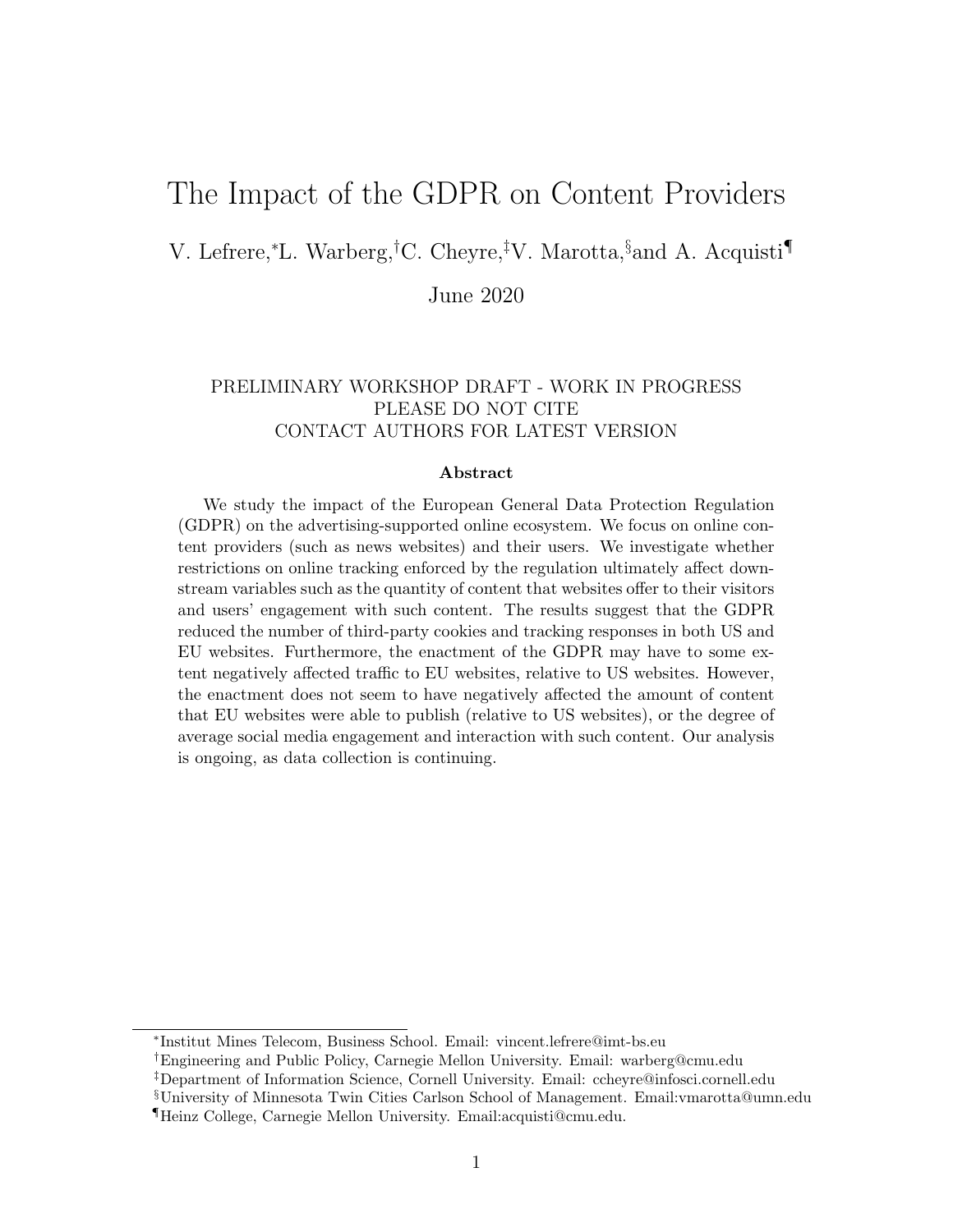# 1 Introduction

In May 2018, the European Union (EU) implemented the General Data Protection Regulation (GDPR) to increase the protection of users' privacy and individuals' control over their data. The enactment sparked interest among academics, policy-makers, and industry actors worldwide. Much focus has been devoted to measuring sites' compliance with the GDPR, documenting changes in online consent mechanisms (and whether such changes ultimately are effective in protecting users' privacy), and estimating compliance costs (See section [2\)](#page-6-0). Less attention, so far, has been devoted to understanding downstream consequences that the regulation might have on economically important metrics, such as the ability of websites to produce content, and the ability of Internet users to access and benefit from it. Our ongoing study aims at contributing to the debate on the impact of the GDPR by investigating whether potential changes in the dynamics of online tracking brought about by the GDPR led to changes in the quantity of content that websites offer to their visitors and changes in users' engagement with such content.

A defining characteristic of the GDPR is the restrictions it places on the collection and processing of European (EU) residents' data by organizations. An organization may only process users' data if it satisfies one of several legal bases for data processing. One such basis is explicit opt-in consent from users. For example, when a user browses a website owned by a publisher, the publisher must request the user's explicit permission to allow cookies to be set on the user's machine and, if so, whether she would also allow tracking cookies by third parties (see Figure [8\)](#page-44-0). The requirements for lawful processing should subsist even if the company operates outside the EU, as long as the data being collected or used belong to EU residents. This differs from the pre-GDPR de facto standards for most websites across the world. In absence of regulatory obligations, websites can track users' behaviors by default, often merely informing users that they implicitly consent to tracking by virtue of accessing the website. In addition to re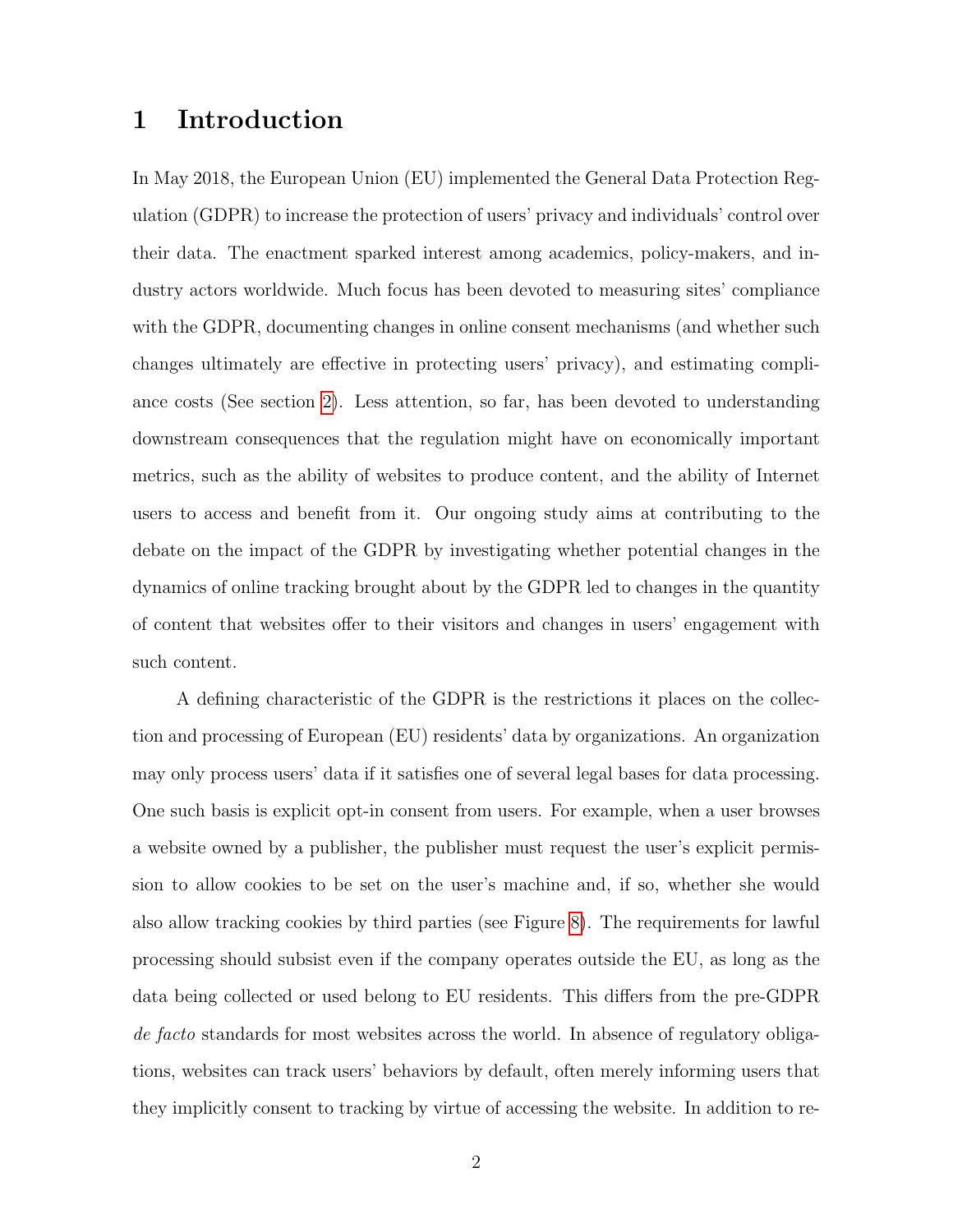quiring that organizations obtain consent for data collection and processing, the GDPR establishes steep financial penalties for organizations that do not comply. For example, the GDPR enabled the French privacy regulatory authority (CNIL) to fine Google  $\epsilon$ 50 million for "lack of transparency, unsatisfactory information and lack of valid consent for the personalization of advertising."<sup>[1](#page-2-0)</sup> This action, along with advice released by the UK Information Commissioner's Office, suggests that consent may be emerging as the primary basis for enabling data processing for behavioral advertising under the GDPR.[2](#page-2-1) Explicit consent mechanisms and associated penalties for non-compliance can affect industries and markets which rely heavily on personal data and profiling. The online advertising industry is expected to be particularly affected by the GDPR since its growth is driven by the ability to track users' online behavior to deliver personalized advertising. In a recent study (which did not focus on GDPR, but on the impact of reductions in consumer tracking), [Johnson](#page-43-0) et al. [\(2020\)](#page-43-0) investigate an industry selfregulation initiative which allows American consumers to opt-out from tracking. They find that losing the ability to target advertising resulted in a decrease of around \$8.58 of ad spending for each consumer who chose to opt out, beared by publishers and the exchange.

Given how widespread the collection and usage of data is across different sectors, the overall economic impact of the GDPR may be substantial. An early 2013 Deloitte impact assessment report suggested that the potential economic impact of the GDPR [\(Deloitte, 2013\)](#page-42-0) could amount to a loss of around 2.8 million jobs and a reduction of European GDP by around  $1.34\%$  (corresponding to around  $\epsilon$ 173 billion). Since its growth is driven by the ability to track users' online behavior to deliver personalized advertising (and explicit opt-in requests, in turn, are likely to interfere with such ability), the online advertising industry is expected to be particularly affected by the

<span id="page-2-0"></span><sup>1</sup>[https://www.cnil.fr/fr/la-formation-restreinte-de-la-cnil-prononce-une-sanction](https://www.cnil.fr/fr/la-formation-restreinte-de-la-cnil-prononce-une-sanction-de-50-millions-deuros-lencontre-de-la)[de-50-millions-deuros-lencontre-de-la](https://www.cnil.fr/fr/la-formation-restreinte-de-la-cnil-prononce-une-sanction-de-50-millions-deuros-lencontre-de-la)

<span id="page-2-1"></span><sup>2</sup>[https://ico.org.uk/media/about-the-ico/documents/2615156/adtech-real-time](https://ico.org.uk/media/about-the-ico/documents/2615156/adtech-real-time-bidding-report-201906.pdf)[bidding-report-201906.pdf](https://ico.org.uk/media/about-the-ico/documents/2615156/adtech-real-time-bidding-report-201906.pdf)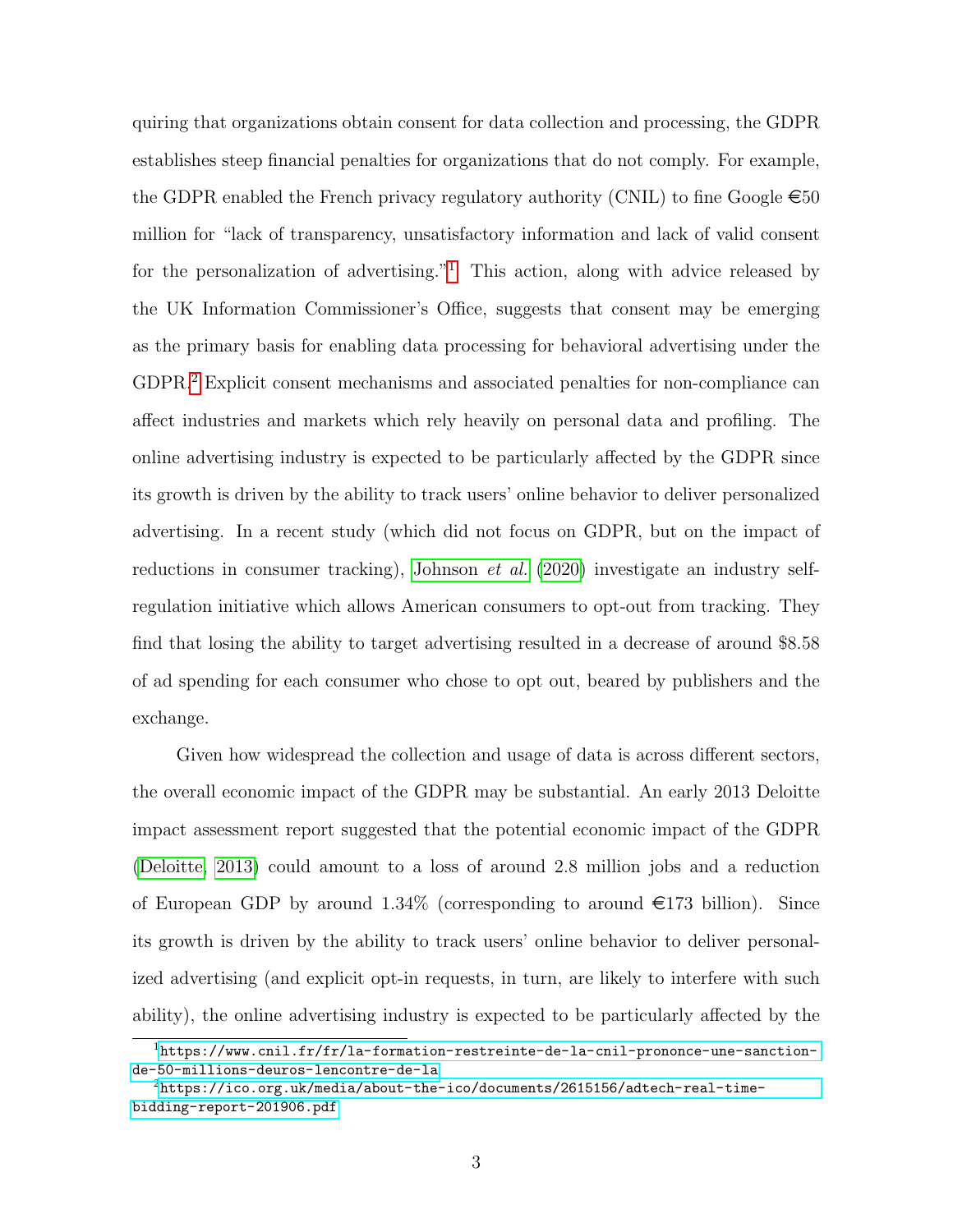GDPR. First, the imposition of limitations on the ability to collect and use data could have a negative impact on the effectiveness of online advertising campaigns [\(Goldfarb](#page-42-1) [and Tucker, 2011\)](#page-42-1). Second, the GDPR may also impact the composition of the online advertising industry: regulation could impose comparably greater constraints and risks on small and medium-sized online advertising firms, leading to a further concentration of an industry where dominant players already have substantive power to define how the market operates and how benefits are allocated [\(Johnson and Shriver, 2019\)](#page-43-1). This could in turn expose users, as well as firms upstream and downstream from advertising platforms, to other types of harms such as monopolistic behavior.

Reductions in advertising effectiveness, spending, and competition may ultimately negatively affect publishers. Since advertising is a major revenue component for digital goods producers [\(Lambrecht](#page-43-2) et al., [2014\)](#page-43-2), constraints on online tracking and consumer data gathering may ultimately threat the subsistence of free online content and services. Claims by both industry groups and think tanks support this hypothesis. In a late 2015 report by IHS Technology, the CEO of the Interactive Advertising Bureau of Europe, Townsend Feehan, suggested that overly burdensome privacy regulation may "limit digital advertising's ability to continue to deliver a wide range of online content to users at little or no cost at the point of consumption" [\(IHS Technology, 2015\)](#page-42-2). An earlier report by the Information Technology and Innovation Foundation made stronger claims, stating, "The evidence clearly suggests that the tradeoffs of stronger privacy laws result in less free and low-cost content and more spam (i.e. unwanted ads) which is not in the interests of consumers" [\(Castro, 2010\)](#page-41-0). Both sources capture the sentiment that overbearing privacy regulation could negatively impact publishers, resulting in a reduction in the availability of content or a degradation of its quality.

Despite the numerous claims and predictions about the potential effects of the GDPR on the profitability of ad-supported content providers and services, empirical evidence is limited and contradictory. For instance, anecdotal evidence suggests that at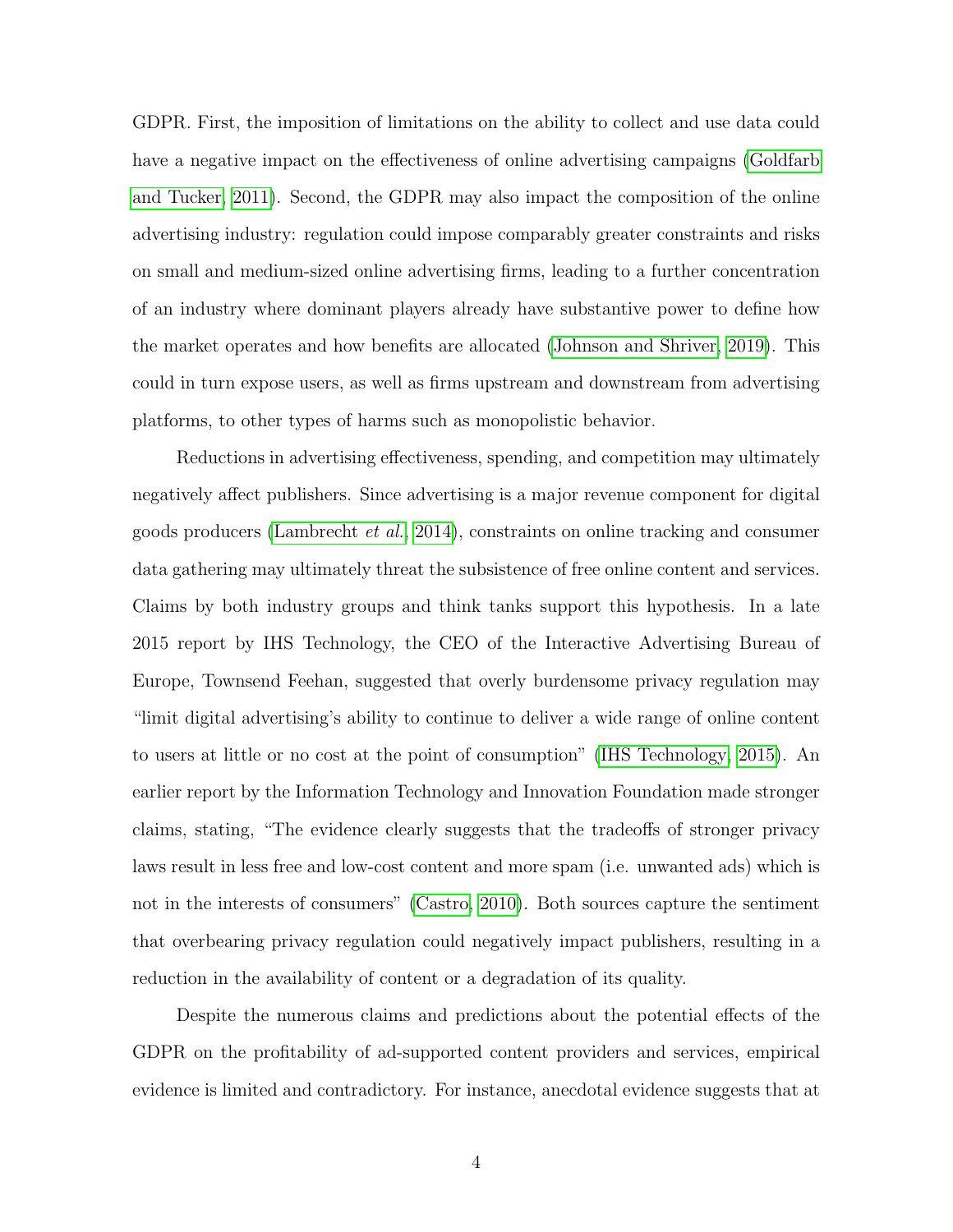least some online publishers that reduced their use of behaviorally targeted advertising in the EU, post-GDPR, have continued to enjoy stable advertising revenue [\(Davies,](#page-42-3) [2019\)](#page-42-3). Additionally, it is unclear how consistently different companies interpreted and applied the regulation. Small firms could find implementing the GDPR difficult, and their size may not justify the investment necessary to use personal data in a compliant way. Larger technology firms such as Microsoft and Apple may exploit data protection to achieve competitive advantage (both firms have declared that they will voluntarily implement the GDPR worldwide). Thus, the ultimate implications of the GDPR on the ad-supported publishing ecosystem may be more nuanced than the negative scenarios being proposed by the online advertising industry. Understanding the impact of the GDPR on online content providers (including, but not limited to, news websites) and their visitors, and specifically websites' ability to provide content (including free content), is the focus of the present paper.

To this end, we developed an infrastructure to allow the collection of data from more than 5,000 websites. Our sample is composed of diverse types of sites, including content providers such as news websites and online magazines, and sites that rely heavily on online advertising. Through this infrastructure, we have been browsing websites repeatedly to collect data on how they interact with the users visiting them, how they manage the collection of users' information (with technologies such as tracking cookies), as well as whether and how they have changed their content offerings. We have also been collecting additional data for these sites from third-party services (such as longitudinal data on their traffic patterns and social media reactions).

The websites included in our sample were selected based on the scope of the regulation. The GDPR applies to every European organization (regardless of country of origin of the organization's customers/users) and provides protection to every European resident (regardless of whether the organization providing the service is based in Europe or not). On one hand, the impact of the regulation might be expected to be more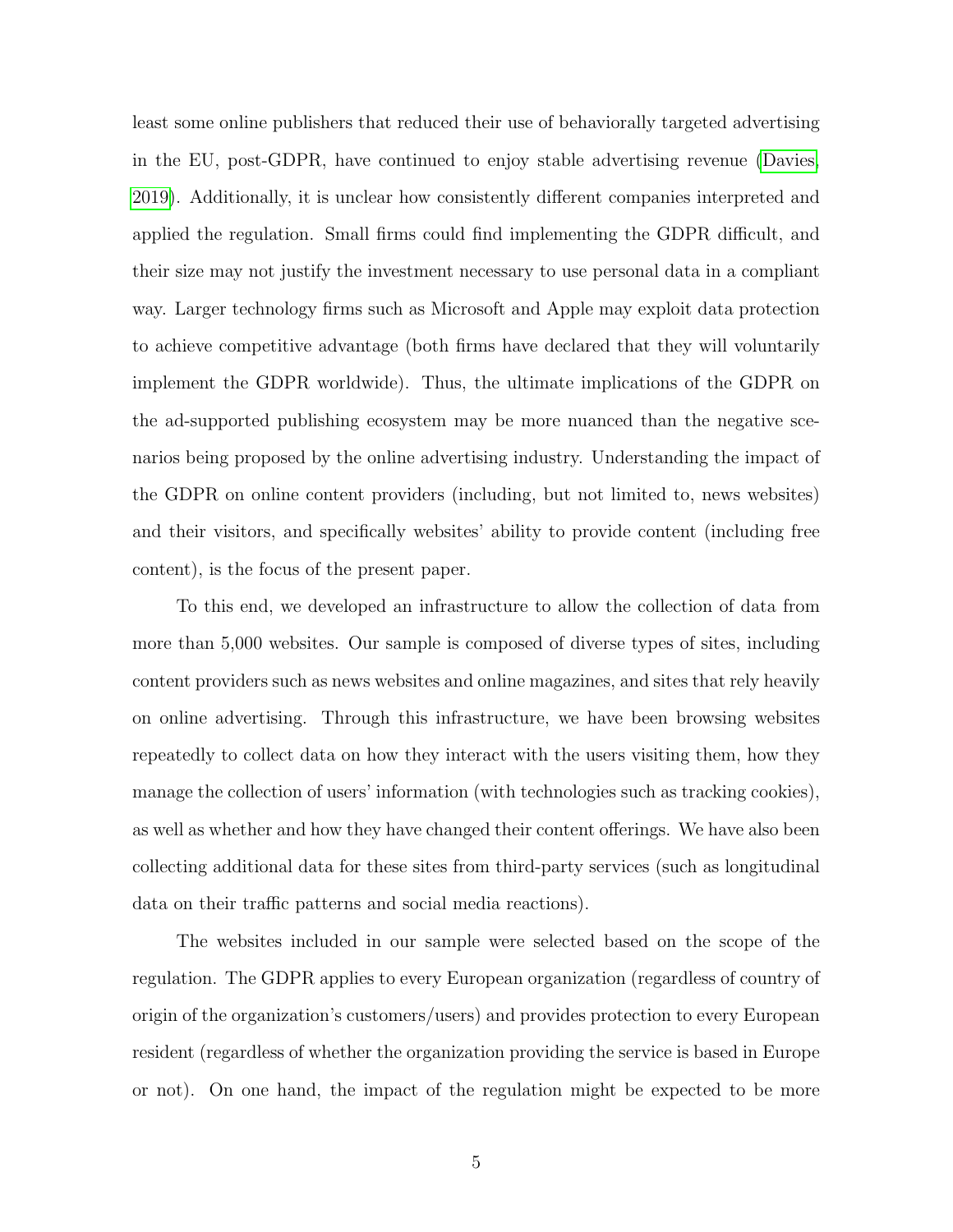evident for European websites (which constitute our treatment group) and users; and on the other hand, non-European websites or websites whose user bases are largely non-European (such as U.S. websites i.e. our control group) may be only marginally affected. Thus, both EU-based and US-based websites are included in our sample. To identify the potential impact of the GDPR on downstream economic variables, we collected data for each website at various times, both before and after the GDPR enforcement date. The empirical analysis is therefore based on a difference-in-differences approach: we compare changes in key metrics before and after the enactment of the GDPR in EU vs. US websites. In addition, for certain metrics, we also capture differences between the value of those metrics for EU visitors (that is, visitors recognized by the site as coming from EU IP addresses) vs. US visitors (that is, visitors recognized by the site as coming from US IP addresses).

As noted, we capture changes in the use of tracking cookies and other tracking technologies (e.g. how many third-party cookies are allowed to be set on an individual user's browser); and websites' changes to the use of consent mechanism dialogs (often placed within an overlay on websites to allow users to consent to tracking). While we collect those technical metrics, they do not represent the main focus of our analysis. Rather, our goal is linking those technical changes to their downstream consequences in terms of possible variations in the quantity and quality of websites' content offerings. To measure the quantity of content and quality of content we use proxies previously proposed in the literature, including measures of new material being posted, measures of traffic, and measures of visitors' engagement.

Our objective is to use these metrics to understand possible downstream impacts of the GDPR. Our analysis is ongoing, as data collection is continuing. Our preliminary results suggest that GDPR reduced the number of third-party cookies and tracking responses in both US and EU websites, implying decreased tracking of users by websites in both areas. Furthermore, the enactment of the GDPR may have to some extent neg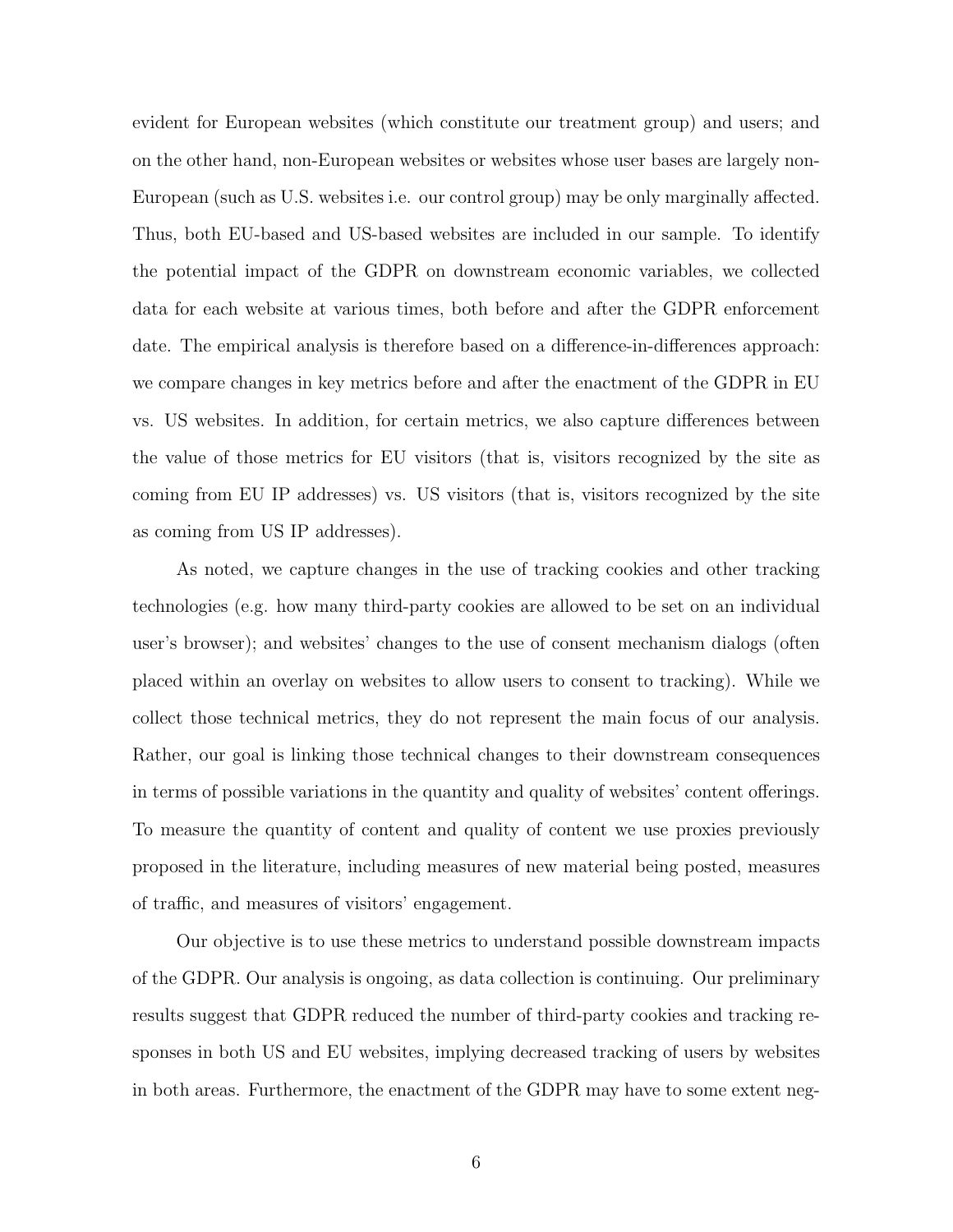atively affected traffic to EU websites, relative to US sites. However, and importantly, the enactment does not seem to have relatively affected the amount of content that EU websites were able to publish, or the degree of average social media engagement and interaction with such content. These findings aim at contributing to the debate over the economic impact of the GDPR specifically, and the economic impact of privacy regulations, more broadly.

# <span id="page-6-0"></span>2 Literature Review

This paper builds upon and contributes to three strands of literature: the literature on the economics of privacy (and, in particular, the economic impact of privacy protection and privacy regulation); the economic literature on the online advertising industry; and, more specifically, the small but growing body of economic and non-economic work on the impact of the GDPR.

The economics of privacy literature investigates the trade-offs associated with the revelation or protection of personal information [\(Acquisti](#page-41-1) *et al.*, [2016\)](#page-41-1). Within this literature, an important strand of work has focused on the impact of privacy regulation. Policy interventions that regulate the collection or usage of consumer data tend to be aimed at protecting individuals' privacy, but can have a range of nuanced and unpredictable consequences for innovation, market structure, and the economic welfare of different stakeholders. [Goldfarb and Tucker](#page-42-4) [\(2012\)](#page-42-4) argue that privacy regulation might affect the extent and direction of data-based innovation. However, different works have showed that the impact of privacy regulation can, in fact, be quite heterogeneous, and context specific. In the context of health care, several authors have investigated the impact of privacy regulations on the adoption of electronic medical records (EMR) and the operational effectiveness of health information exchanges (HIE). [Miller and](#page-43-3) [Tucker](#page-43-3) [\(2009\)](#page-43-3) examine how privacy legislation affects EMR adoption and suggest that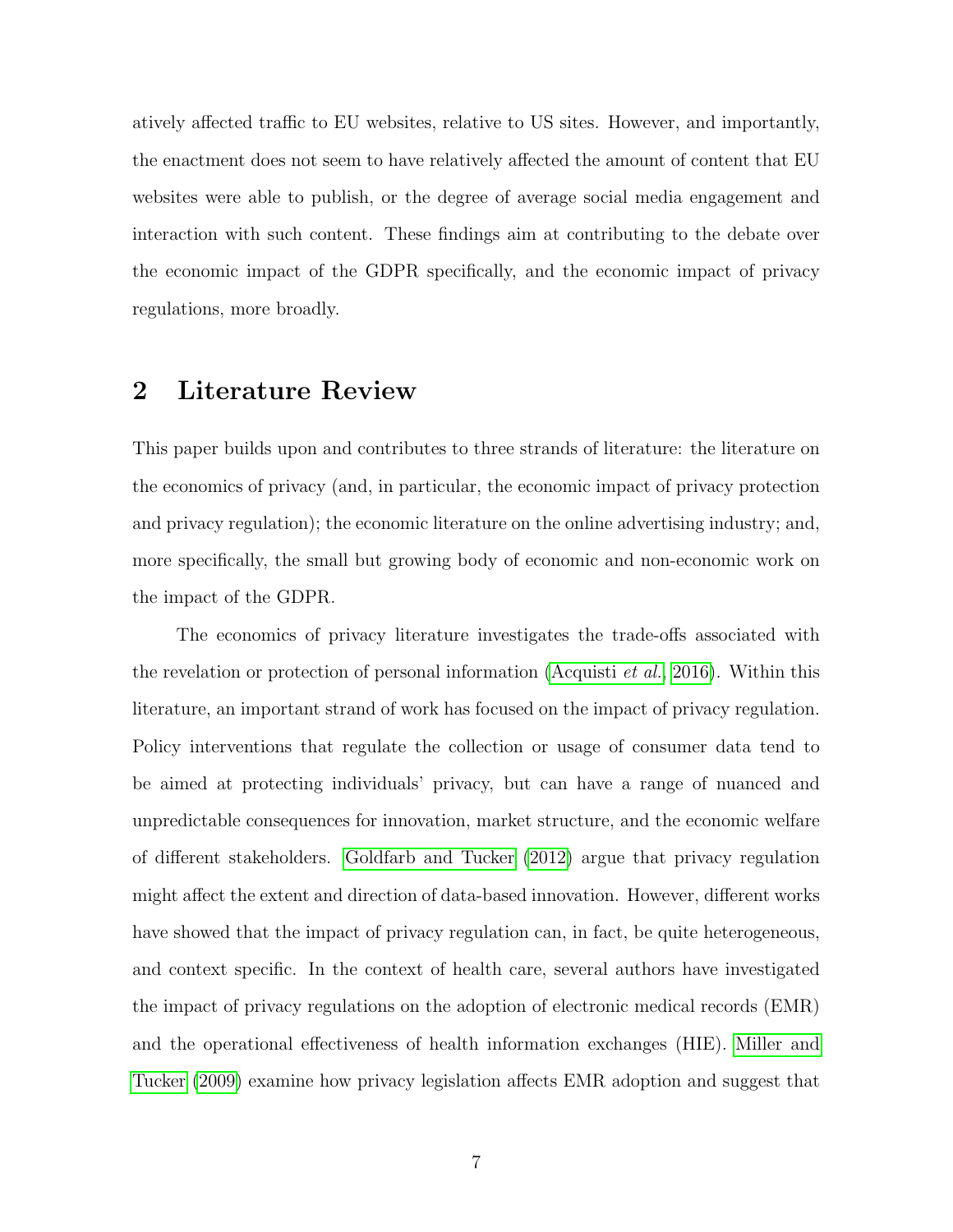privacy legislation primarily reduces demand for EMRs via the suppression of network effects. On the other hand, [Adjerid](#page-41-2) *et al.* [\(2015\)](#page-41-2) find that, in the case of HIEs, although privacy regulation can result in a reduction in HIEs' operational effectiveness, if the right privacy incentives are provided to patients, regulation can have a positive impact on the development and adoption of HIEs.

Broadly put, when limits are imposed on the type or amount of data that can be collected and used, industries that are reliant on these data may be affected. The online advertising market offers a clear example: in online targeted advertising, ads are targeted to individuals based on information collected online, usually through the use of tracking technologies. The core idea is that personalized (targeted) ads are more effective than non-targeted ads since consumers see only those ads that are relevant to them, and this provides higher returns for the advertising companies [\(Evans, 2009\)](#page-42-5). The advertising industry has been quick to complain that restrictions on their ability to collect and use consumer data for targeted advertising is harmful to both advertising companies and consumers [\(Castro, 2010;](#page-41-0) [IHS Technology, 2015\)](#page-42-2). In a different context, [Goldfarb and Tucker](#page-42-6) [\(2010\)](#page-42-6) empirically investigated how the earlier 2002 EU 'Privacy and Electronic Communications Directive', which restricted advertisers' ability to collect data on users, affected advertising effectiveness captured by hypothetical purchasing intentions. Their results show that after the regulation, certain types of display advertising were less effective relative to display advertising in other countries. In a related study, [Campbell](#page-41-3) *et al.* [\(2015\)](#page-41-3) theorized that regulations which require opt-in consent to data collection could affect small and new firms disproportionately and reinforce monopolies. They showed also that users might be more willing to share private information with large companies than with new entrants and small firms.

Within the large body of work on privacy regulation, our paper is related to the recent wave of studies on the impact of the GDPR. Although the regulation was introduced only in May 2018, it has already caught the attention of numerous scholars, in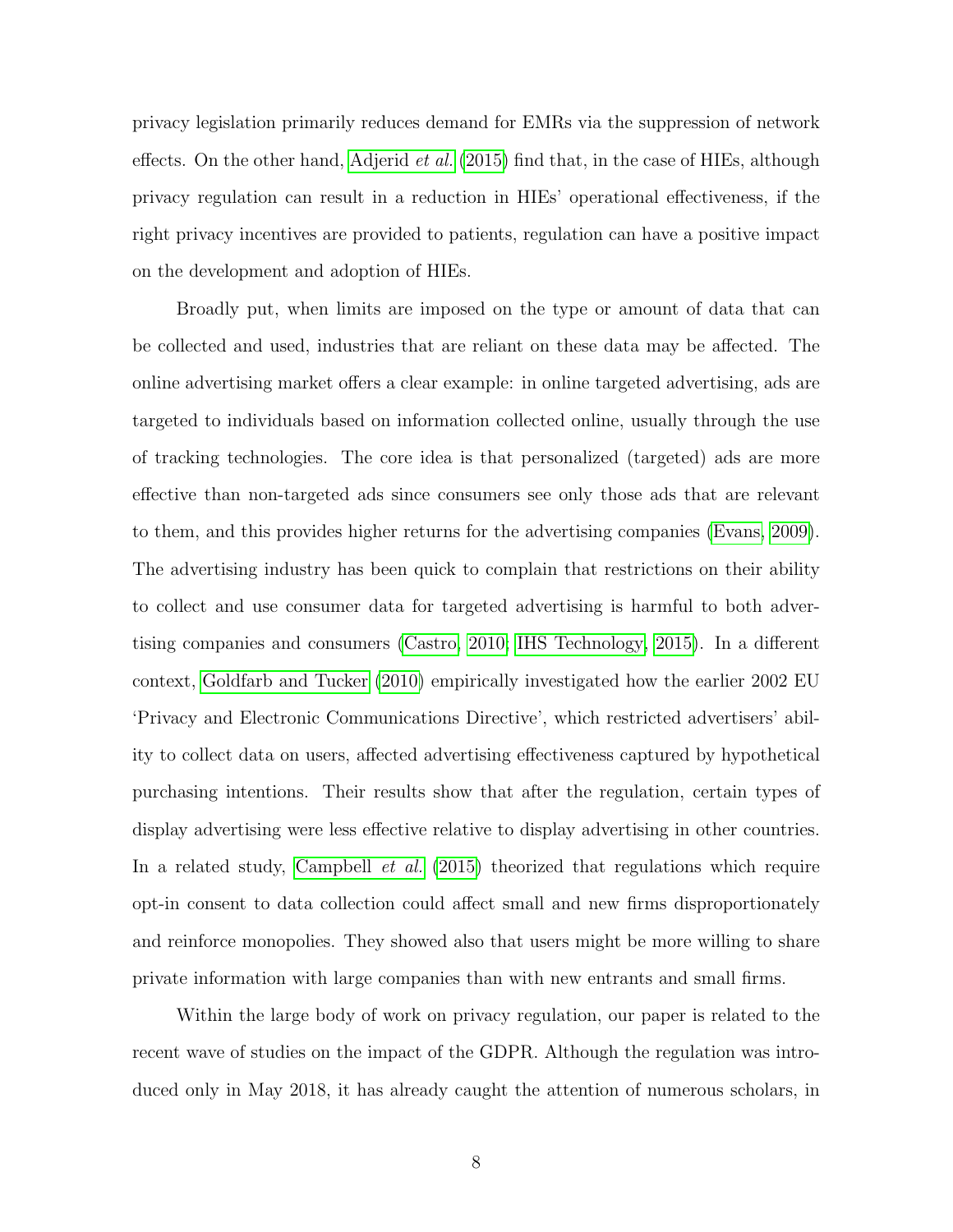different fields. Jia *[et al.](#page-43-4)* [\(2018\)](#page-43-4) focus on the impact of the GDPR on investments in EU emerging technologies; they suggest that, at least in the short-run, the regulation has led to a decrease in such investments for EU companies, compared to US organizations. Similarly, [Goldberg](#page-42-7) et al. [\(2019\)](#page-42-7) examine the effect of the GDPR on European web traffic and e-commerce sales and find that recorded page-views and recorded revenues have fallen by about  $10\%$  for EU users. Nevertheless, in a theoretical paper, [Lefouili](#page-43-5) [and Toh](#page-43-5) [\(2018\)](#page-43-5) conclude that the effect on investments of the GDPR may be mixed. For example, they find that in a fully covered market, although regulating information might reduce investments, it can be socially desirable in a setting where information and quality are not strong complements. Choi *[et al.](#page-41-4)* [\(2019\)](#page-41-4) investigate consumers' privacy choices with a model in which consumers are required to consent to the collection of their data and consumers are fully aware of the consequences of giving such consent. The authors find that information externalities and coordination failures among users are drivers of excessive loss of privacy.

The impact of the GDPR on websites' technical features is nuanced. [Degeling](#page-42-8) [et al.](#page-42-8) [\(2019\)](#page-42-8) investigate online websites' compliance with the consent requirements imposed by the GDPR. They find that while most websites have adjusted their privacy policies and implemented consent mechanisms, some have not complied and do not provide users with means to consent to tracking. [Dabrowski](#page-41-5) et al. [\(2019\)](#page-41-5) browsed websites from EU and US IP addresses and found that EU-based visitors were less likely to receive persistent cookies compared to US visitors, even as the number of US-based visitors decreased. In the same vein, [Urban](#page-43-6) et al. [\(2020\)](#page-43-6) show that a particular type of cookie - syncing cookies - which allows the exchange of users' information between online advertising actors such as Ad networks and Ad exchanges, decreased across more than 2.6 million websites by approximately 40% around the time the GDPR came into effect. However, they found that the number of syncing cookies slightly increase again over the long-term. In a related study, [Sørensen and Kosta](#page-43-7) [\(2019\)](#page-43-7) conducted a longitudinal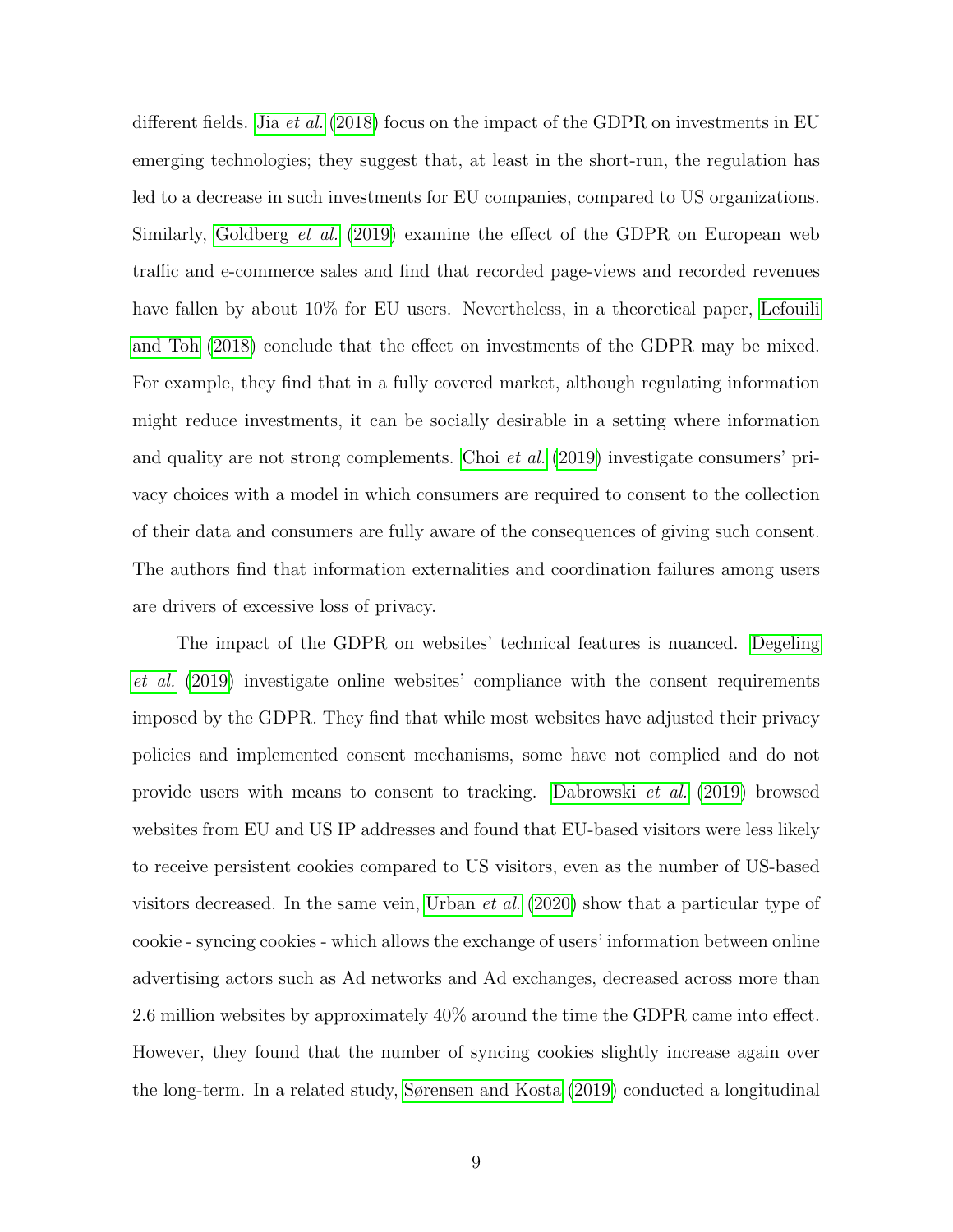empirical study to assess the effect of the GDPR on the presence of third parties on EU websites. While they show that the number of third parties did slightly decline after the GDPR, they ultimately conclude that the GDPR may not necessarily be responsible for that effect. Finally, [Sanchez-Rola](#page-43-8) et al. [\(2019\)](#page-43-8) investigate the use of opt-out options by users and find that, despite the presence of the opt-out mechanism, it is still difficult for users to avoid being tracked. Specifically, about 90% of the websites involved in the study placed tracking cookies on users' browsers before they were given the chance to opt-out.

We contribute to these diverse streams of literature by analyzing the impact of regulatory interventions that potentially limit the collection of user data and the tracking of online visitors on variables of critical economic importance for online content providers and, ultimately, their users.

### 2.1 Theoretical framework

The focus of this manuscript is to investigate the impact of the GDPR on the provision of online content. Ad-sponsored business models have become prevalent among online content websites [\(Casadesus-Masanell and Zhu, 2013;](#page-41-6) [Goldfarb, 2004;](#page-42-9) [Lambrecht](#page-43-2) et al., [2014\)](#page-43-2). The more valuable ads are tailored to visitors' preferences which relies rely on the ability to collect personal data. In an advertising context, personal information increases targeting efficiency but at the price of some degree of loss of privacy [\(Tucker,](#page-43-9) [2012\)](#page-43-9). Besides allowing more granular targeting, online advertising also has significant cost advantages compared to offline advertising [\(Goldfarb, 2014\)](#page-42-10). These features make online advertising more efficient and more accountable, in the sense that advertisers can monitor advertising performance and effectiveness through quantitative metrics [\(Johnson](#page-43-10) *et al.*, [2017\)](#page-43-10). This creates a self-reinforcing cycle that increases the efficiency of online advertising.

Thus, industries and markets that rely on personal data and profiling might be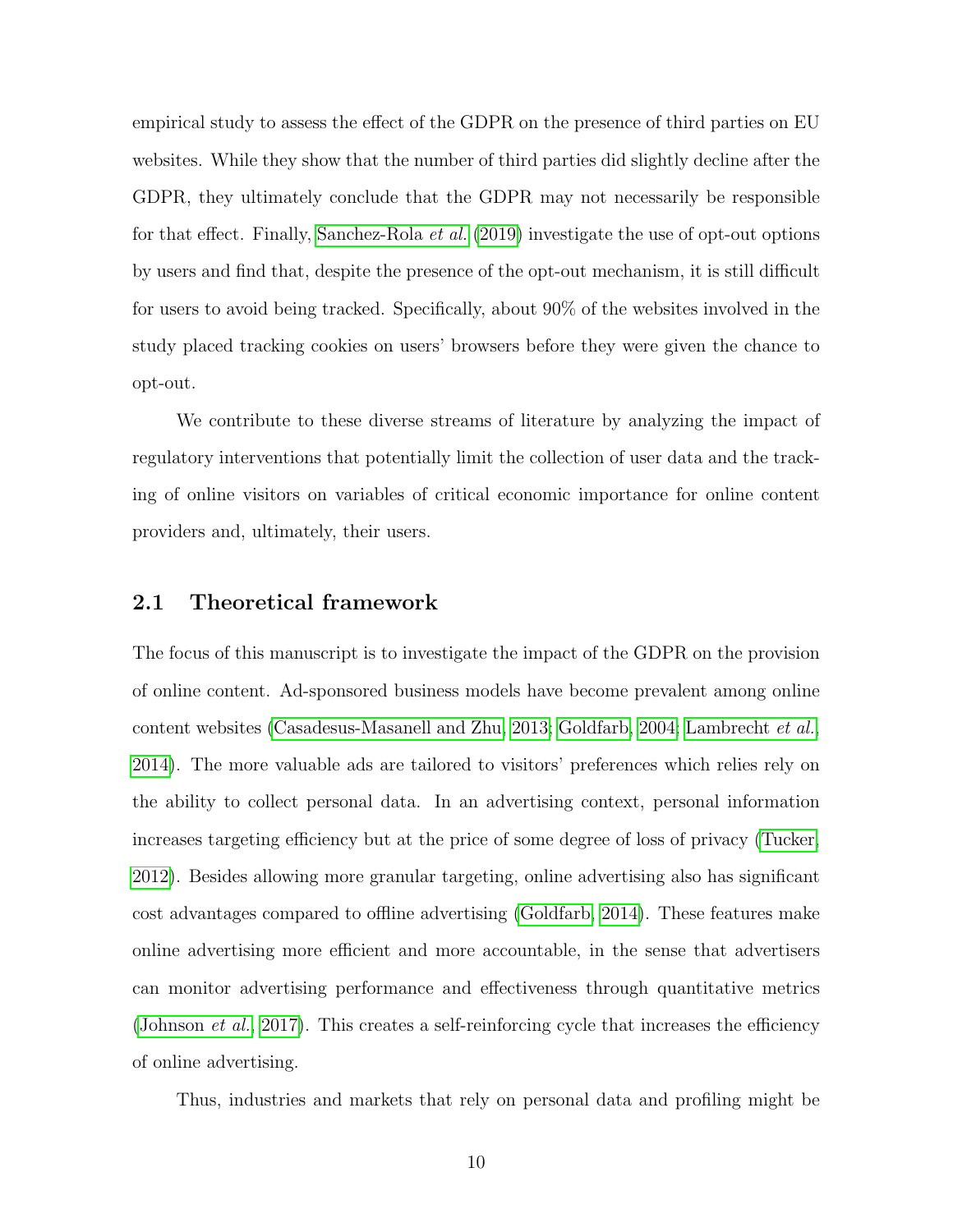impacted by the reduction of the ability to track customers [\(Goldfarb and Tucker, 2010\)](#page-42-6) imposed by the GDPR with explicit consent mechanisms and associated penalties for non-compliance. Changes in ad effectiveness may in turn affect publishers' revenues, as content providers rely heavily on ad revenue to support their offers of (often free) content to users. And if publishers' profitability is significantly impacted, this could ultimately affect their ability to continue to provide content and sustain its quality. Changes in content quantity and users' engagement (as a proxy of content quality) are the focus of our study.

In a recent empirical study using data from an intermediary for the online travel industry, [Aridor](#page-41-7) et al. [\(2020\)](#page-41-7) find that the total number of consumers observed by the intermediary decreased by 12.5% after the GDPR, suggesting that a significant number of consumers decided to opt-out. The authors additionally find that the remaining set of consumers who decided to not opt-out were more persistently identifiable. Finally, they observed a drop in ad interactions across their data-set, along with an increase by advertisers in the average bids for the remaining observable consumers, leading to a smaller overall decline in revenue.

Research in the online advertising and media literature has investigated the relationship between (changes to) ad-sponsored business models, content providers' incentives, and content provision. Several theoretical studies have argued that when content providers are supported by advertising revenue, they have an incentive to adjust their content to maximize traffic; by so doing, they aim at attracting more advertisers willing to buy ad space on their websites, targeted to specific audiences [\(Anderson and Gab](#page-41-8)[szewicz, 2006\)](#page-41-8). Empirically, [Monic and Feng](#page-43-11) [\(2013\)](#page-43-11) investigate changes in the quality of blogs' posts after the implementation of ad-supported business models. They find that the quality of blogs' posts tend to increase because of ad revenue. [Shiller](#page-43-12) *et al.* [\(2018\)](#page-43-12) investigate whether the increasing adoption of ad blockers by online users might decrease the quality of online content. The authors use traffic at the website level as a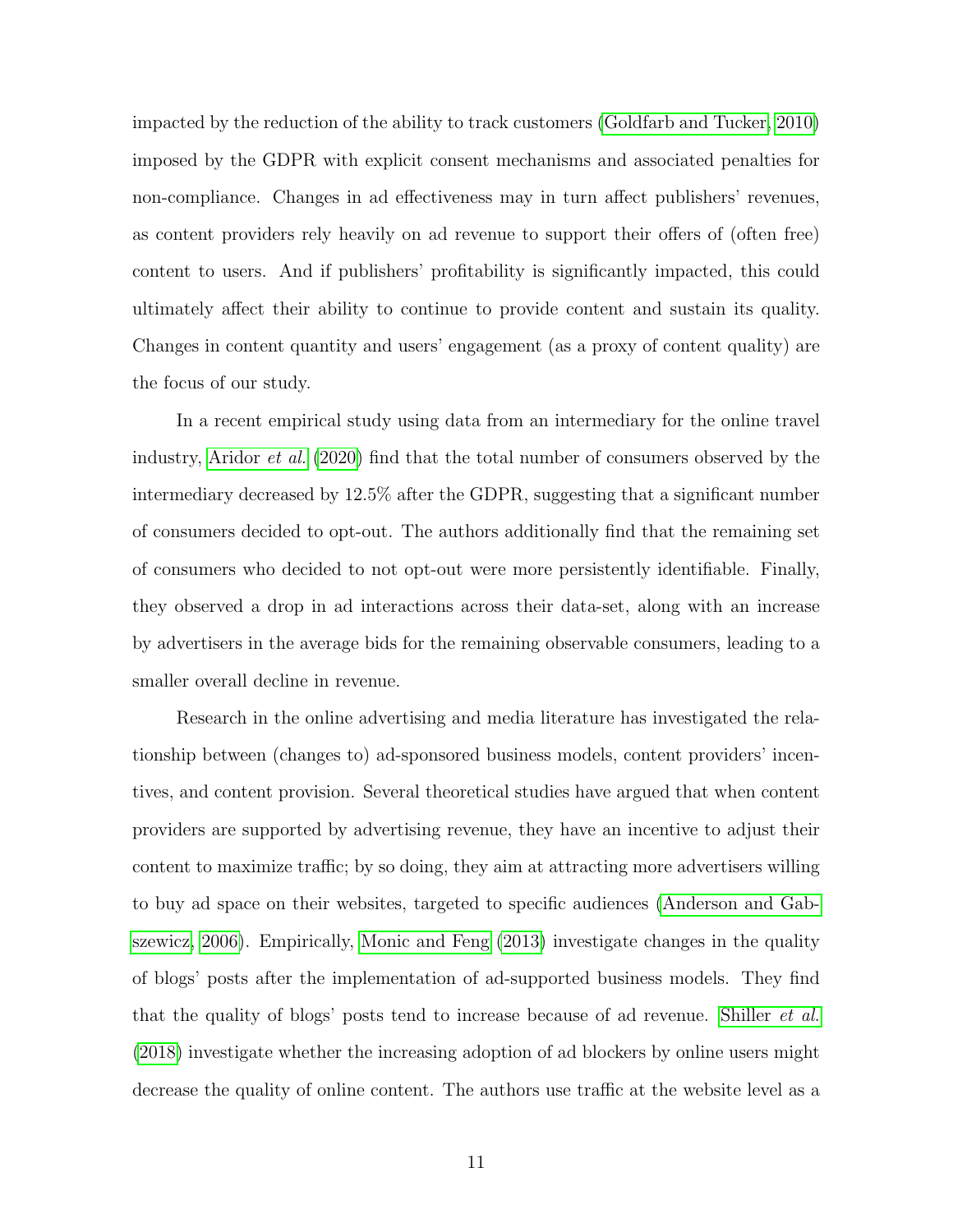proxy for quality, and find that websites with a high proportion of ad blocking visitors experience a deterioration in traffic ranking relative to websites with fewer ad blocking visitors. [Athey](#page-41-9) *et al.* [\(2018\)](#page-41-9) show how consumer switching – that is, consumers consuming content from multiple websites – affects advertising strategies and, in turn, increases the competition among publishers, leading to an increase in a publisher's incentives to invest in quality content that attracts a greater share of consumers.

Our contribution to this literature is to study (and compare) the differential effects that the GDPR has on both tracking mechanisms (including differential changes for visitors browsing from EU IP addresses compared to US IP addresses) and on websites' content offerings, for EU websites compared to US websites. To do so, we rely on two different kinds of metrics. First, we collect data to measure how the tracking behavior of websites changes after GDPR comes into effect. Second, we collect different metrics aimed at measuring the ability of websites to produce new content and users' engagement with the websites, that can be thought of as a proxy for quality of the content. These metrics comprise the dependent variables in our analysis. The rationale behind our approach is that the implementation of the GDPR limits the amount of data collected by websites on users. As shown by [Johnson](#page-43-0) *et al.*  $(2020)$ , this limitation can reduce the quantity of information given to advertisers whose aim is to target ads. In our study, we are able to measure whether the regulation does limit the information flow by analyzing the evolution of tracking cookies and the change (if any) in the amount of information exchanged between websites and advertising networks. As an illustration, a decrease in the amount of available information on users can lead to a decrease in the ability to target highly personalized ads to those users; in turn, this can lead to a change in advertisers' willingness to pay for such ads. If advertisers' willingness to pay changes, we should also observe a change in the revenues earned by content providers from targeted ads.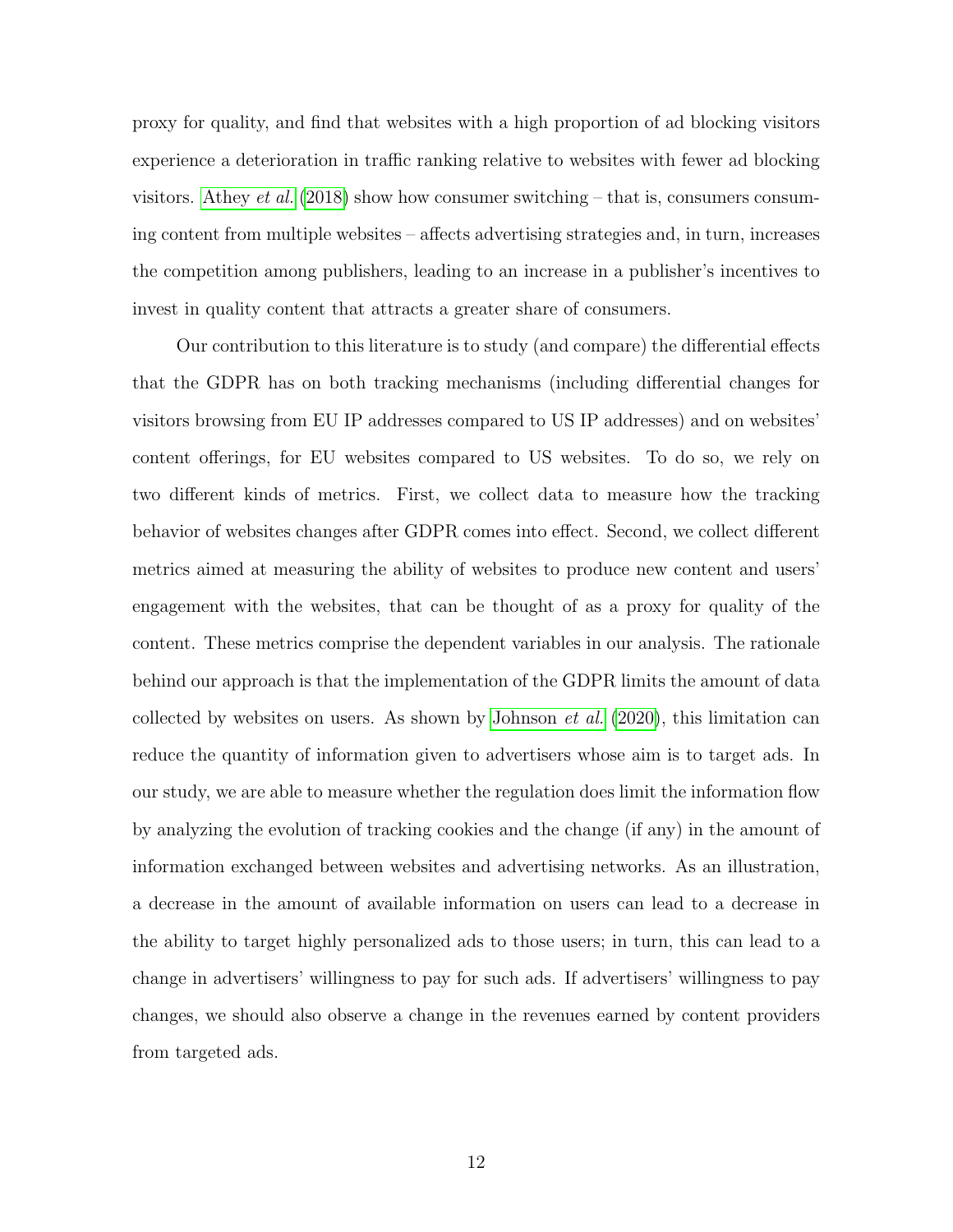# 3 Institutional details

In this section, we provide a brief overview of the GDPR. We focus on the aspects of the regulation that might be expected to directly impact the online advertising ecosystem.

As already discussed, the GDPR could decrease the ability of advertisers to target users with highly personalized ads due to new restrictions placed on data controllers and processors such as ad-tech firms. These restrictions require data processors to justify any actions that involve user data under one of six lawful bases as defined by Article 6 of the GDPR. Two of these, user consent and "legitimate interest" are potentially relevant to advertisers. Of the two bases, obtaining consent may reduce the effectiveness of targeted ads. If a large number of users decide to opt-out (and therefore, do not consent to be tracked), the amount of information available about the users may decrease, making the targeted ads less precise and/or less personalized. Perhaps because of this, some advertisers are claiming that processing user data for targeted advertising is a "legitimate interest" – a term that is only vaguely defined by the text of the regulation [\(UK Information Commissioner's Office, 2019\)](#page-43-13).

Beyond Article 6, several requirements related to data collection and usage are contained in Article 22 of the GDPR, however it is unclear whether these requirements apply to tracking practices used in advertising. Specifically, Article 22 sets rules for automated decision making by establishing the right of data subjects to not be "subject to a decision based solely on automated processing, including profiling". Such decisions may only occur when they are "based on the data subject's explicit consent". Applied to advertising, it is unclear whether falls under the definition of automated decision making. Some guidance on the application of these rules has been provided by the European Data Protection Board (EDPB) and before it, the Article 29 Working Party (WP29). In an early document released by WP29 on individual decision making and profiling, building profiles for behavioral advertising is presented as an example of an activity governed by the rules of Article 22 [\(Article 29 Data Protection Working Party,](#page-41-10)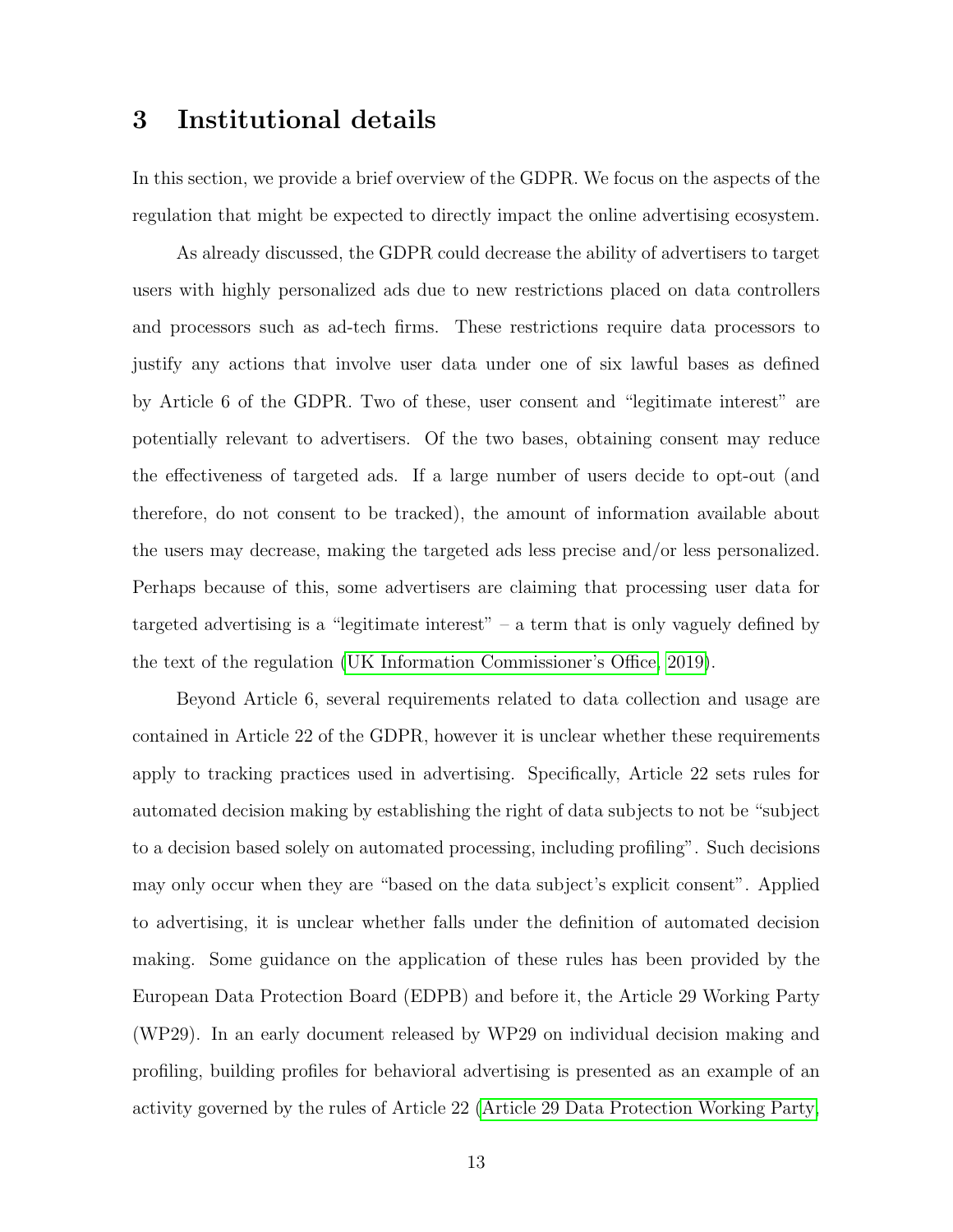[2017\)](#page-41-10). However, this guidance is not legally binding and it remains unclear whether it will be followed by advertisers.

Under the text and guidelines of the GDPR, we might expect many of the technologies employed in the construction of behavioral profiles to be impacted. While the interpretation of the GDPR is not yet settled, we might expect to see some variations in the implementation of consent mechanisms. Indeed, we observed several occurrences of "tracking walls" within our data set, where a website will restrict access to content until users consent to tracking. This, in part, reflects the differences in the interpretation of the regulation by industry groups such as IAB Europe and advertising firms such as PageFair [\(IAB Europe, 2017;](#page-42-11) [Ryan, 2017\)](#page-43-14). Until the EDPB or EU Court of Justice provides additional guidance (or enforcement action is taken), it will not be clear which websites are in compliance with the GDPR and which are not. In this study we take advantage of this ambiguity and explore whether differences on the way websites implement the GDPR will have any effect on their economic outcomes.

# <span id="page-13-1"></span>4 Experimental design

Our experimental design has two components: a sampling strategy for websites whose data we collect; and a set of metrics we collect from each of those websites periodically.

We detail in subsection [4.1](#page-13-0) our website sampling methodology and in subsection [4.2](#page-18-0) the collected metrics.

## <span id="page-13-0"></span>4.1 Websites Sample Selection

We constructed a large longitudinal panel of websites focusing on websites located in the EU and in the US. The panel includes websites of different types, including content providers such as news websites and online magazines, but also shopping websites. We visited all sites in our sample periodically and repeatedly using a web privacy measure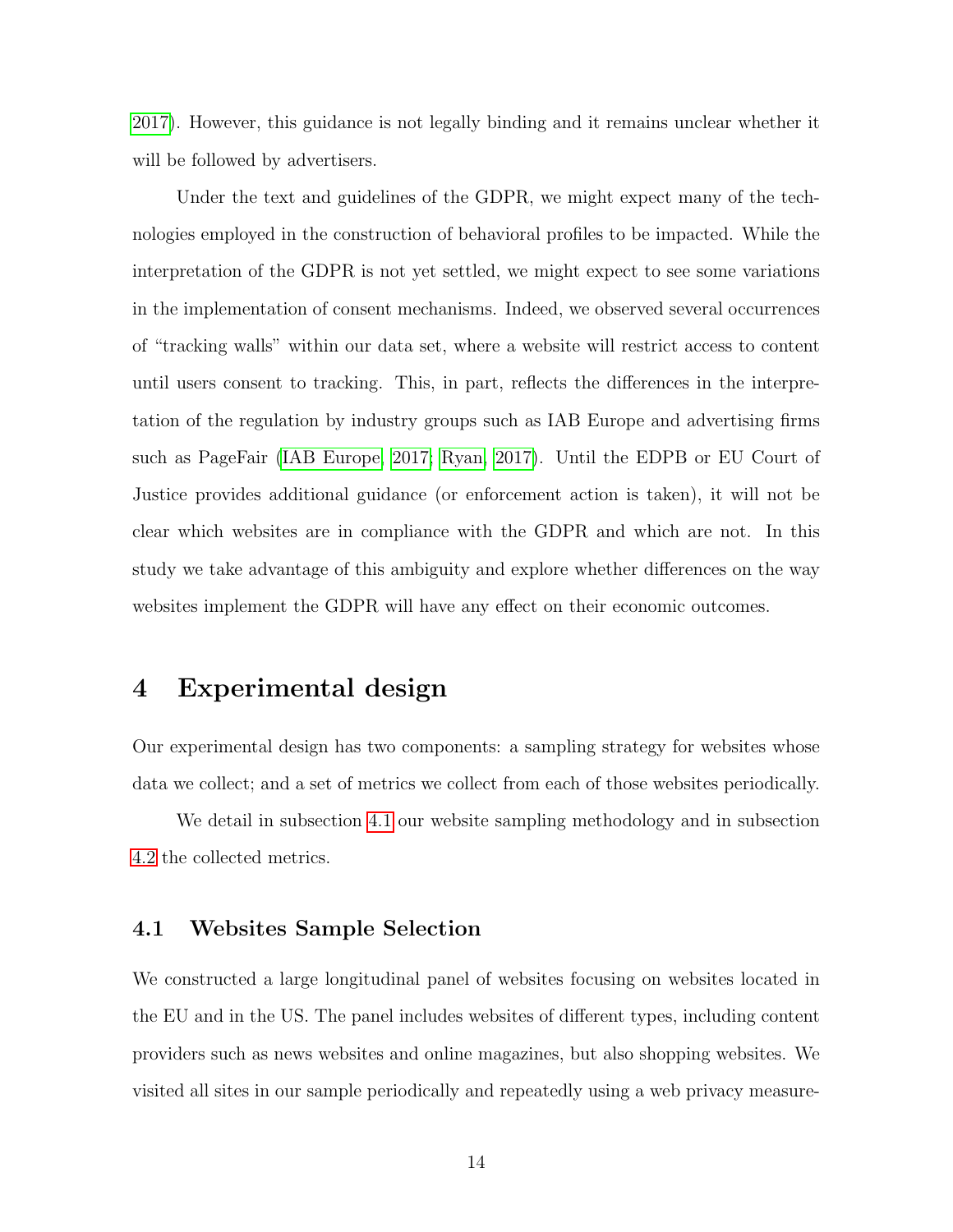ment framework (OpenWPM). We refer to each of these data collection instances as a "wave". In each of the waves, we attempt to browse all the websites included in the sample and collect the same set of metrics. In addition to data collected by visiting the websites themselves, during each wave we also collect from their parties data associated with each of the websites - such as data on their traffic patterns and social media reactions. In this subsection, we describe how we constructed the panel.

As our goal was to uncover the impact of the GDPR on both major and minor content providers in European countries and in the US, we included in our sample both top ranked and long-tail websites across different content categories.

We started our sampling process by using 2018 Alexa data to choose top ranked websites. Alexa data provides the top 500 websites from various geographical areas (including Global, Germany, France, Italy, Spain, Netherlands, and USA.)[3](#page-14-0) and five content categories (News, Sports, Society, Health, and Games).[4](#page-14-1)

Alexa's top 500 websites by country correspond to the websites visited most by users in a country, as opposed to the most popular websites that are based in that country. To include the top websites based in each of our countries of interest, we used Alexa's global top 1 million websites to complement the dataset with the top 500 websites in various top-level websites, such as  $de, fr, it, es, and nh.$ 

After examining the global ranking of the websites included in the sample produced using the criteria outlined above, we noticed that the sample was heavily concentrated in highly ranked websites and that websites ranked below 200,000 were not included. Thus, we decided to include an additional random sample of websites ranked between 200,000 and 1 million. To do so, we included 500 random websites for each 100k websites ranking interval, i.e. 500 websites ranked between 200k and 300k, 500 websites ranked between 300k and 400k, and so on until reaching 1 million. To avoid

<span id="page-14-1"></span><span id="page-14-0"></span><sup>3</sup>See, below, how the "location" of a website is defined.

<sup>4</sup>Our sample includes also websites from the UK and from Australia, as controls. As our data analysis is ongoing, we do not yet discuss results for those control websites in this version of the manuscript.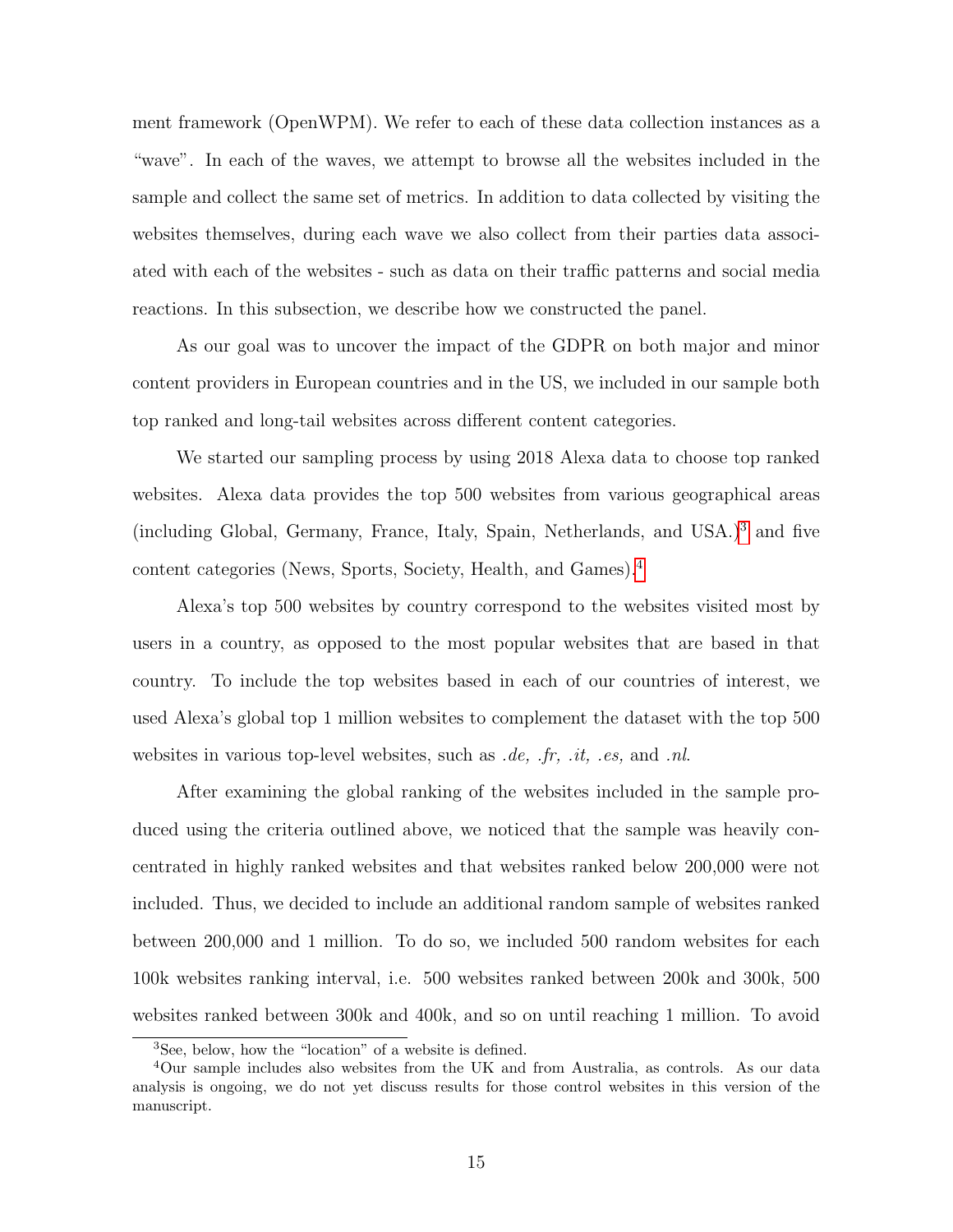websites that were not relevant for our analysis, we considered only websites in the following top-level websites: .au, .de, .fr, .uk, .it, .es, .nl, .com, .net and us. The resulting sample included 11,254 websites. We further cleaned this sample so to eliminate websites that only get a minor fraction of their visitors from EU countries or the US, despite the fact that they were among the most popular websites in one of our countries of interest. For example, the Russian shopping website avito.ru was the 52nd most visited website in The Netherlands in May 2019. However, visitors from The Netherlands account for less than 2% of all avito.ru's visitors, while visitors from Russia account for roughly 85%. Therefore, although the website is popular in at least one EU country, it would be unreasonable to assume it will significantly change its behavior due to a European regulation considering that it is a Russian website that gets most of its visitors from Russia. Finally, we also scrutinized the content categories of the remaining websites. We noticed that the content categories provided by Alexa were often inconsistent. Thus, we obtained categories information using SimilarWeb, $5$  which in our experience provided a more robust categorization. We excluded from the sample all websites categorized as providing adult content, or not assigned to any category.

The resulting sample contains 5,474 websites. Table [1](#page-16-0) presents the distribution of websites by global ranking, while Table [2](#page-17-0) shows the distribution by content (sub)category (as reported by SimilarWeb). In both tables, the country of a website was determined by the location of its headquarters as reported by SimilarWeb. When this information was not available, we defined the country of a website by using the website's top-level domain country of origin. In the case where neither the country nor the top level domain are available, we assigned the country to where most visitors originated from. In Table [1,](#page-16-0) a large number of websites are concentrated in the top 99,999 ranking where EU websites represent the majority in this category. Table [2](#page-17-0) shows that a large number of websites belongs to the News and Media category disregarding the

<span id="page-15-0"></span><sup>5</sup>See <https://www.similarweb.com/>.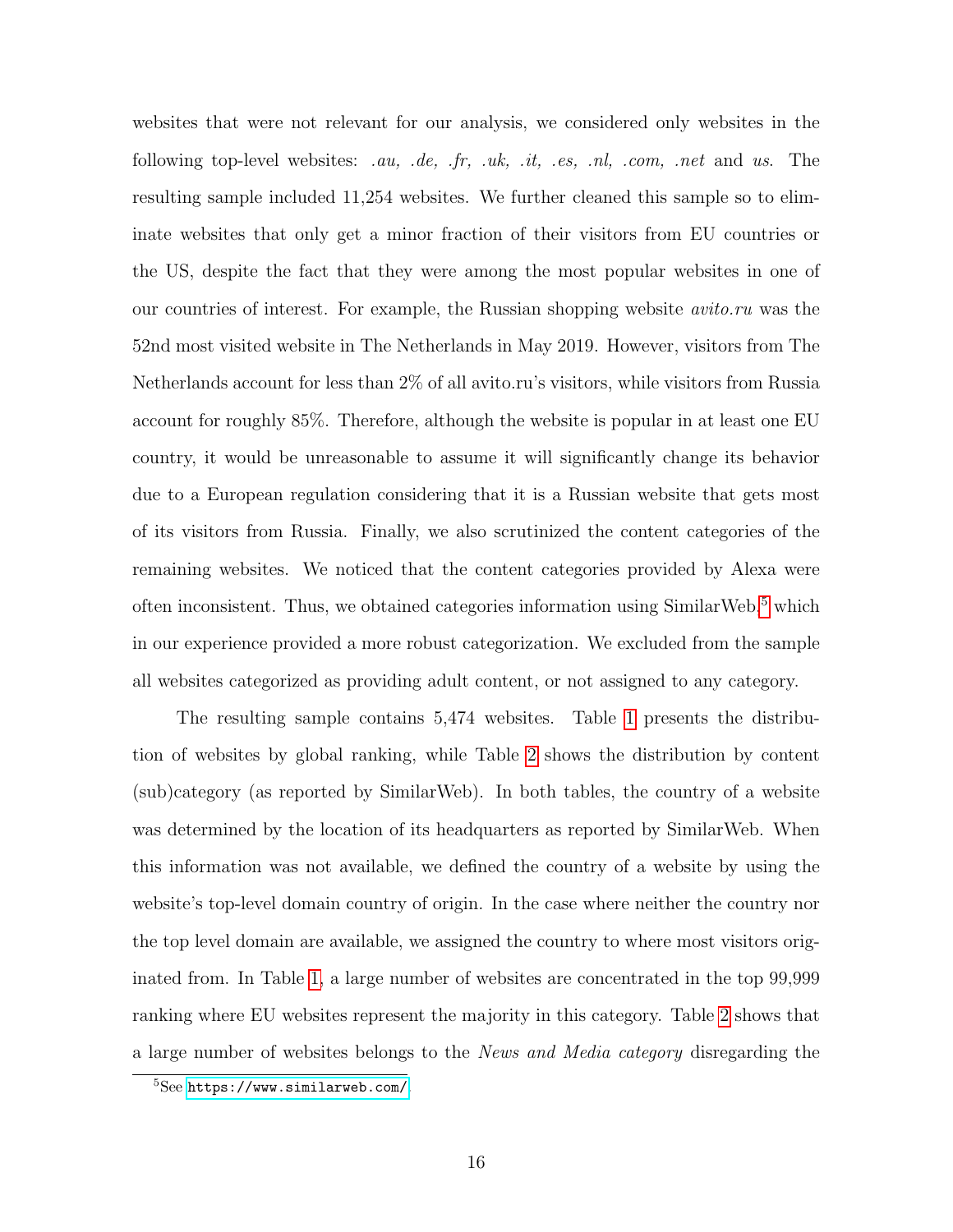country.

<span id="page-16-0"></span>

| Ranking             | Nr. websites | EU websites | US websites |
|---------------------|--------------|-------------|-------------|
| $0 - 99,999$        | 3920         | 2477        | 1443        |
| $100,000 - 199,999$ | 405          | 190         | 215         |
| $200,000 - 299,999$ | 252          | 103         | 149         |
| $300,000 - 399,999$ | 183          | 79          | 104         |
| $400,000 - 499,999$ | 178          | 77          | 101         |
| $500,000 - 599,999$ | 124          | 50          | 74          |
| $600,000 - 699,999$ | 117          | 40          | 77          |
| $700,000 - 799,999$ | 119          | 23          | 96          |
| $800,000 - 899,999$ | 122          | 58          | 64          |
| Over 900,000        | 54           | 16          | 38          |
| Total               | 5474         | 3113        | 2361        |

Table 1: Number of websites included in sample by global ranking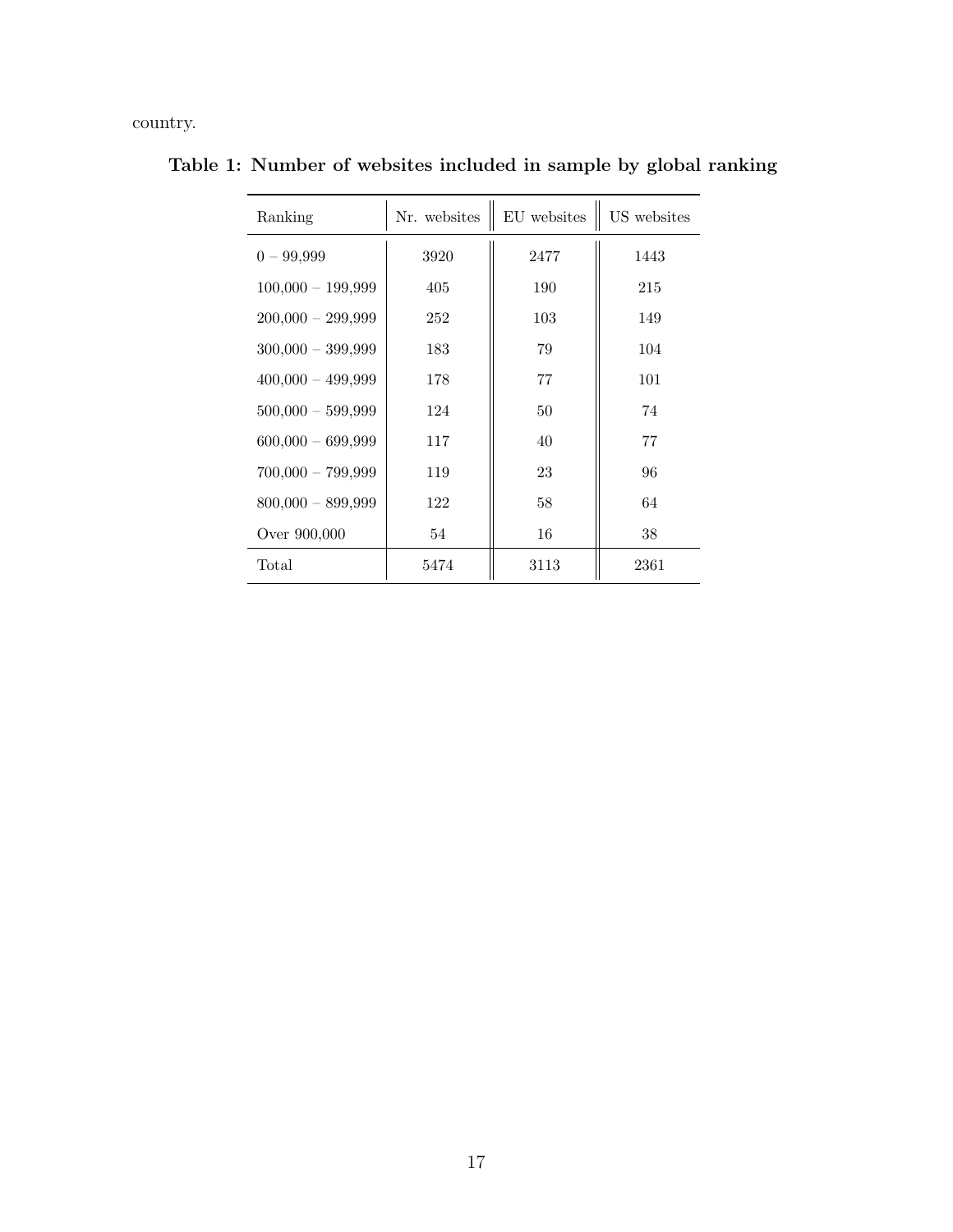<span id="page-17-0"></span>

|                          | Total  | ${\rm EU}$ websites | US websites |
|--------------------------|--------|---------------------|-------------|
| News and Media           | 946    | 487                 | 459         |
| Arts and Entertainment   | 528    | 327                 | 201         |
| Shopping                 | 514    | 416                 | 98          |
| Business and Industry    | 413    | 260                 | 153         |
| Health                   | 326    | 87                  | 239         |
| Internet and Telecom     | 291    | 189                 | 102         |
| Games                    | 325    | 106                 | 219         |
| <b>Sports</b>            | 307    | 137                 | 170         |
| Career and Education     | 310    | 214                 | 96          |
| People and Society       | 236    | 103                 | 133         |
| Finance                  | 189    | 145                 | 44          |
| Travel                   | 177    | 128                 | 49          |
| Computer and Electronics | 174    | 92                  | 82          |
| Law and Government       | 141    | 75                  | 66          |
| Autos and Vehicles       | 146    | 102                 | 44          |
| Food and Drink           | 109    | 64                  | 45          |
| Gambling                 | 79     | 53                  | 26          |
| Reference                | 77     | 48                  | 29          |
| Beauty and Fitness       | 42     | 11.                 | 31          |
| Science                  | 42     | 15                  | 27          |
| Pets and Animals         | 32     | 11                  | 21          |
| Books and Literature     | 29     | 19                  | 10          |
| Home and Garden          | 20     | 13                  | 7           |
| Recreation and Hobbies   | $21\,$ | 11                  | 10          |
| Total                    | 5474   | 3113                | 2361        |

Table 2: Number of websites included in sample by content sub-categories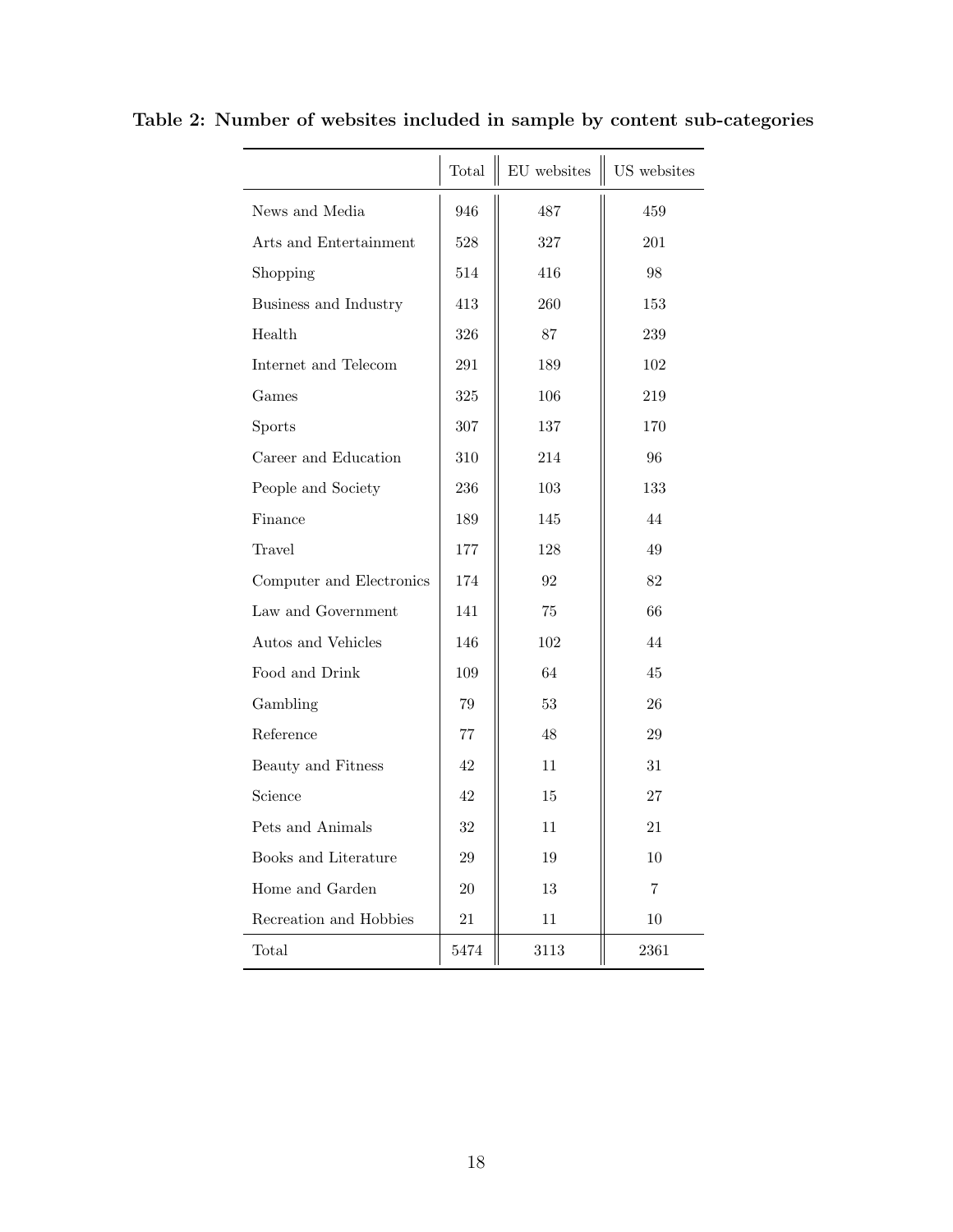## <span id="page-18-0"></span>4.2 Data Collection

For each website in our sample, we collected an array of metrics over a period of 19 months (from April 2018 to October 2019), that includes a total of twelve waves.

We focus on two sets of metrics. The first corresponds to data we directly mine from the websites in our samples and that capture how users are tracked. The goal of collecting these metrics is to determine how websites change their tracking behavior after the implementation of the GDPR. We refer to these variables as "technical variables" (see Section [4.2.1\)](#page-19-0). These technical variables were captured by browsing each website from two different IP addresses, one located in Europe (France) and one in the US.[6](#page-18-1) This experimental design allows us to compare, before and after the enactment of the GDPR, whether and how websites adapted their data collection behavior according to the geographical location of a visitor.

The second set of metrics is obtained from third parties repositories and are aimed at measuring the quantity of content offered by all the websites in our sample and users engagement with such content, as a proxy for its quality. We refer to these variables as "content variables" (see Section [4.2.2\)](#page-21-0). In this case, the data does not change as function of the country of the visitor. However, we do expect to find differences depending on the location of registration of the website, as websites registered in different locations (EU vs US) should be affected differently by the GDPR.

Both sets of metrics are crucial for our analysis. Although our investigation ultimately focuses on whether the implementation of the GDPR had downstream effects on websites' ability to sustain quantity and quality of content, understanding the intermediate impact that the GDPR may have had on websites' ability to track and manage users' data is instrumental to our primary analysis. In other words, while content variables are the dependent variables of our analysis, technical variables are useful

<span id="page-18-1"></span><sup>6</sup>We also collected data with IP address from two other countries i.e. UK and Australia, as robustness checks. As the analysis is ongoing, we do not yet present results for these IP addresses in this version of the manuscript.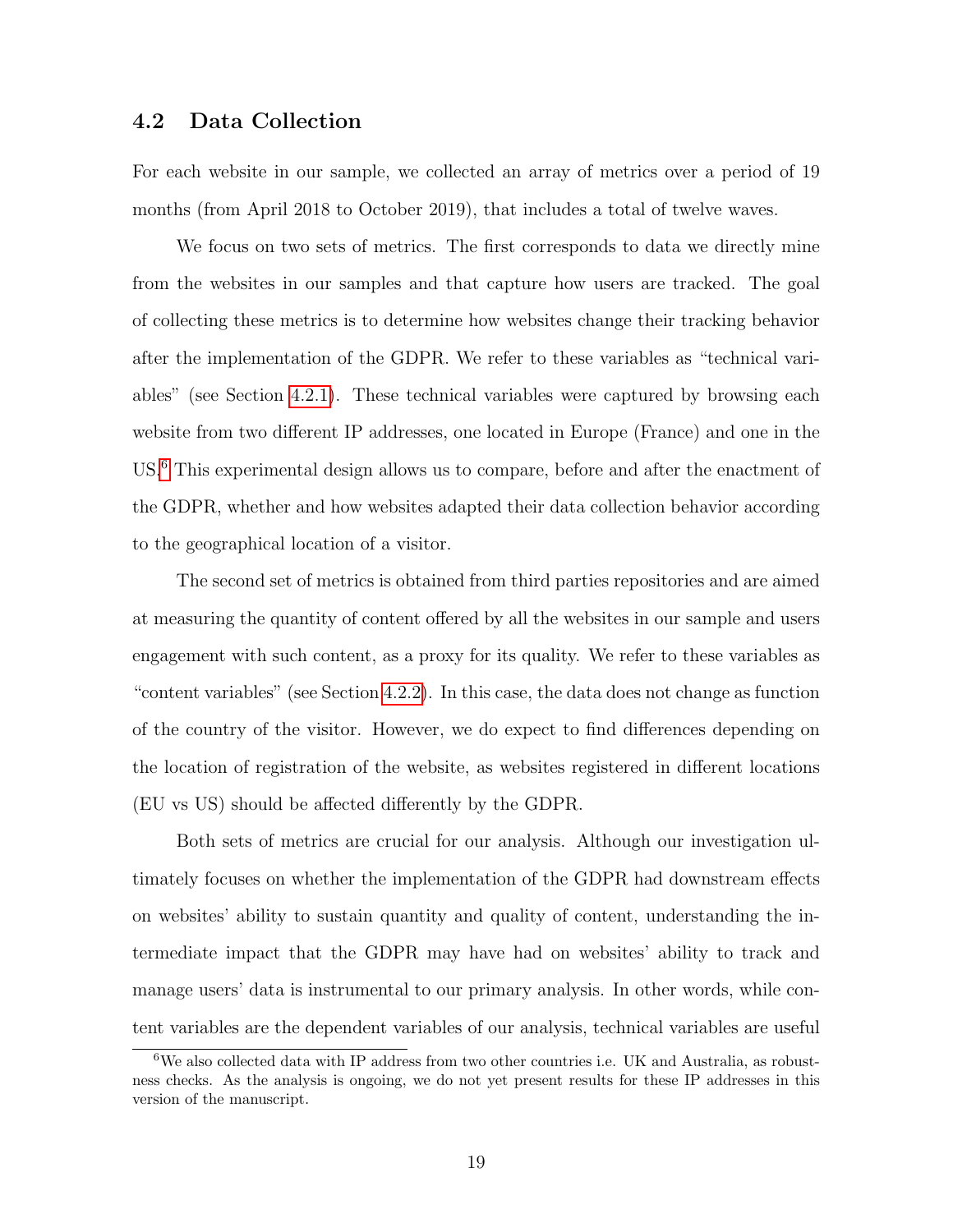controls.

#### <span id="page-19-0"></span>4.2.1 Privacy & Ads variables

To simulate user browsing and investigate how the websites interact with the user, we rely on OpenWPM, a web privacy measurement framework [\(Englehardt and Narayanan,](#page-42-12) [2016\)](#page-42-12). This framework is implemented within an instrumented web browser that automates the process of visiting a set of websites and records a series of variables related to websites' handling of personal information during those visits. Using this framework, we visited each website in our sample periodically for a period of 19 months. We call each round of visits to all websites a "wave of data collection". During each wave we visited each website twice, once with an US IP address and once with an EU IP address. The goal was to contrast how the same website may handle private information differently based on the user location.

Through OpenWPM, we collected different metrics that measure the data collection practices of the websites in our sample. We further processed some of this data to construct additional metrics related to advertising shown on those websites. Using scripts included in popular ad blockers, we flagged advertising content within the HTML content we extracted via OpenWPM. An ad blocker is a small piece of software or module incorporated into a user's browser (Add-on) that prevents the display of banners and other advertising formats. Ad-blockers filter advertisements by recognizing the advertising tags of the main ad servers and advertising networks. We cross-referenced the data we collected from OpenWPM with these filtering lists (blocklists).[7](#page-19-1)

In particular, We rely on two blocklists; Adblock  $Plus<sup>8</sup>$  $Plus<sup>8</sup>$  $Plus<sup>8</sup>$  and Disconnect.<sup>[9](#page-19-3)</sup> which establish identification and classification rules for advertising and tracking entities.

In the rest of this section, we describe in detail the various technical variables we

<span id="page-19-1"></span><sup>7</sup>List inside ad-blocker add-on to block unwanted content like advertising.

<span id="page-19-3"></span><span id="page-19-2"></span><sup>8</sup><https://adblockplus.org/fr/subscriptions>. Last retrieved, February 2020

<sup>9</sup>Disconnect is a free extension for the web browser responsible for blocking trackers from web pages that the user visits. <https://disconnect.me/>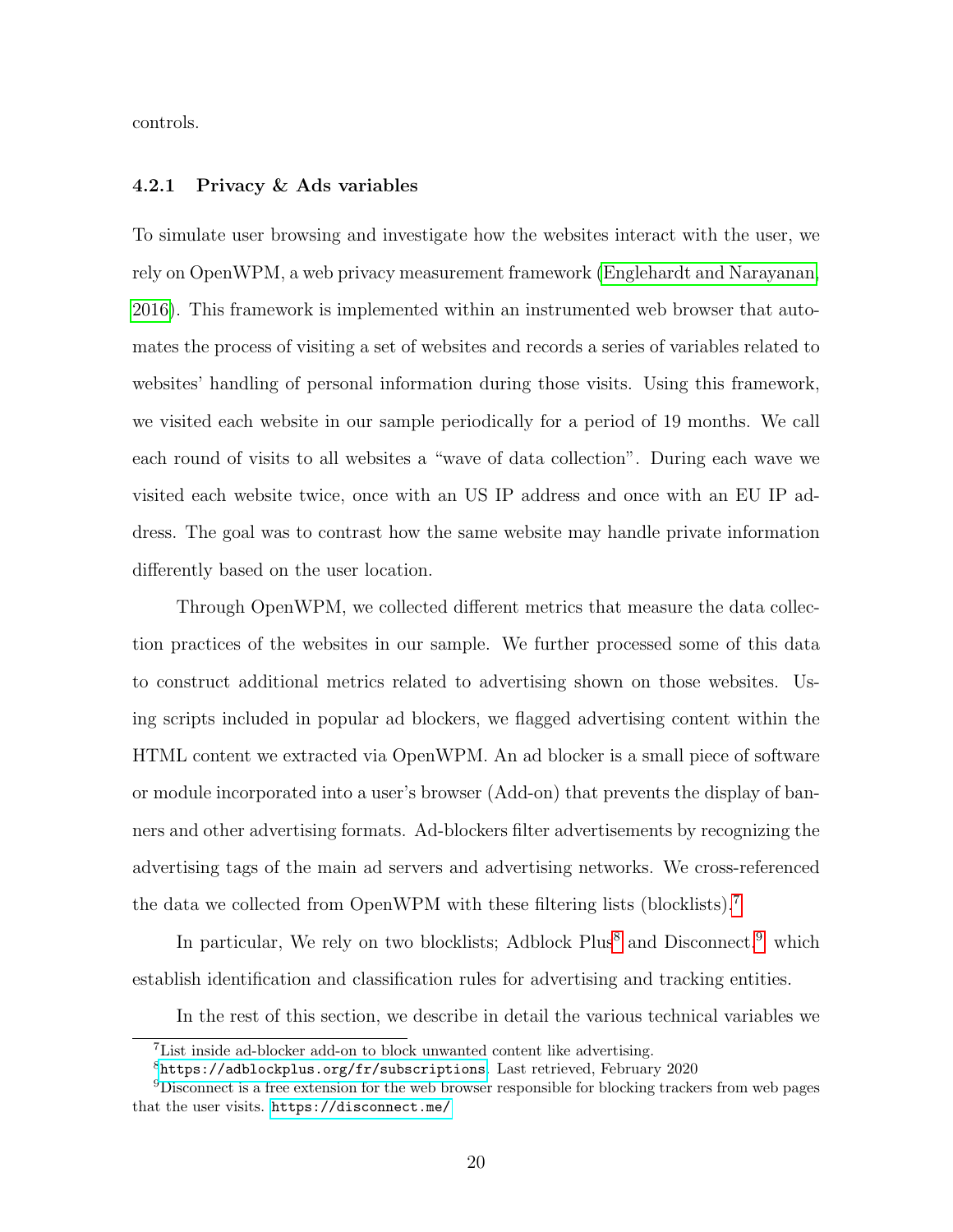collected.

Cookies: Cookies are small files stored on visitors' browsers and often embedded on websites to provide additional functionality. There are two main types of cookies: 1st party and 3rd party cookies. The variable 1st party cookies measures the cookies which are set by the website being browsed. The variable 3rd party cookies represents cookies that are set by entities other than the original website, and that could be used to track users' behavior across different websites in order to construct users' profiles aimed, in part, at improving behaviorally targeted ads. The variable Tracking Cookies counts the number of tracking cookies (from Adblock Plus Easylist) while Session cookies includes temporarily saved information whose content is deleted after the browsing session is completed or the web browser is closed. Finally, Persistent cookies are cookies which remain available on the browser for more than 30 days.

HTTP responses: To get a better overview of third-party cookies, we also collected HTTP responses. HTTP responses measure all the information exchanged between the browser and the websites that are visited by a user. By capturing all HTTP responses, we were able to identify the number of responses linked to advertising and the subsequent advertising networks which serve a website. The variables 3rd party resp, Tracking resp are continuous and correspond respectively to the number of responses made by the browser to websites other than the website being browsed and the number of responses made by all tracking entities on a website. We also used HTTP responses to identify websites with consent mechanisms. The consent mechanisms are the means through which users should be able to express their choice regarding whether they wish to opt-in or opt-out of data collection. We record the presence of a *Consent* mechanism on a website using a dummy variable. We were able to identify website con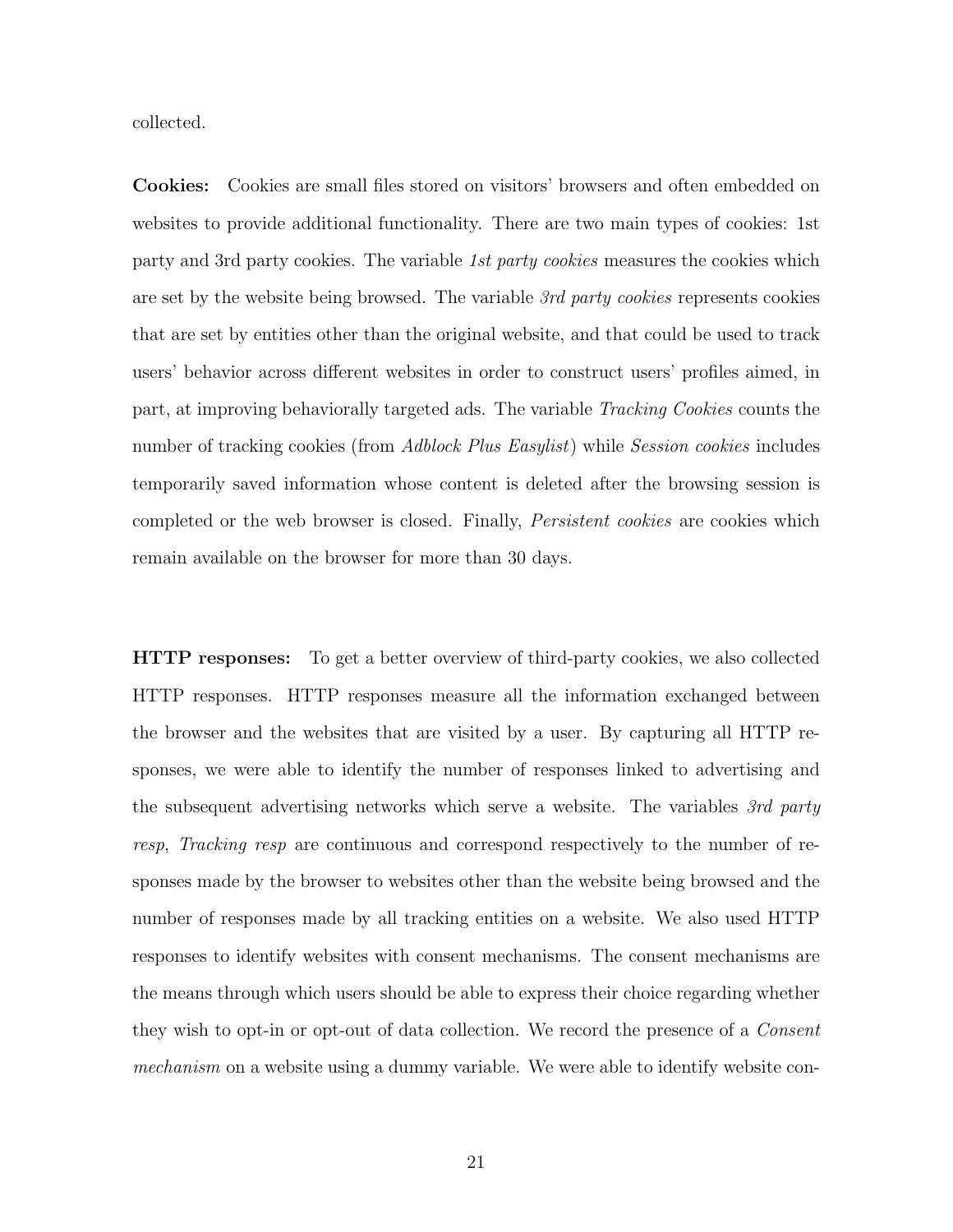sent mechanisms by matching HTTP responses with a crowd-sourced list of elements,  $^{10}$  $^{10}$  $^{10}$ equivalent to the Adblock blocklist, but for consent mechanisms following Eijk [et al.](#page-42-13) [\(2019\)](#page-42-13) methodology.

Advertising content length: We were also interested in measuring the length (in bytes) of certain types of websites' html content which we collected while browsing our sample of websites. In particular, we were interested in the length of advertising content. The main purpose of collecting this metric is to get information about the amount of ad content available on a given website's homepage. In more detail, the content length variable measures the size of the response we received from the websites and includes any advertising or image content contained in the website. To specifically capture advertising content quantity (which we identified via the Adblock Easylist), we used the variable Ads length  $(KB)$ . This variable gives information on the size in kilobytes of the quantity of advertising content on a website.

#### <span id="page-21-0"></span>4.2.2 Content variables

Analyzing the impact of the GDPR on economic outcomes from a provider's perspective, requires us to go further in the data collection by getting additional information related to downstream economic outcomes: content quantity and users' engagement with such content.

We measure users' engagement using websites' traffic metrics and social media reactions, as explained below. The underlying premise is that if the quality of the content provided by the website decreases, users may try to substitute for other content and, therefore, we should observe a decrease in the number of visits to a given website. This is similar to the strategy used by [Shiller](#page-43-12) *et al.* [\(2018\)](#page-43-12) to measure websites' quality. Specifically, we use *Reach per million* as a measure of the number of users visiting a website. This variable estimates the average number of users visiting a website per

<span id="page-21-1"></span><sup>10</sup>www.i-dont-care-about-cookies.eu/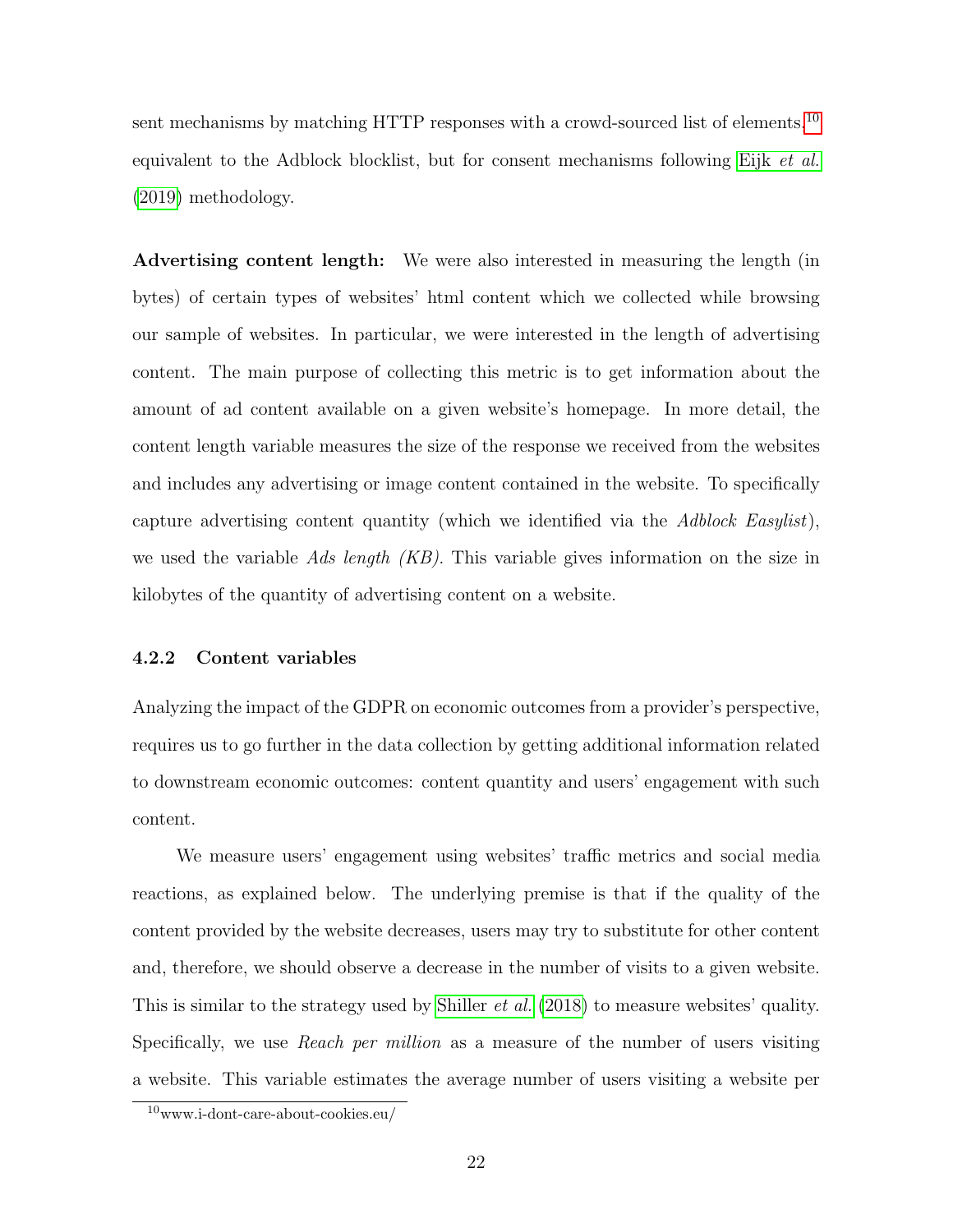million random users on the internet. In addition, we also use *Page views per user*, which represents the number of pages viewed per user on a website. In addition, we augment the traffic variables with data on the number of social media "reactions" related to content published on the websites in our sample. We use data from Facebook Graph API in line with Cagé *et al.* [\(2015\)](#page-41-11) methodology, that used the same metric as a proxy of quality for online news websites. Specifically, we collect the number of reactions on the Facebook platform for each new url of content posted by the websites in our sample (as retrieved via GDELT - see further below), and calculate the average number of Facebook reactions for each new url of content across all the new urls of posted content on a given website during a given wave. Such reactions can be used to measure users' engagement with a piece of content, and a proxy for content quality.

To measure content quantity, we capture the total number of new urls of content published by each website in our sample in the week surrounding each observation from OpenWPM. Because we visit each website multiple times to construct our longitudinal data set, we collect multiple observations of the new urls counts for each website over time. For this purpose, we rely on the *Global Database of Events, Language, and Tone* (GDELT) to estimate the quantity of content for each website. GDELT provides links to content pages going back to 2015 from both domestic (US) and international sources. This database allows us to collect the total number of urls on a given website three days before and after each observation collected with OpenWPM. We rely on GDELT because it allows us to retrieve and date content data retrospectively and because it overlaps with a large number of websites in our sample.<sup>[11](#page-22-0)</sup>

<span id="page-22-0"></span> $11$ <gdeltproject.org>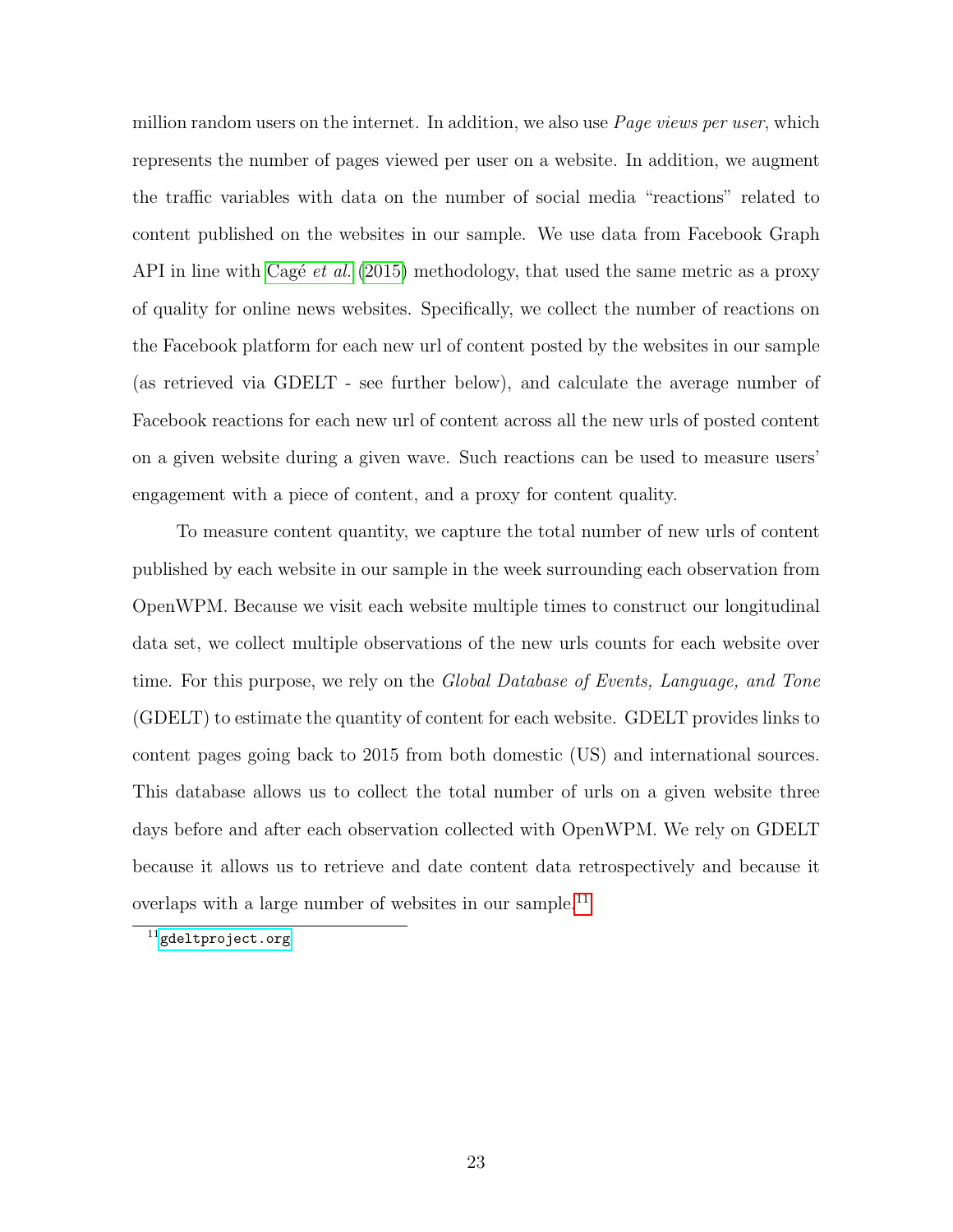|                           | Mean                | Std. Dev.         | Min | Max      | N      |  |
|---------------------------|---------------------|-------------------|-----|----------|--------|--|
|                           | Technical variables |                   |     |          |        |  |
| Cookies:                  |                     |                   |     |          |        |  |
| 1st party Cookies         | 8.93                | 7.03              | 0.0 | 61.0     | 122843 |  |
| 3rd party Cookies         | 21.26               | 33.56             | 0.0 | 351.0    | 122843 |  |
| <b>Tracking Cookies</b>   | 6.82                | 10.75             | 0.0 | 126.0    | 122843 |  |
| Persistent Cookies        | 23.75               | 30.14             | 0.0 | 314.0    | 122843 |  |
| Session Cookies           | 4.03                | 4.31              | 0.0 | 44.0     | 122843 |  |
| Response:                 |                     |                   |     |          |        |  |
| 3rd parties Resp.         | 138.89              | 200.87            | 0.0 | 5186.0   | 113463 |  |
| Tracking Resp.            | 20.37               | 29.80             | 0.0 | 1157.0   | 113463 |  |
| Advertising:              |                     |                   |     |          |        |  |
| Ads length (KB)           | 248.82              | 683.38            | 0.0 | 111046.5 | 122504 |  |
| <b>Consent Mechanism:</b> |                     |                   |     |          |        |  |
| Consent Mechanism         | 0.26                |                   | 0.0 | 1.0      | 122843 |  |
|                           |                     | Content variables |     |          |        |  |
| <b>Content Quantity:</b>  |                     |                   |     |          |        |  |
| <b>GDELT URLS</b>         | 245.27              | 585.15            | 1.0 | 14171.0  | 15787  |  |
| Content quality:          |                     |                   |     |          |        |  |
| Reach per million         | 434.56              | 9686.57           | 0.1 | 607471.4 | 58915  |  |
| Page views per User       | 2.90                | 2.26              | 1.0 | 107.9    | 58915  |  |
| User engagement:          |                     |                   |     |          |        |  |
| FB Average Reaction       | 473.03              | 2841.37           | 0.0 | 263908.0 | 15422  |  |

Table 3: Descriptive Overall

Notes: This table presents the descriptive statistics for the overall sample.

# 5 Descriptive evidence

As argued in Section [2,](#page-6-0) the GDPR is likely to reduce the ability of websites (as well as of other players in the online advertising ecosystem) to track and collect users' data, creating a cascade of effects that may lead to a decrease in online advertising revenues for various stakeholders (including online content providers) and, ultimately, to a reduction in the quantity and quality of online content.

To investigate these cascading effects, in this section we provide a series of descriptive statistics that capture whether 1) the websites in our sample changed the way they handle private information after the GPDR became effective, and 2) whether, in turn, those changes ended up affecting websites' content quantity and user engagement. As noted in Section [4](#page-13-1) we use the term "technical variables" to refer to metrics that inform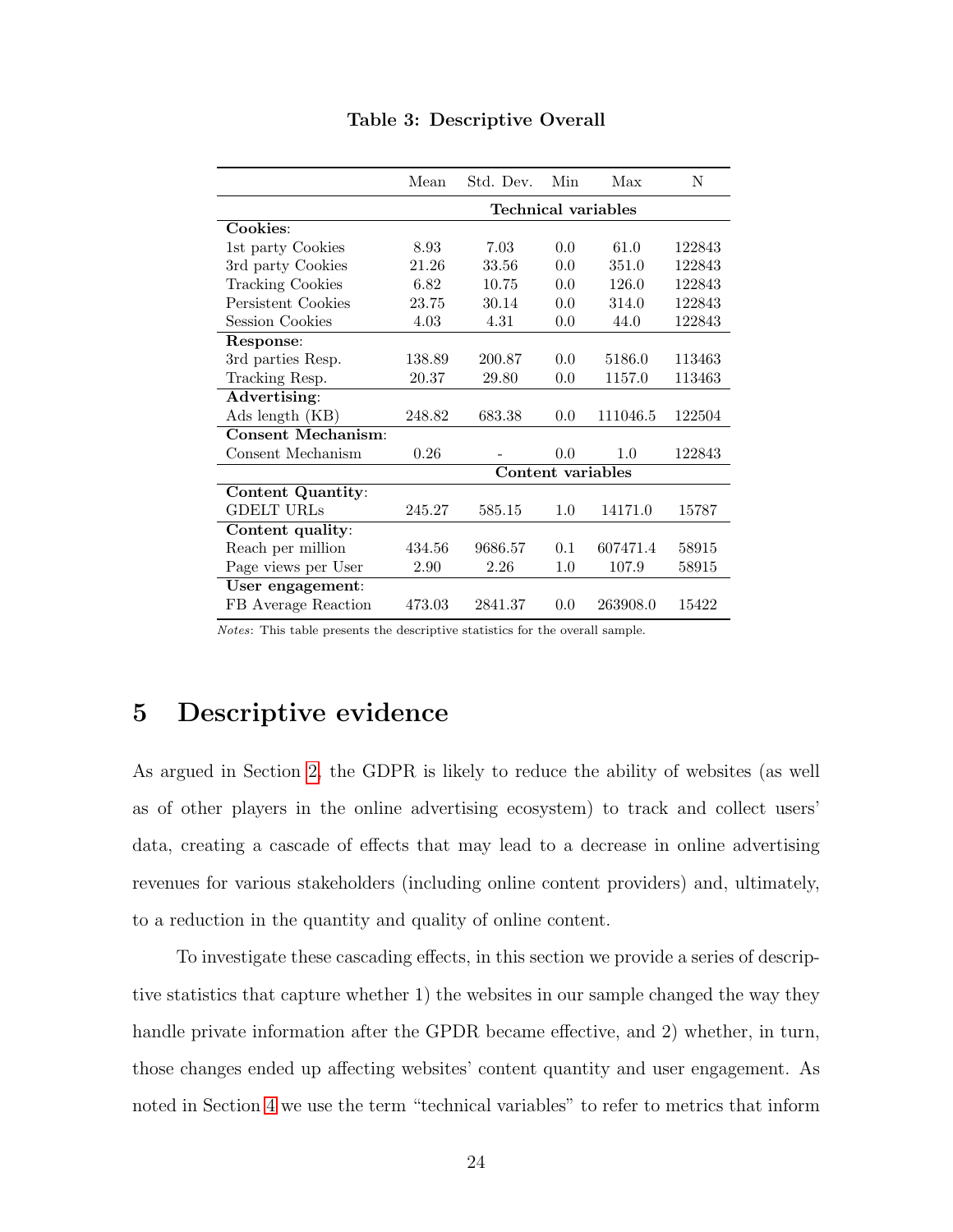us about changes in the way websites handle private and advertising data, and we use the term "content variables" to refer to variables we use as proxy for changes in the quantity of content provided and users' engagement with such content. In Section [5.1,](#page-24-0) we first present descriptive statistics showing how websites located in the EU or the US (denoted in the tables and figures EU websites and US websites) handled data on visitors from an EU location or a US location (denoted  $EU$  IP and  $US$  IP), before and after the implementation of the GDPR. Then, in Section [5.2,](#page-29-0) we present descriptive statistics describing changes in content quantity and users' engagement with content posted by EU and US websites before and after implementation. Finally, in Section [6,](#page-33-0) we use a difference-in-differences estimation model to estimate the impact of GDPR on content variables, controlling for various technical variables such as cookies, advertising length, and consent mechanisms.

## <span id="page-24-0"></span>5.1 Tracking and & Advertising

To explore the effect of the GDPR on how websites handle private and advertising related data, we first analyze the number of (1st party, 3rd party, tracking and advertising) cookies and HTTP responses presented by the website during browsing.

Figure [1](#page-25-0) displays the average number of first-party cookies (i.e. those issued by the website itself) and the average number of third-party cookies (i.e. those issued by parties other than the website). Generally, the average number of third-party cookies is higher than first-party cookies. More importantly, while the number of first-party cookies remains largely unchanged regardless of the visitors' IP address, we observe a large impact of the GDPR on third-party cookies.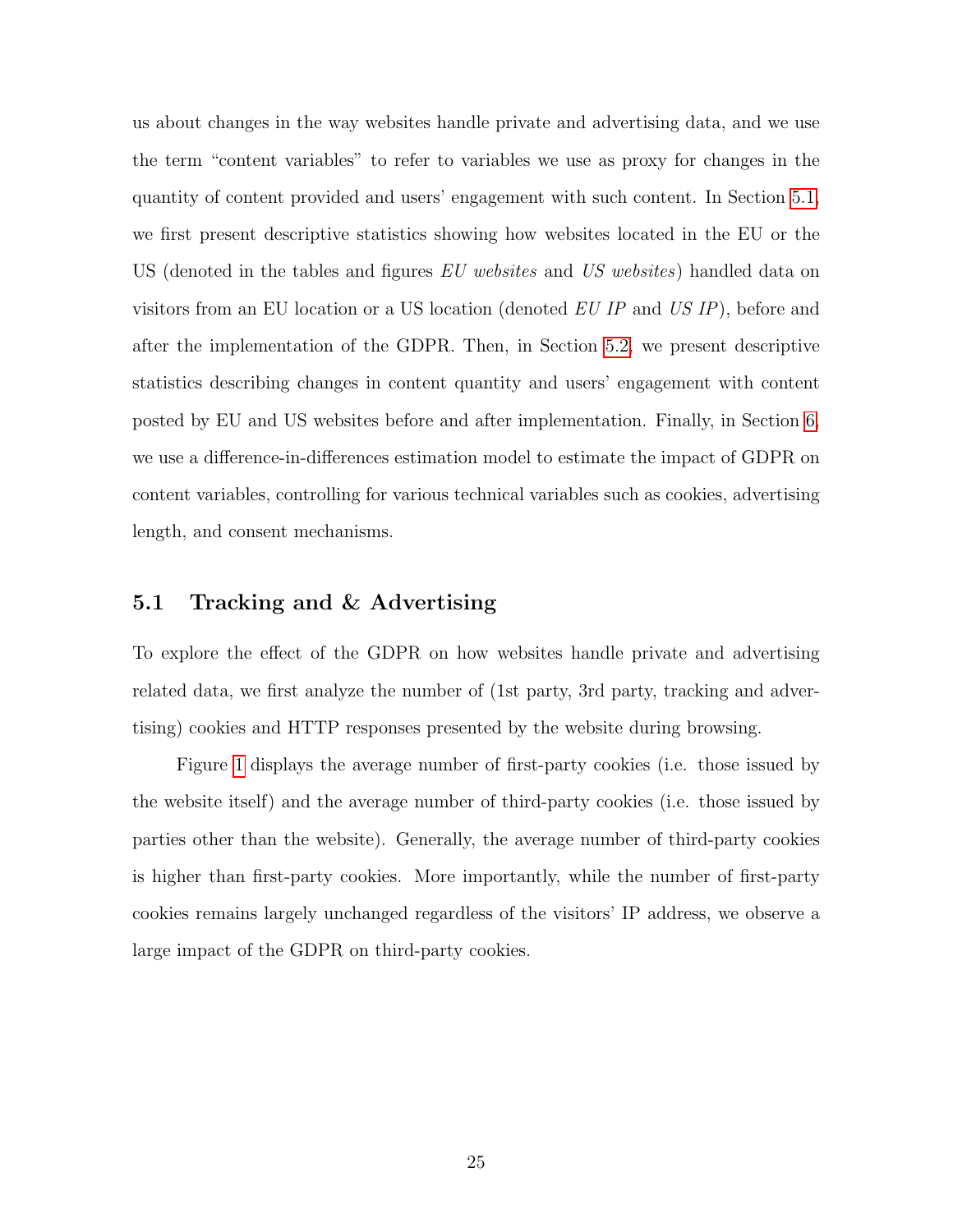

<span id="page-25-1"></span><span id="page-25-0"></span>Fig. 1 1st and 3rd parties Cookies

In particular, Figure [1b](#page-25-1) shows differences in third-party cookies between EU and US websites according to the IP location of the visitor. For EU IP addresses, use of third-party cookies is greatly reduced after the GDPR became effective. However, the regulation does not seem to have affected the number of third-party cookies in the case of US IP addresses, independently of the website localization. This pattern is plausible, considering the nature of the GDPR. First-party cookies are less likely to be related to tracking and advertising and thus their use should not be affected by the regulation. Instead, third-party cookies are probably related to tracking and advertising and it is therefore reasonable to expect a reduction in the case of EU IP addressees but not necessarily in the case of US IP addresses.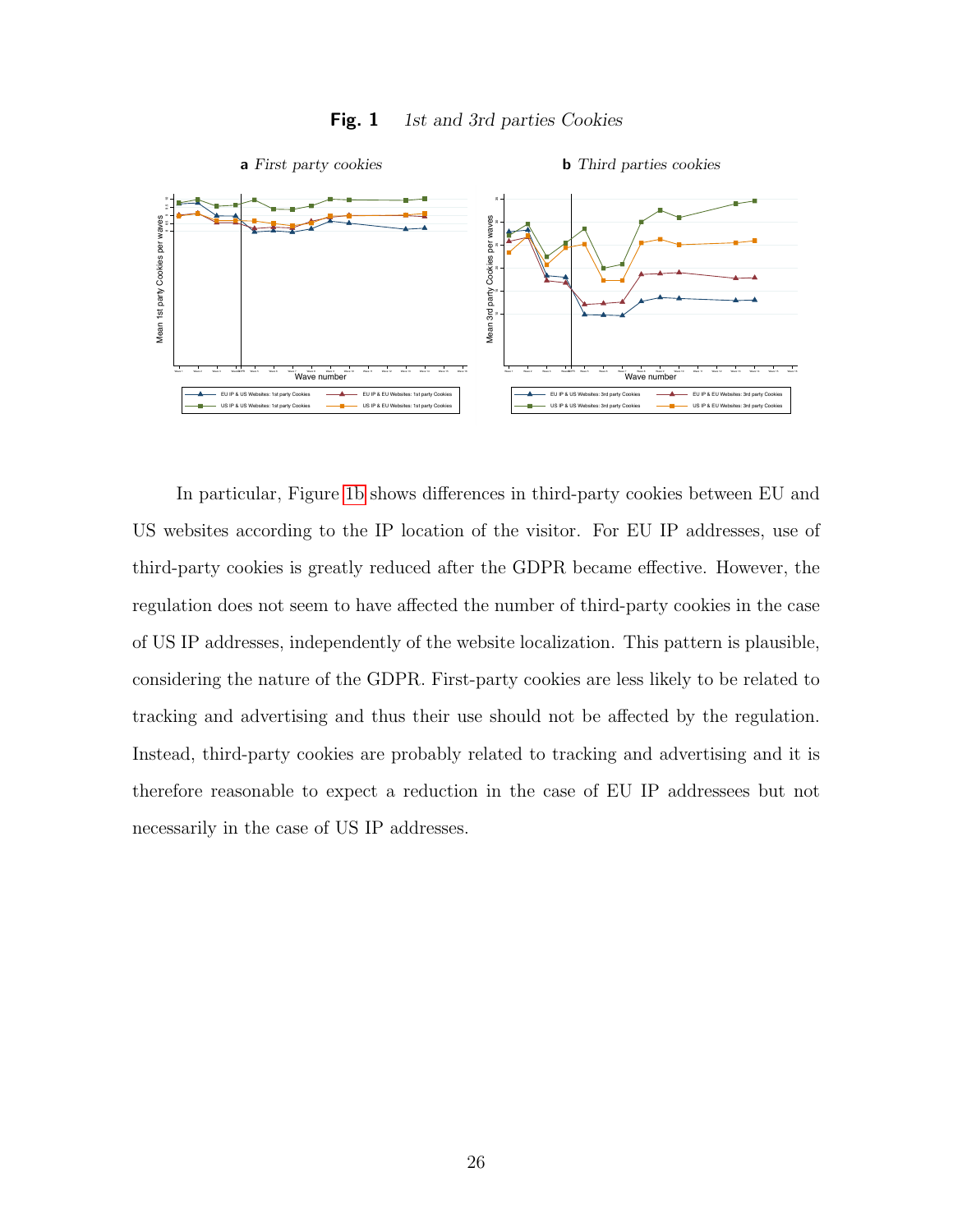<span id="page-26-0"></span>



The results in Figure [2](#page-26-0) are more striking. The figure depicts the average number of tracking responses that we identified by classifying responses using the Adblock Plus and Easylist lists of known trackers. The figure shows that the introduction of the regulation greatly reduced the number of tracking responses for visitors originating from the EU (EU IP) on both EU and US websites. However, in the case of visitors originating from the US (US IP) the number of tracking responses remained fairly constant or even increased, especially when visiting US websites. This is further evidence that websites seem to be adhering to the regulation for EU visitors, and that EU websites are being more cautious about their tracking behavior compared to US websites.

Figure [3](#page-27-0) depicts the average ads length in Kilobytes on websites, by website location and IP address of the visitor. The implementation of the regulation has had an evident effect on Ads length for EU visitors to US websites; there has been a net decline since GDPR became effective. In contrast, there have been no evident changes in the case of US visitors to US websites. We also note a spike around wave 9 for which we do not yet have a firm explanation. We believe it may be related to an increase in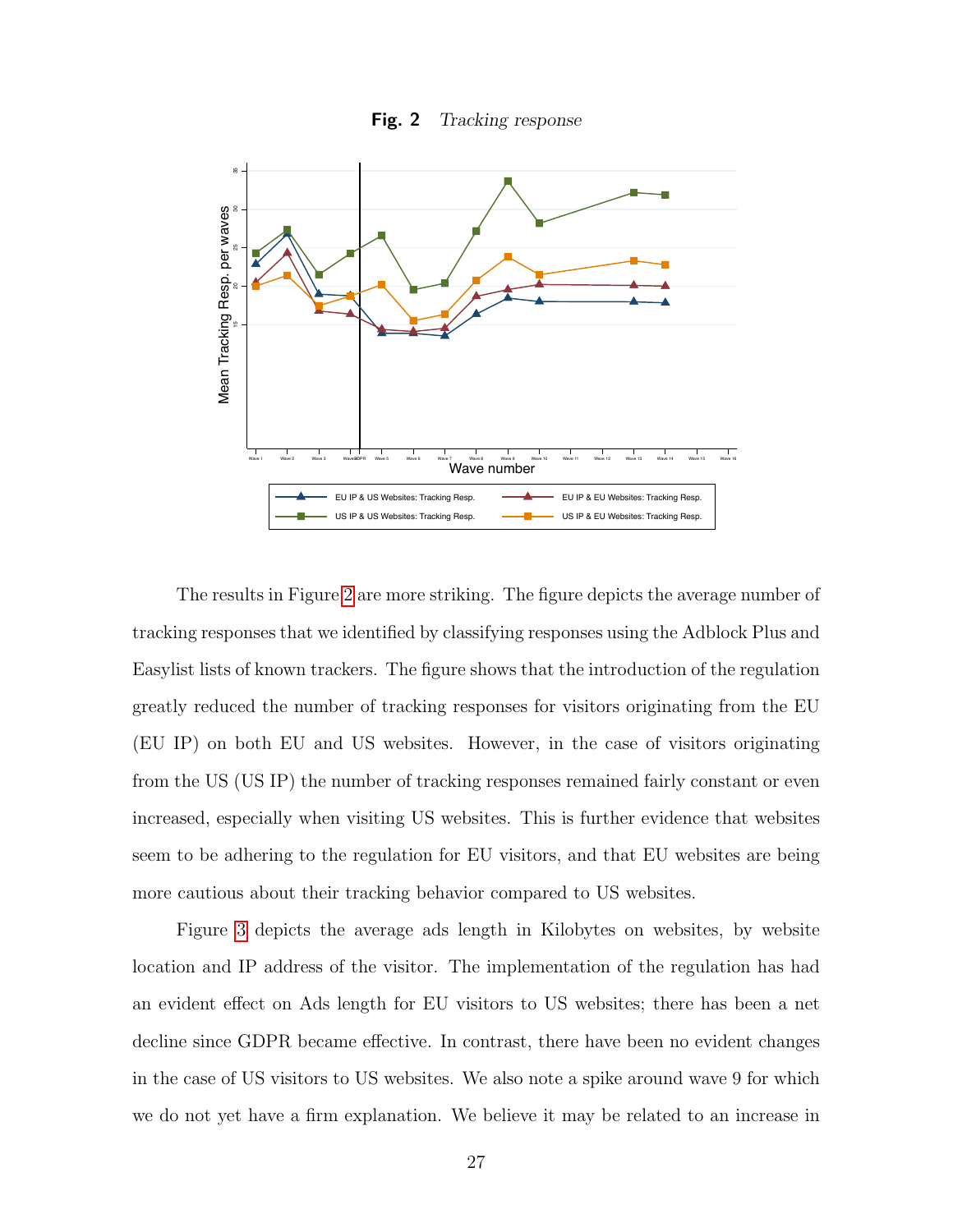advertising due to the end of year holiday's shopping season (wave 9 was collected a few days before Christmas).



<span id="page-27-0"></span>Fig. 3 Ads length (KB)

Figure [4](#page-28-0) describes the percentage of websites in our sample that provided a consent mechanism to their users. EU websites seem to have been better prepared for the introduction of the GDPR; a higher percentage of EU websites had included a consent mechanism before the law was implemented. However, US websites quickly caught up - although, somewhat surprisingly, we observe a smaller fraction of websites offering a consent mechanism for EU visitors on US websites (compared to US visitors on US websites). This might be because, rather than providing a consent mechanism in order to be compliant with the GDPR, some US websites chose to block EU visitors or to not track them at all (Something that we are, in fact, currently exploring in our ongoing analysis.).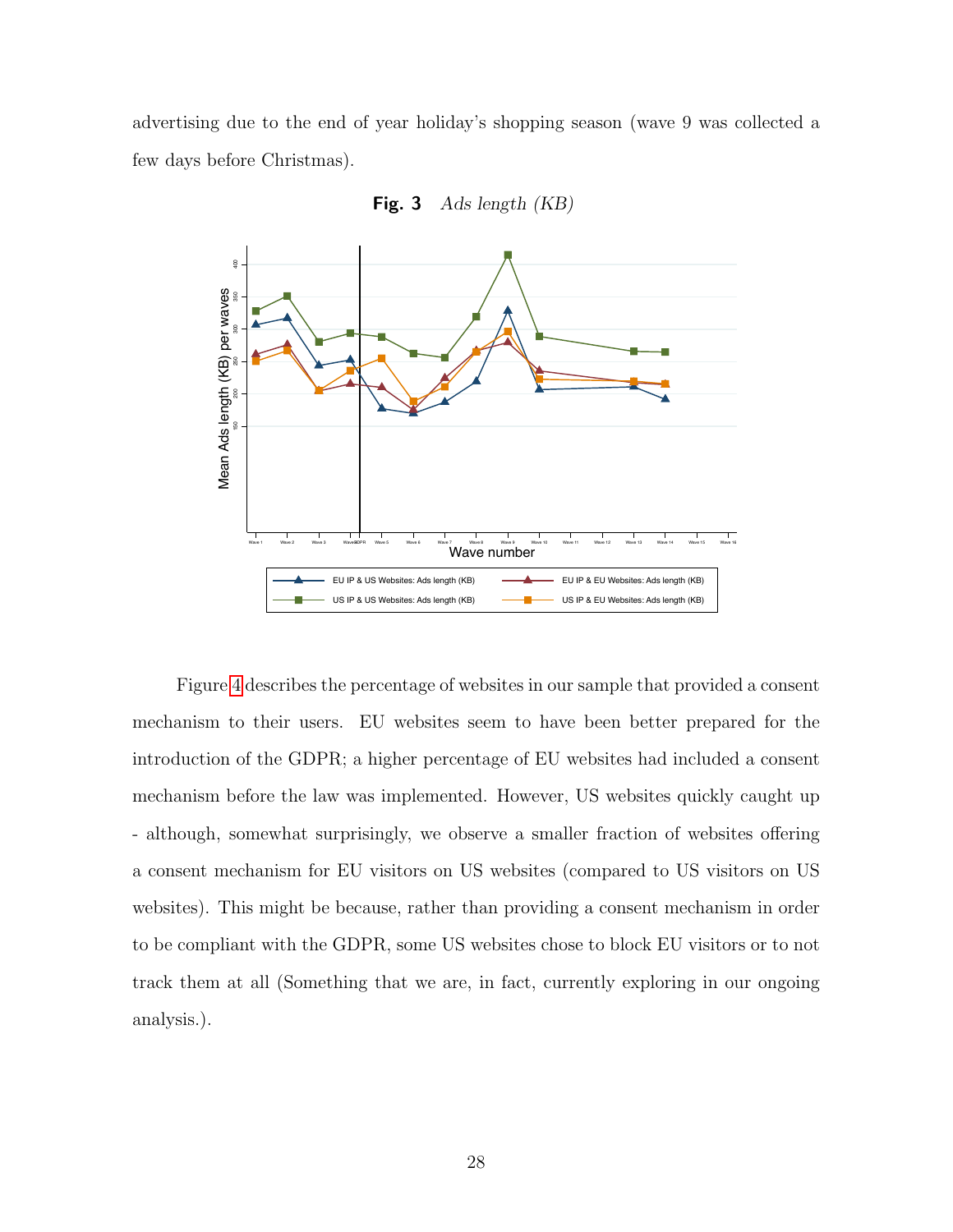

<span id="page-28-0"></span>Fig. 4 Pct of website with consent mechanism

Tables [4](#page-29-1) and [5](#page-29-2) present the results of t-tests comparing the means of our privacyrelated variables before and after the GDPR, for both US and EU IPs. Table [4](#page-29-1) considers US websites and Table [5](#page-29-2) focuses on EU websites. In both cases, the effect of the GDPR is much stronger for EU IP addresses than for US IP addresses, suggesting that the enactment of the GDPR was associated with significant changes in tracking for EU visitors with spillover effects on US visitors. While there is a reduction in the number of third-party cookies related to EU IP addresses on both EU and US websites, the opposite effect is observed for US visitors browsing US websites – i.e., there is an increase in the number of third-party cookies. The case of Tracking resp. requests is even more telling: the number of requests decreased for visits originating in the EU (EU IP) and increased for visits originating in the US (US IP) on both EU and US websites.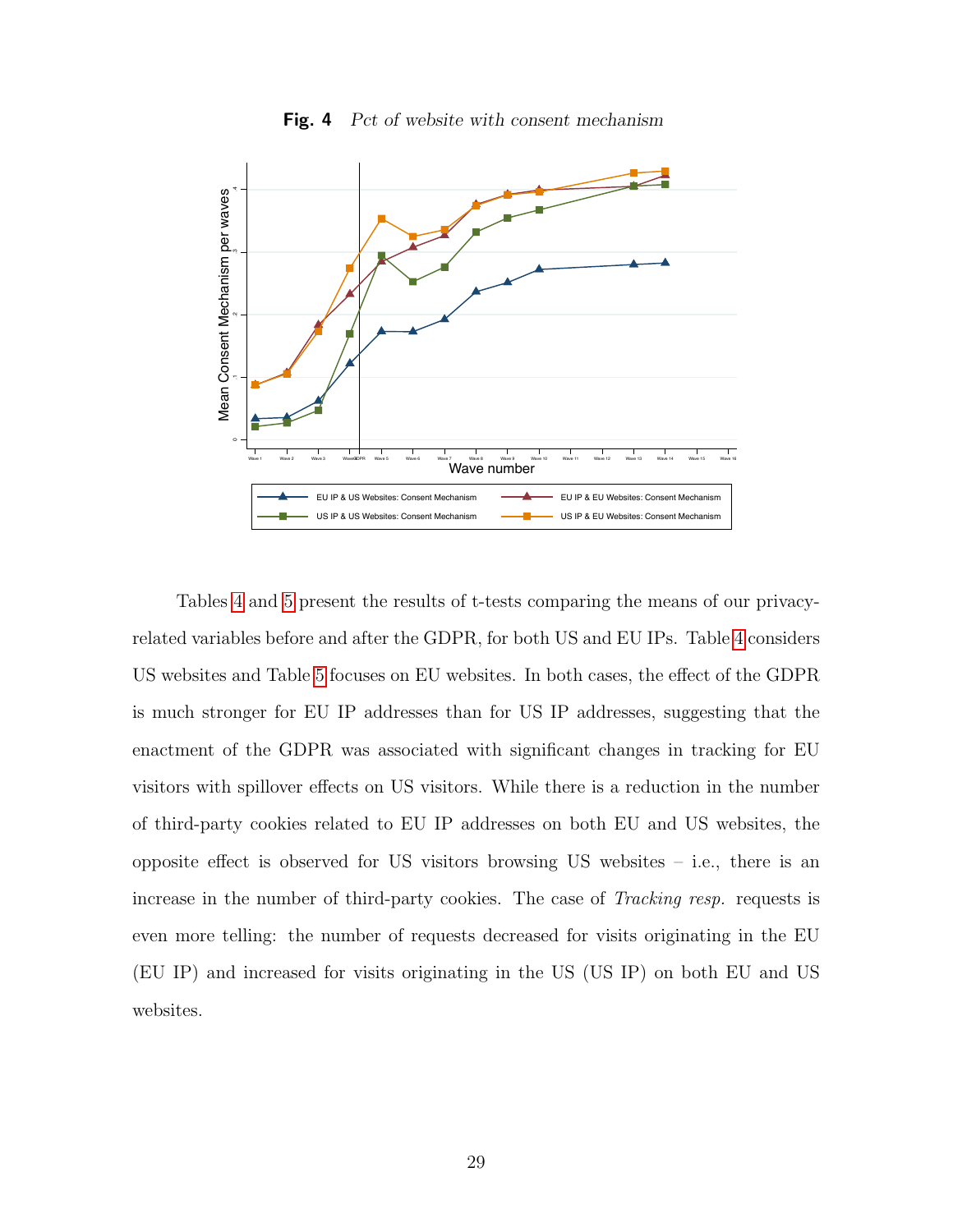#### <span id="page-29-1"></span>Table 4: T-Test before and after the GDPR for US websites

|                    |          | US IP    |            |          | EU IP    |             |
|--------------------|----------|----------|------------|----------|----------|-------------|
|                    | Bfr GDPR | Aft GDPR | Diff.      | Bfr GDPR | Aft GDPR | Diff.       |
| 1st party Cookies  | 9.70     | 9.79     | 0.09       | 9.36     | 8.20     | $-1.16***$  |
| 3rd party Cookies  | 25.70    | 29.17    | $3.47***$  | 23.27    | 11.87    | $-11.40***$ |
| Persistent Cookies | 27.89    | 31.00    | $3.11***$  | 25.99    | 15.26    | $-10.74***$ |
| 3rd parties Resp.  | 157.42   | 183.90   | $26.48***$ | 142.77   | 103.05   | $-39.71***$ |
| Tracking Resp.     | 23.38    | 27.71    | $4.33***$  | 21.18    | 16.23    | $-4.95***$  |
| Ads length (KB)    | 310.03   | 298.07   | $-11.97$   | 281.16   | 210.81   | $-70.35***$ |
| Consent Mechanism  | 0.05     | 0.34     | $0.29***$  | 0.06     | 0.23     | $0.17***$   |

Notes: This table reports the averages of the variables and highlights the differences before and after the GDPR for US websites. Column 1 to Column 3 present the results obtained by browsing the websites with a US IP address. Column 4 to Column 6 present the results obtained by browsing with an European IP. \*p < .1, \* \* p < .05, \* \* \*p <

## <span id="page-29-2"></span>Table 5: T-Test before and after the GDPR for EU websites

|                    |          | US IP    |            |          | EU IP    |            |  |
|--------------------|----------|----------|------------|----------|----------|------------|--|
|                    | Bfr GDPR | Aft GDPR | Diff.      | Bfr GDPR | Aft GDPR | Diff.      |  |
| 1st party Cookies  | 8.85     | 8.76     | $-0.09$    | 8.81     | 8.63     | $-0.18**$  |  |
| 3rd party Cookies  | 23.28    | 23.78    | 0.50       | 21.75    | 16.11    | $-5.63***$ |  |
| Persistent Cookies | 25.32    | 25.79    | 0.48       | 24.18    | 19.19    | $-4.99***$ |  |
| 3rd parties Resp.  | 131.57   | 146.20   | $14.63***$ | 129.38   | 124.09   | $-5.28**$  |  |
| Tracking Resp.     | 18.79    | 20.66    | $1.87***$  | 18.78    | 17.69    | $-1.09***$ |  |
| Ads length (KB)    | 235.46   | 236.69   | 1.24       | 240.16   | 227.56   | $-12.60*$  |  |
| Consent Mechanism  | 0.15     | 0.38     | $0.23***$  | 0.15     | 0.36     | $0.21***$  |  |

Notes: This table reports the averages of the variables and highlights the differences before and after the GDPR for US websites. Column 1 to Column 3 present the results obtained by browsing the websites with a US IP address. Column 4 to Column 6 present the results obtained by browsing with an European IP. ∗p < .1, ∗ ∗ p < .05, ∗ ∗ ∗p < .01

## <span id="page-29-0"></span>5.2 Content Quantity and Quality

As noted, we measure the impact of the GDPR on content quantity using the GDELT database. Specifically, we measure quantity as the number of new urls of content posted by the websites within our sample (*GDELT URLs*). Figure [5](#page-30-0) shows that there was an initial decline in the number of new URLs published by both EU and US websites immediately after the enactment of the GDPR; nevertheless, the numbers seem to slowly recover after a few months.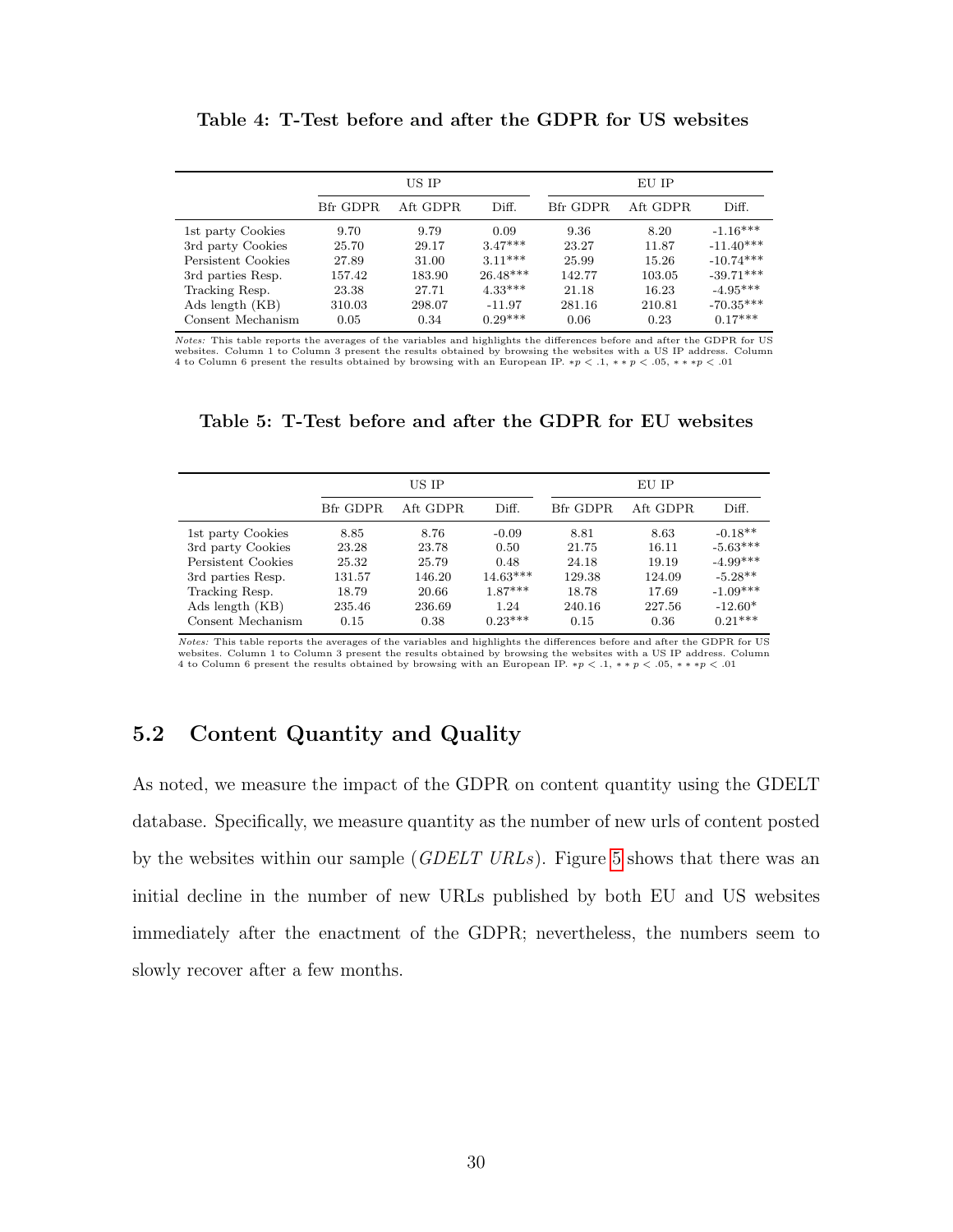<span id="page-30-0"></span>



We measure the impact of the GDPR on websites' traffic and social media engagement as a proxy for content quality. Specifically, we use websites' Reach per million and Page views per user. In addition, we use the number of social media "reactions" related to new content published on the websites in our sample.

In the case of reach (figure [6a\)](#page-31-0), defined as the fraction of Alexa users who visited the website on a per million basis, we observe that EU websites have remained fairly stable, but US websites apparently experienced a decline.

Figure [6b](#page-31-1) depicts the number of page views per user and suggests a different dynamic. While the pattern may appear fairly stable for US websites, there appears to be a small downward trend for EU websites. Indeed, our statistical analysis, presented below, reveals that EU websites experienced a slight decline in the number of page views. A possible explanation for this is that the implementation of consent mechanisms had a negative effect on users' engagement, because consent pop-ups can be obtrusive and time consuming.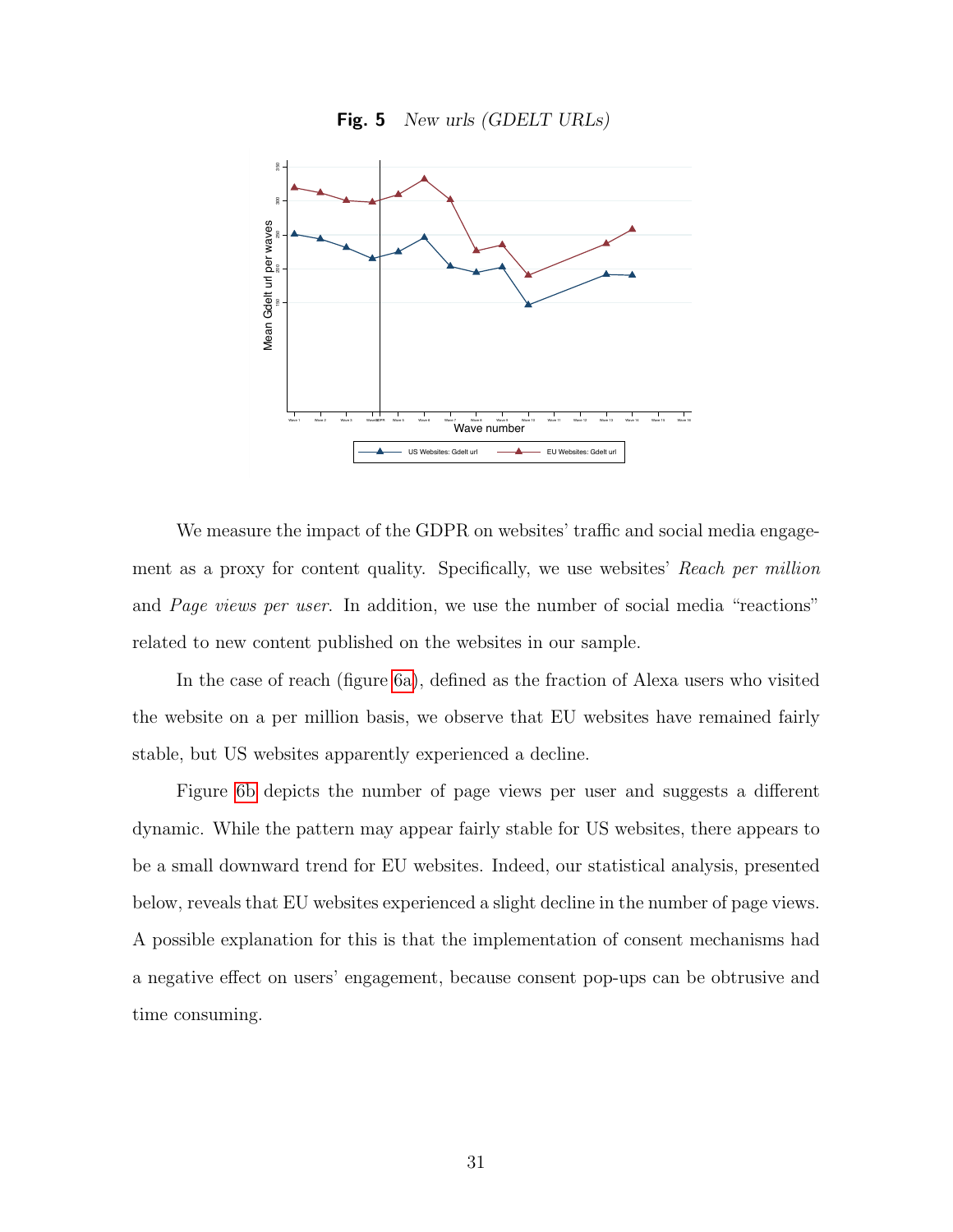<span id="page-31-1"></span>

<span id="page-31-0"></span>

Finally, for all GDELT URLs, we collected the number of reactions on Facebook as a proxy for quality within this subsample (FB Average Reactions). Figure [7](#page-31-2) shows that the number of reactions on Facebook initially remain stable after the GDPR – although there are spikes (particular for US websites) in later waves.

<span id="page-31-2"></span>Fig. 7 FB Average Reactions



Table [6](#page-32-0) compares Alexa's reach per millions, page views per user and new urls (GDELT URLs) for EU and US websites before and after implementation of the GDPR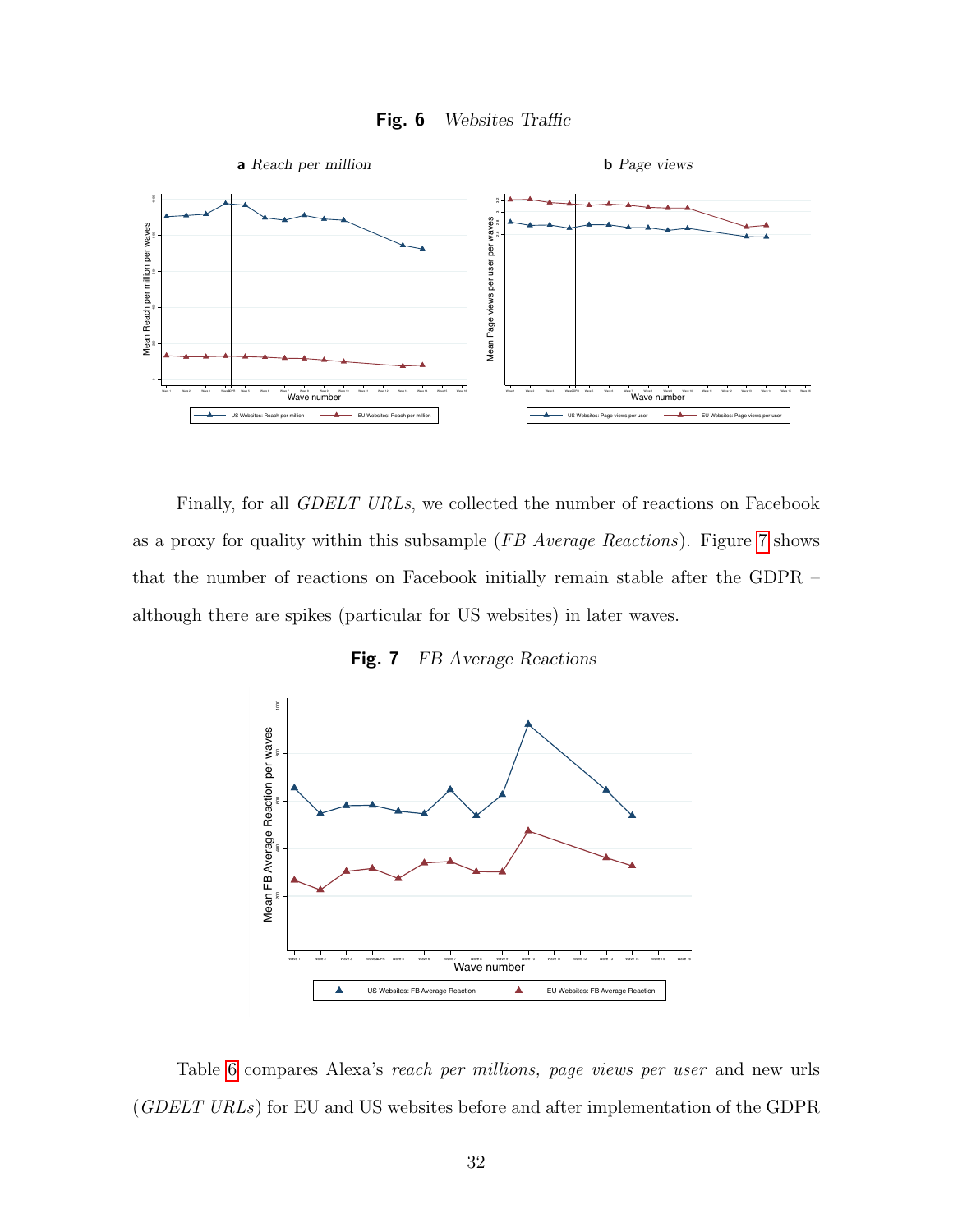using t-tests. In the case of EU websites, almost all the variables are negative and significant except for the FB Average Reactions, that is positive. However, and more interestingly, we observe a similar effect for US websites based on GDELT data and Page views per user. This suggests that content production may have also been negatively affected across US websites following the implementation of the GDPR.

<span id="page-32-0"></span>Table 6: T-Test before and after the GDPR for EU and US websites

|                                                                                       | US websites                        |                                    |                                              |                                    | EU websites                        |                                                      |
|---------------------------------------------------------------------------------------|------------------------------------|------------------------------------|----------------------------------------------|------------------------------------|------------------------------------|------------------------------------------------------|
|                                                                                       | Bfr GDPR                           | Aft the GDPR                       | Diff.                                        | Bfr GDPR                           | Aft GDPR                           | Diff.                                                |
| <b>GDELT URLS</b><br>Reach per million<br>Page views per user<br>FB Average Reactions | 236.43<br>926.62<br>2.76<br>592.19 | 200.86<br>860.67<br>2.68<br>676.50 | $-35.57***$<br>-65.95<br>$-0.08***$<br>84.31 | 308.14<br>129.03<br>3.19<br>276.71 | 261.76<br>105.66<br>3.00<br>340.30 | $-46.38***$<br>$-23.37***$<br>$-0.18***$<br>$63.59*$ |

Notes: Column 1 to Column 3 presents the results for EU websites. Column 4 to Column 6 presents the results for US websites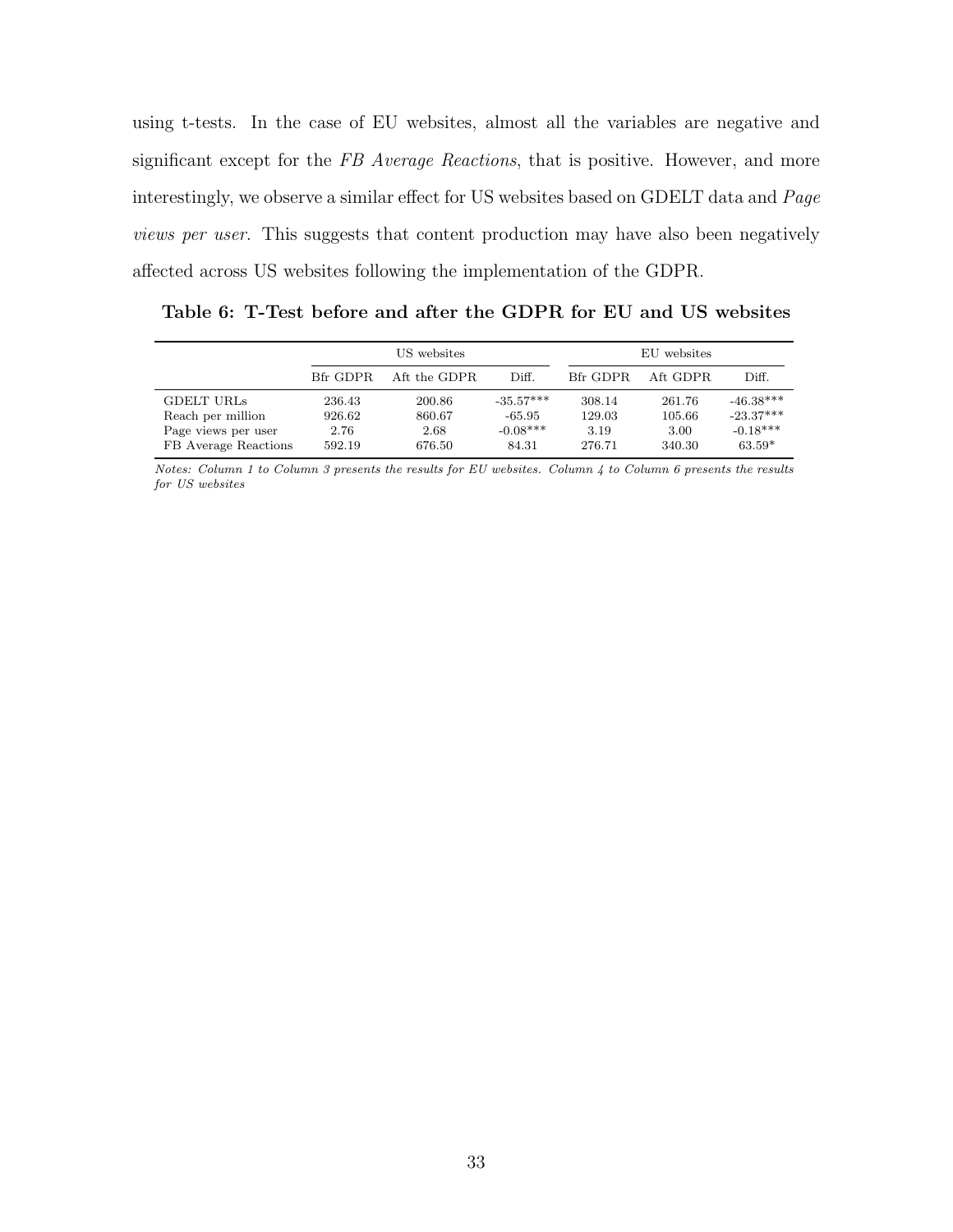# <span id="page-33-0"></span>6 Estimation of the GDPR impact on website traffic and social media engagement

The descriptive evidence we have presented so far suggests not only significant changes in websites' handling of visitors' data following the GDPR, but nuanced and complex variations in websites' content quality and quantity. We use a difference-in-differences (DID) model to tease out potential differences in content quality and quantity after the GDPR, for US and EU websites in a framework that controls for website specific features and time-specific characteristics. The specification of our regressions is as follows:

<span id="page-33-1"></span>
$$
Y_{i,t} = \beta_0 + \beta_1 Post GDPR \times EU\ Website{s_{i,t}} + \delta X_{i,t} + \omega_t + \mu_i + \epsilon_i \tag{1}
$$

In equation [\(1\)](#page-33-1),  $Y_{i,t}$  represents our variable of interest for a website i at wave t;  $X_{i,t}$  corresponds to a vector of privacy-related control variables;  $\omega_t$  is a vector of time fixed effects, and  $\mu_i$  is a vector of website fixed effects.  $Post GDPR \times EU$  Websites<sub>it</sub> is equal to 1 if the website i is a EU website and wave t was collected after the GDPR became effective, and 0 otherwise. Standard errors  $\epsilon_i$  are clustered at the website level. In this framework, the coefficient  $\beta_1$  corresponds to the DID estimator of the effect of the implementation of the GDPR for websites based in the EU. We test several specifications, in order to capture the heterogeneous effect of the GDPR on online content providers. Among them, we focus on News and Media websites (which, due to their reliance on advertising to monetize content, should be more likely to be affected by the GDPR), as well as on websites that, based on our own data, were more likely to rely on advertising before the GDPR.

Table [7](#page-35-0) shows the difference-in-differences estimation of the effect of the GDPR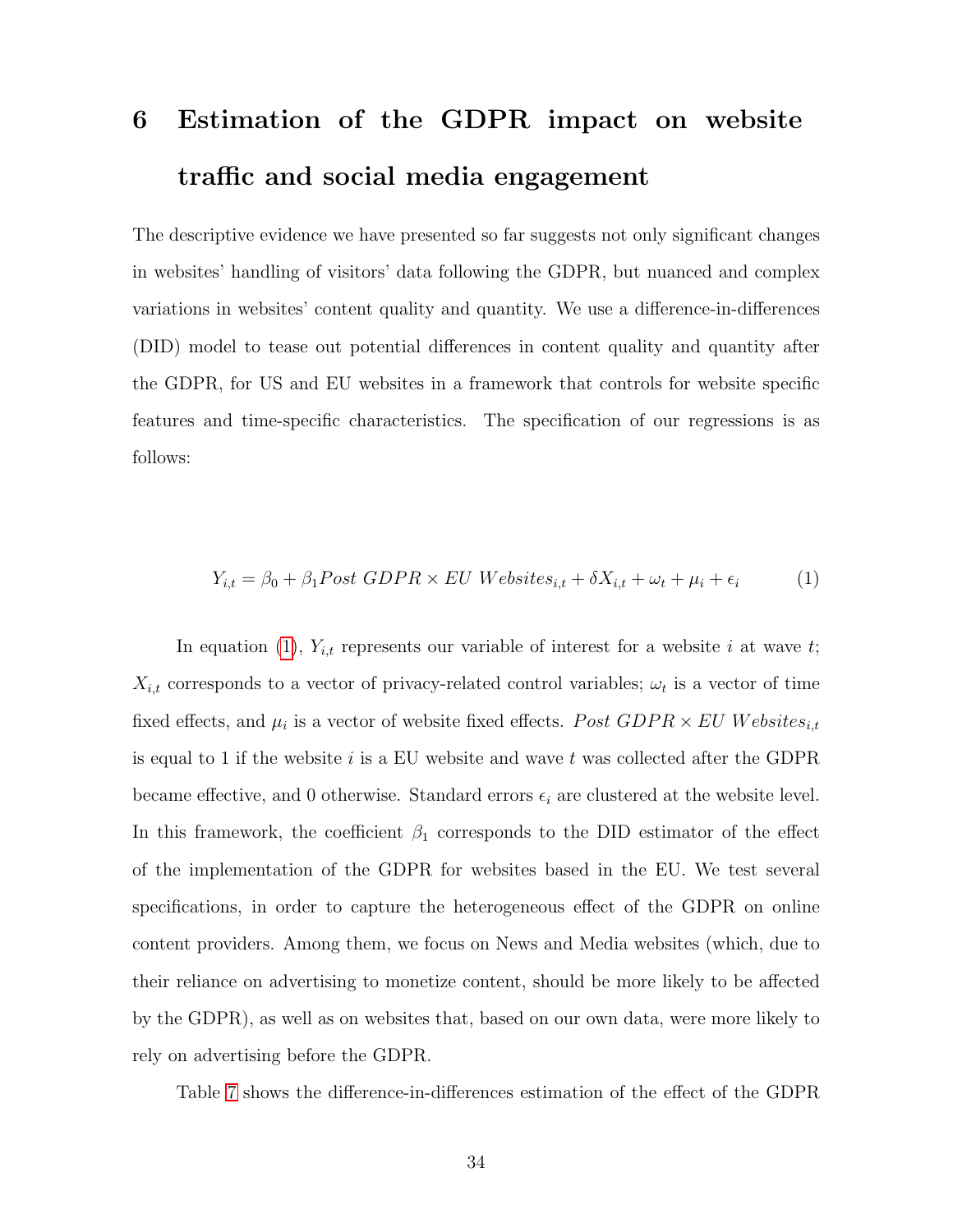on content quantity and quality, for EU websites relative to US websites. Column (1) presents the results for the metrics used as proxy for content quantity as dependent variables, namely: Number of GDELT URLs. Columns (2) to (4) present the results for the metrics used as proxy for content quality as dependent variables, namely: Log User reach per million, Log page views per user and FB Average Reactions. The set of control variables include: Ads length - EU IP, 3rd party Cookies - EU IP-, Persistent Cookies - EU IP-, and Consent Mechanism - EU IP-, which were collected from an EU IP.<sup>[12](#page-34-0)</sup> Our control variables, along with websites fixed effect, allow us to measure how the variation in handling advertising and tracking by websites affect our dependent variables. In other words, we can control for the cascade effect of GDPR on technical variables on our proxies of content.

In the specifications Column  $(2)$  and Column  $(3)$ , our variable of interest EU Websites  $\times$  Post GDPR is negative and significant. The results presented in Column (2) suggest that after the GDPR, EU websites' reach was negatively affected; in other words, EU websites are getting fewer visitors compared to US websites. Additionally, Column (3) suggests that visitors of EU websites are browsing fewer pages per visit, after the GDPR. One possible interpretation is that the reduction in the number of pages visited on a given website may be a signal of reduction in the quality of the content offering. If the quality of the content is reduced, users may decide to spend less time on the website and divert their attention to other websites. Another plausible explanation is that when users visit EU websites, they now encounter consent notices or requests, and even consent and tracking walls, in some cases. This may lead viewers to leave the page instead of expressing their consent choices. We are currently investigating these possible explanations.

Importantly, however, we do not find any effect in terms of GDELT URLs (1) (one

<span id="page-34-0"></span> $12$ The estimation of the content is at the website level and not at the website IP level. Therefore, we choose to control for technical variables collected using an EU IP address to have a better idea of the GDPR effect.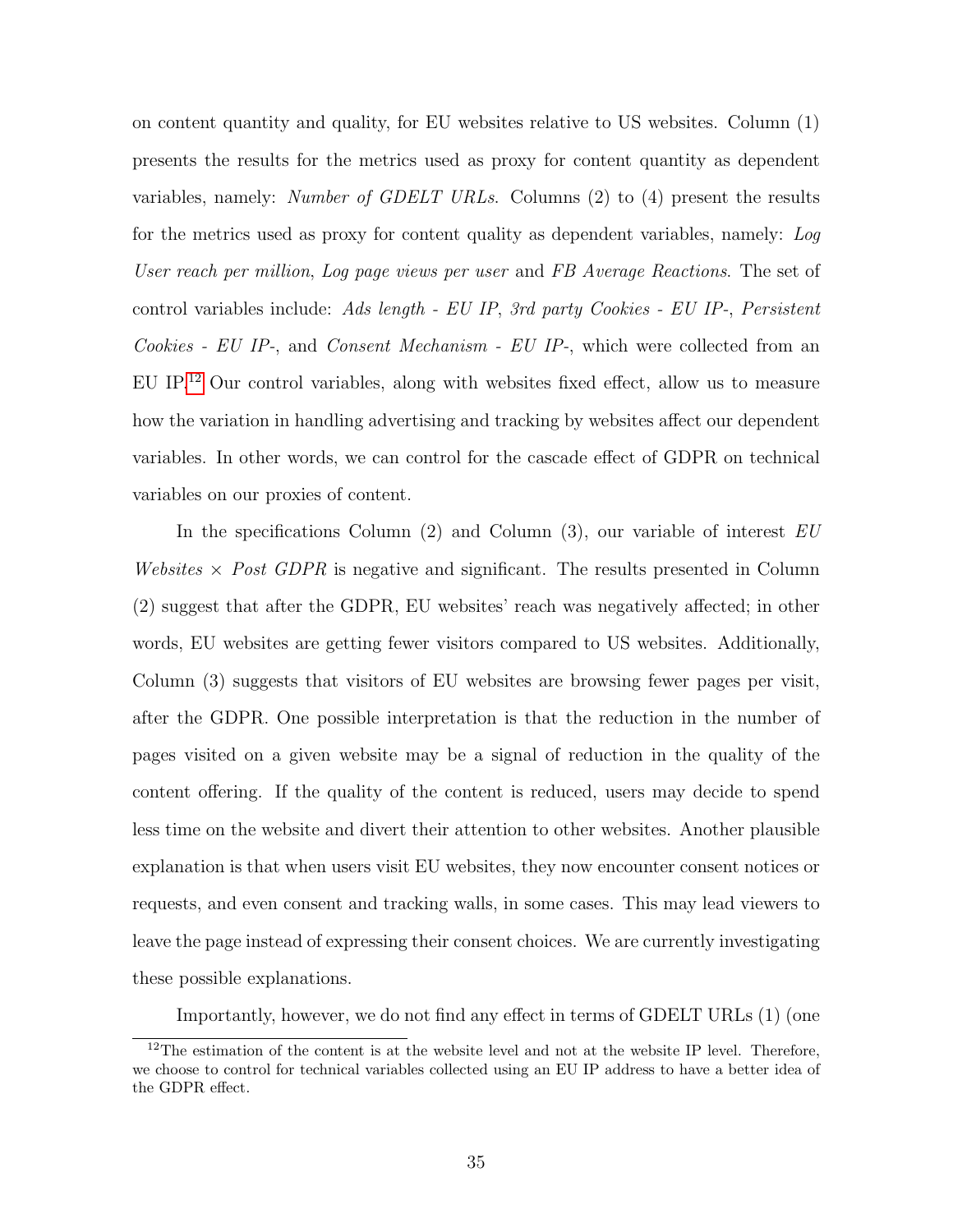of our proxies for content quantity), nor Facebook reactions (4) (one of our proxies for content quality). In short, the results suggest that the enactment of the GDPR may have, to some extent, negatively affected traffic to EU websites, relative to US sites, but has not relatively affected the amount of content that EU websites are able to publish, or the degree of average social media engagement and interaction with such content. Our expectation of these variables is that they are strongly correlated with content quality, considering that the goal of these sites is to attract and retain viewers.

<span id="page-35-0"></span>Table 7: Diff-in-diff regressions - Content dependent variables

|                               | Content Quantity                   |                                      | Content Quality                  |                               |
|-------------------------------|------------------------------------|--------------------------------------|----------------------------------|-------------------------------|
|                               | (1)<br>Log Number<br>of GDELT URLs | (2)<br>Log User Reach<br>per million | (3)<br>Log Page<br>view per User | (4)<br>FB Average<br>Reaction |
| EU Domains $\times$ Post GDPR | 0.041                              | $-0.040***$                          | $-0.029***$                      | $-66.235$                     |
|                               | (0.032)                            | (0.011)                              | (0.007)                          | (51.343)                      |
| Ads length $(KB)$ -EU IP-     | $-0.000$                           | $-0.000$                             | $0.000*$                         | 0.000                         |
|                               | (0.000)                            | (0.000)                              | (0.000)                          | (0.000)                       |
| 3rd party Cookies - EU IP-    | $-0.003$                           | $-0.003***$                          | $-0.001*$                        | $-2.882$                      |
|                               | (0.002)                            | (0.001)                              | (0.000)                          | (3.065)                       |
| Persistent Cookies - EU IP-   | 0.003                              | $0.004***$                           | 0.001                            | 4.140                         |
|                               | (0.002)                            | (0.001)                              | (0.001)                          | (3.610)                       |
| Consent Mechanism -EU IP-     | $-0.057**$                         | $-0.024**$                           | $0.013**$                        | 29.252                        |
|                               | (0.026)                            | (0.010)                              | (0.005)                          | (36.066)                      |
| Constant                      | $4.058***$                         | $3.093***$                           | $0.976***$                       | 312.461***                    |
|                               | (0.022)                            | (0.010)                              | (0.005)                          | (45.068)                      |
| Waves Fixed effect            | Yes                                | Yes                                  | Yes                              | Yes                           |
| Website fixed effect          | Yes                                | Yes                                  | Yes                              | Yes                           |
| Std. err Websites level       | cluster                            | cluster                              | cluster                          | cluster                       |
| Obs                           | 15731                              | 58899                                | 58899                            | 15084                         |

Notes: Estimates from the DID estimation for all websites in our sample. Column (1) presents estimation for the Log Number of GDELT URL dependent variable. Column (2) reports estimation with Log User Reach per million as dependent variable. Column (3) presents Log Page Views per User as dependent variable. Column (4) reports estimation with FB average Reaction as dependent variable. All estimations include waves and website fixed effect. Standard errors in parentheses and clustered at the website level.

Significance levels: \* $p < .10$ , \*\* $p < .05$ , \*\*\* $p < .01$ .

## 6.1 News and media

A category of websites likely to be particularly affected by the implementation of the GDPR are News and Media websites, as they tend to offer free content in exchange for users' attention and users' data. Table [8](#page-37-0) presents the difference-in-differences estima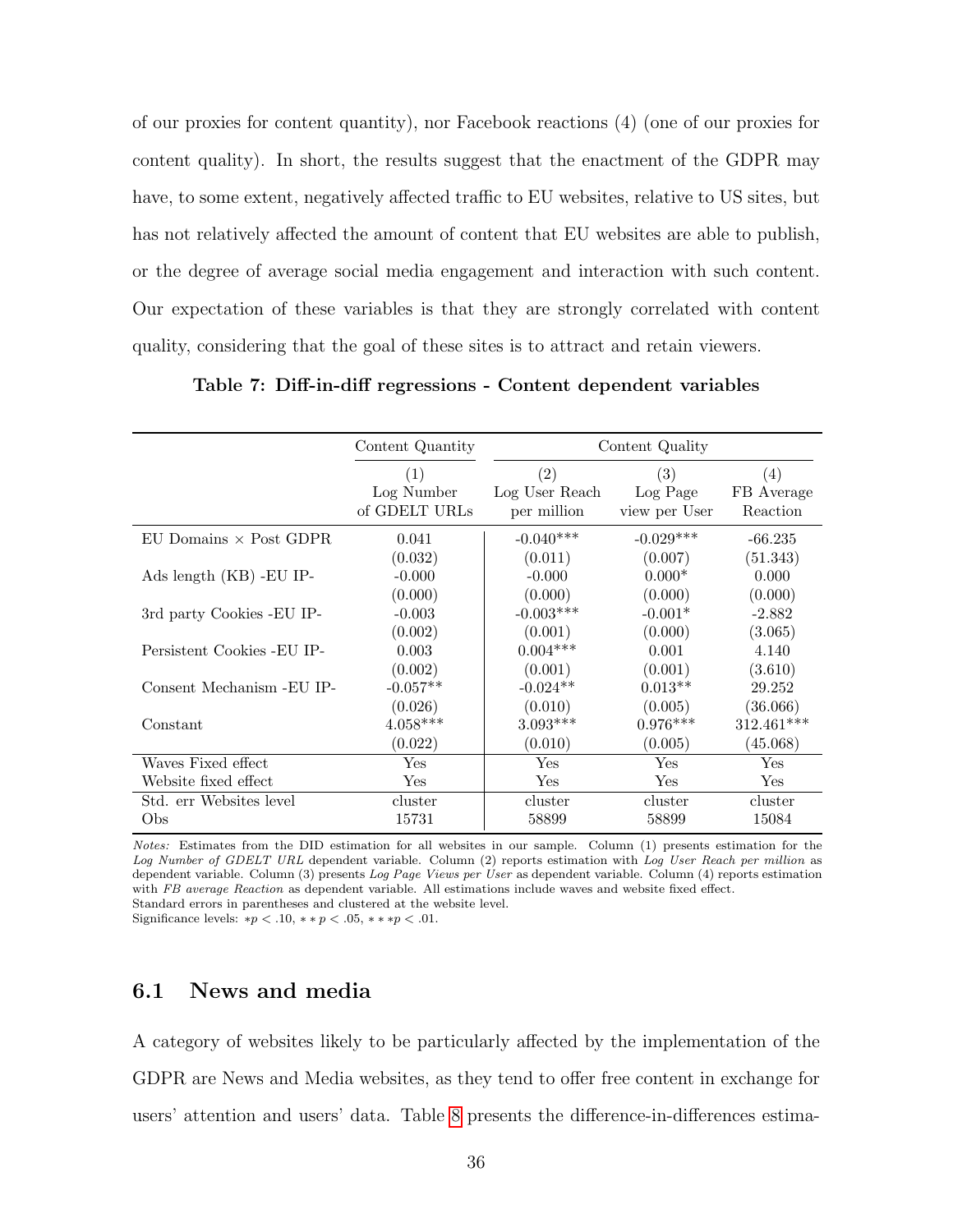tions of the effect of the GDPR on content quantity and quality for the sub-sample of News and Media websites. The coefficient of  $EU$  Websites  $\times$  Post GDPR is negative and significant in column (3). The effect is stronger for Log Page Views per user than in table [7,](#page-35-0) suggesting that the decrease in the number of page views per user for EU websites is stronger for news websites. However, the effect on Reach is not significant for News and Media websites – indicating that the GDPR has not reduced the number of visitors on EU News and Media websites. This result might suggest that visitors don't have an alternative way to consume European News and media, so the reach stays unchanged. The number of page views per visitor decreased, which might indicate that users are spending less time in websites either because of a decrease in quality, or because visitors abandon websites after experiencing requests for expressing consent choices. On the other hand, the results also suggest a possible increase in quantity of content for EU news websites relative to US websites - although the results are only significant at the 10 per cent level.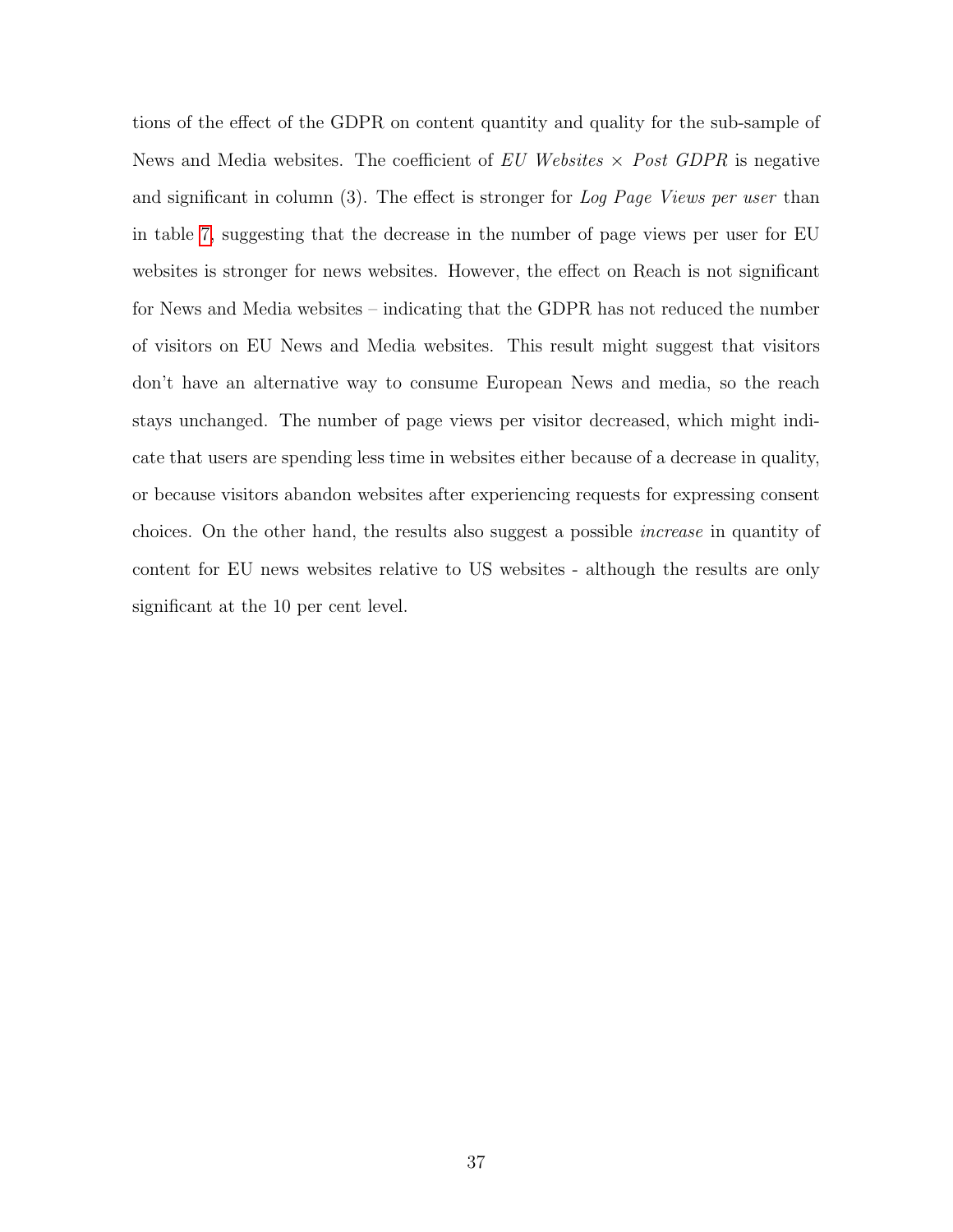<span id="page-37-0"></span>Table 8: Diff-in-diff regressions: For content variables dependent on the News and Media subsample

|                               | Content Quantity                   |                                      | Content Quality                  |                               |
|-------------------------------|------------------------------------|--------------------------------------|----------------------------------|-------------------------------|
|                               | (1)<br>Log Number<br>of GDELT URLs | (2)<br>Log User Reach<br>per million | (3)<br>Log Page<br>view per User | (4)<br>FB Average<br>Reaction |
| EU Domains $\times$ Post GDPR | $0.078*$                           | $-0.012$                             | $-0.040***$                      | 7.275                         |
|                               | (0.042)                            | (0.020)                              | (0.012)                          | (66.184)                      |
| Ads length (KB) -EU IP-       | $-0.000$                           | $-0.000**$                           | 0.000                            | 0.000                         |
|                               | (0.000)                            | (0.000)                              | (0.000)                          | (0.000)                       |
| 3rd party Cookies - EU IP-    | $-0.002$                           | $-0.000$                             | $-0.000$                         | $-2.588$                      |
|                               | (0.002)                            | (0.001)                              | (0.001)                          | (2.401)                       |
| Persistent Cookies - EU IP-   | 0.001                              | $-0.000$                             | 0.000                            | 3.952                         |
|                               | (0.002)                            | (0.001)                              | (0.001)                          | (2.684)                       |
| Consent Mechanism - EU IP-    | $-0.074**$                         | $-0.008$                             | 0.008                            | 50.948                        |
|                               | (0.035)                            | (0.017)                              | (0.008)                          | (43.986)                      |
| Constant                      | $5.209***$                         | $3.796***$                           | $0.673***$                       | 318.917***                    |
|                               | (0.028)                            | (0.016)                              | (0.009)                          | (59.148)                      |
| Waves Fixed effect            | Yes                                | Yes                                  | Yes                              | Yes                           |
| Website fixed effect          | Yes                                | Yes                                  | Yes                              | Yes                           |
| Std. err Websites level       | cluster                            | cluster                              | cluster                          | cluster                       |
| Obs                           | 8321                               | 10303                                | 10303                            | 8148                          |

Notes: Estimates from the DID estimation for news and media websites Column (1) presents estimation for the Log Number of GDELT URL dependent variable. Column (2) reports estimation with Log User Reach per million as dependent variable. Column (3) presents Log Page Views per User as dependent variable. Column (4) reports estimation with FB average Reaction as dependent variable. All estimations include waves and website fixed effect. Standard errors in parentheses and clustered at the website level.

Significance levels: \* $p < .10$ , \*\* $p < .05$ , \*\*\* $p < .01$ .

## 6.2 Websites that rely on advertising

We ran the same analysis for the sub-sample of websites that relied on advertising to monetize their content before the GDPR. The sub-sample includes all the websites that, at any time prior to the GDPR, have an advertisement content length greater than zero. Table [9](#page-38-0) shows statistically significant reductions in the user reach per million and in the number of page views per user for EU sites. This suggests a decrease in traffic also for this type of EU websites, relative to US sites, after the implementation of GDPR. However, we find no statistically significant change in the quantity of new content published or in Facebook reactions.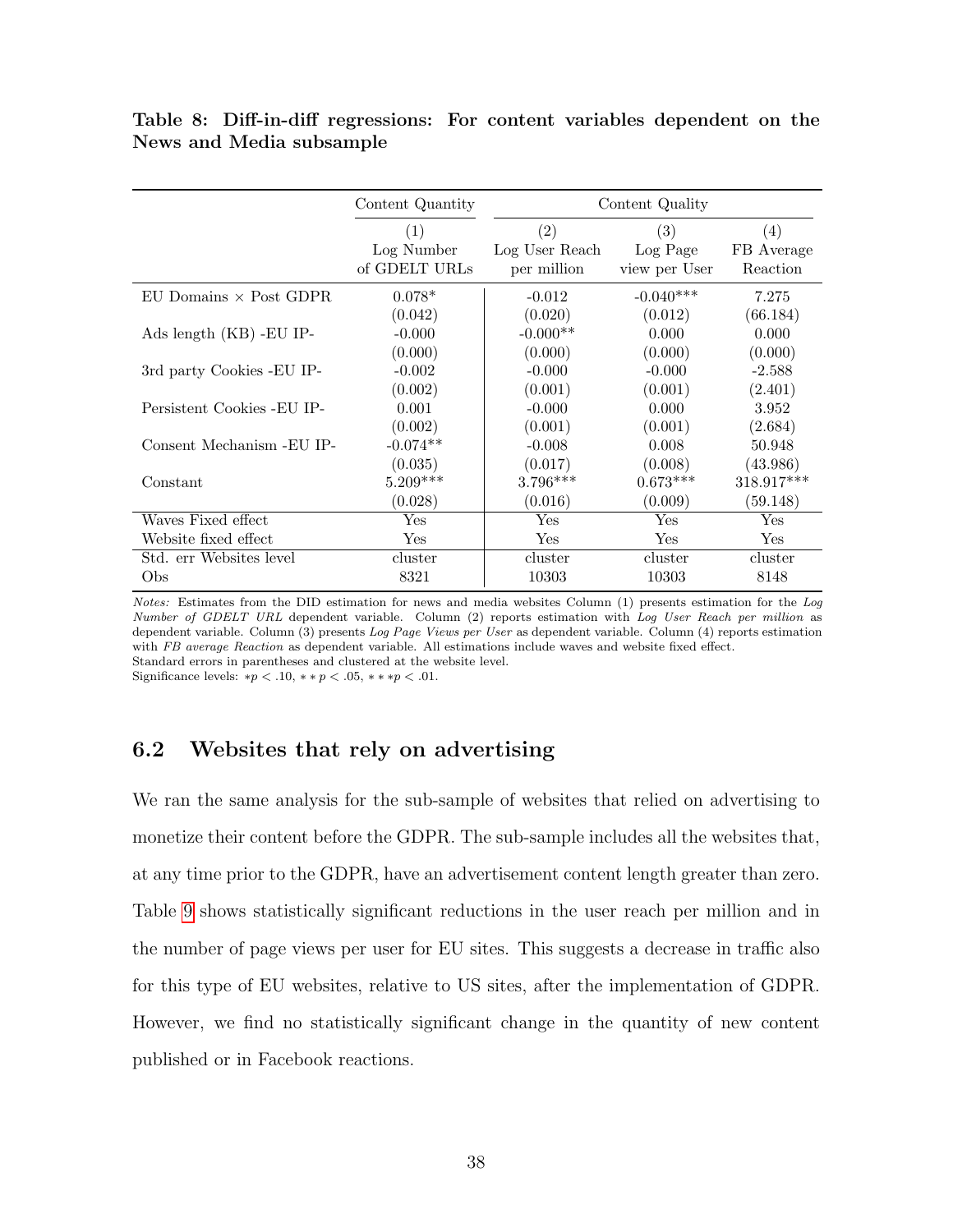<span id="page-38-0"></span>Table 9: Diff-in-diff regressions: For content variables dependent on the subsample of websites relying on advertising

|                                  | Content Quantity                   | Content Quality                      |                                  |                               |
|----------------------------------|------------------------------------|--------------------------------------|----------------------------------|-------------------------------|
|                                  | (1)<br>Log Number<br>of GDELT URLs | (2)<br>Log User Reach<br>per million | (3)<br>Log Page<br>view per User | (4)<br>FB Average<br>Reaction |
| $EU$ Domains $\times$ Post GDPR. | 0.053                              | $-0.010$                             | $-0.037***$                      | $-69.765$                     |
|                                  | (0.038)                            | (0.016)                              | (0.009)                          | (53.242)                      |
| 3rd party Cookies - EU IP-       | $-0.001$                           | $-0.000$                             | $-0.001$                         | $-1.884$                      |
|                                  | (0.002)                            | (0.001)                              | (0.000)                          | (3.136)                       |
| Persistent Cookies - EU IP-      | 0.001                              | 0.000                                | 0.000                            | 2.978                         |
|                                  | (0.002)                            | (0.001)                              | (0.001)                          | (3.702)                       |
| Consent Mechanism - EU IP-       | $-0.065**$                         | 0.015                                | $0.013**$                        | 26.761                        |
|                                  | (0.028)                            | (0.012)                              | (0.006)                          | (33.999)                      |
| Constant                         | $4.569***$                         | $3.629***$                           | $0.791***$                       | $327.445***$                  |
|                                  | (0.027)                            | (0.013)                              | (0.007)                          | (52.539)                      |
| Waves Fixed effect               | Yes                                | $\operatorname{Yes}$                 | $\operatorname{Yes}$             | $\operatorname{Yes}$          |
| Website fixed effect             | Yes                                | $\operatorname{Yes}$                 | $\operatorname{Yes}$             | $\operatorname{Yes}$          |
| Std. err Websites level          | cluster                            | cluster                              | cluster                          | cluster                       |
| Obs                              | 11238                              | 20556                                | 20556                            | 10967                         |

Notes: Estimates from the DID estimation for all website with advertising before the GDPR. Before GDPR is the omitted group. Column (1) presents estimation for the Log Number of GDELT URL dependent variable. Column (2) reports estimation with Log User Reach per million as dependent variable. Column (3) presents Log Page Views per User as dependent variable. Column (4) reports estimation with FB average Reaction as dependent variable. All estimations include waves and website fixed effect.

Standard errors in parentheses and clustered at the website level. Significance levels:  $*p < .10, **p < .05, ***p < .01$ .

# 7 Discussion and Limitations

While our analysis is ongoing, it provides initial insights into the impact of the GDPR on websites' content quantity and users' engagement as a proxy for content quality. Overall, GDPR has reduced the number of third-party cookies and tracking responses, suggesting decreased tracking of users by websites. This decrease is more evident for EU IP addresses visiting US websites, indicating that US websites are taking a conservative approach when dealing with the requirements of GDPR. Furthermore, the enactment of the GDPR may have to some extent negatively affected traffic of EU websites, relative to US sites. However, and importantly, the enactment does not seem to have relatively affected the amount of content that EU websites were able to publish, or the degree of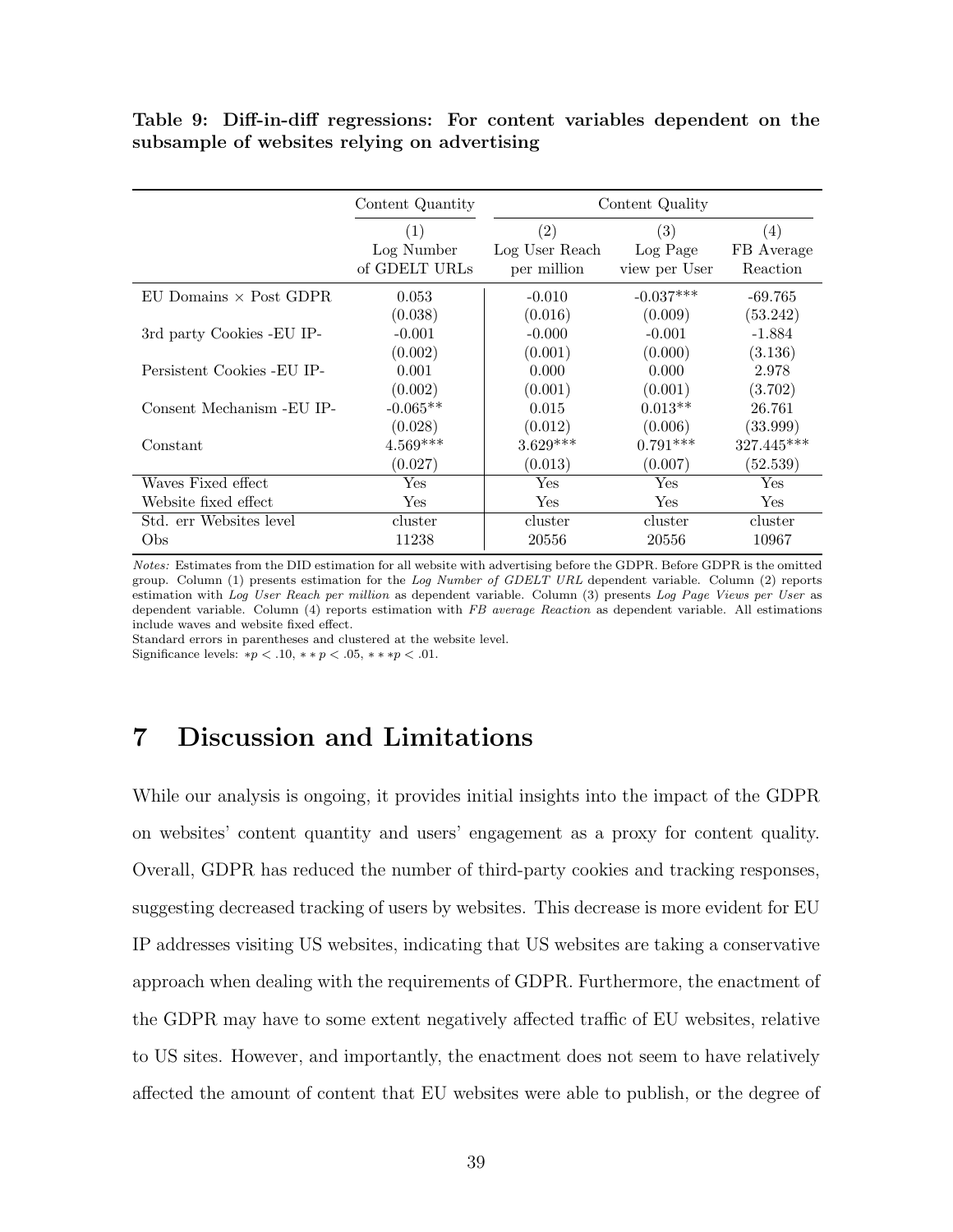average social media engagement and interaction with such content.

Before concluding, we feel it is important to highlight some limitations of our analysis. While we are using multiple measures to capture content quantity and quality, they are only proxies that may not fully capture the potential effect of the GDPR. Additionally, while we have classified cookies and http requests to identify tracking and advertising related activity, and devised a way to detect the presence of consent mechanisms, our technical variables are only capturing a part of the technical changes that are possible. For example, there may be different types of consent mechanisms (notices vs granular consent) or websites may choose to move from an ad-supported to a subscription supported model. We are currently working on extensions to measure these possibilities. These additional variables will provide more clarity and precision to our analysis of the effects of the GDPR on online advertising and content publishers.

Finally, despite being over two years into the GDPR, it may still be too early to detect changes in the content produced by publishers. Firms, weighting the cost of compliance against potential fines that may result from enforcement actions, may be inclined to wait until EU authorities provide further clarification on the requirements for compliance. Others still may be justifying data collection and processing under the 'legitimate interest' clause of Article 6. Indeed, a December 2019 report by the Dutch Data Protection Authority found that many popular websites are still placing tracking cookies on the browsers of EU visitors [\(Authority, 2019\)](#page-41-12). If a significant number of websites are currently not compliant with the GDPR consent requirements, this would make the impact of the regulation on publishers' content weaker and thus more difficult to detect. It's possible that future clarifications or enforcement actions by the EU will trigger smaller scale market shocks as publishers are steered towards compliance in areas such as consent.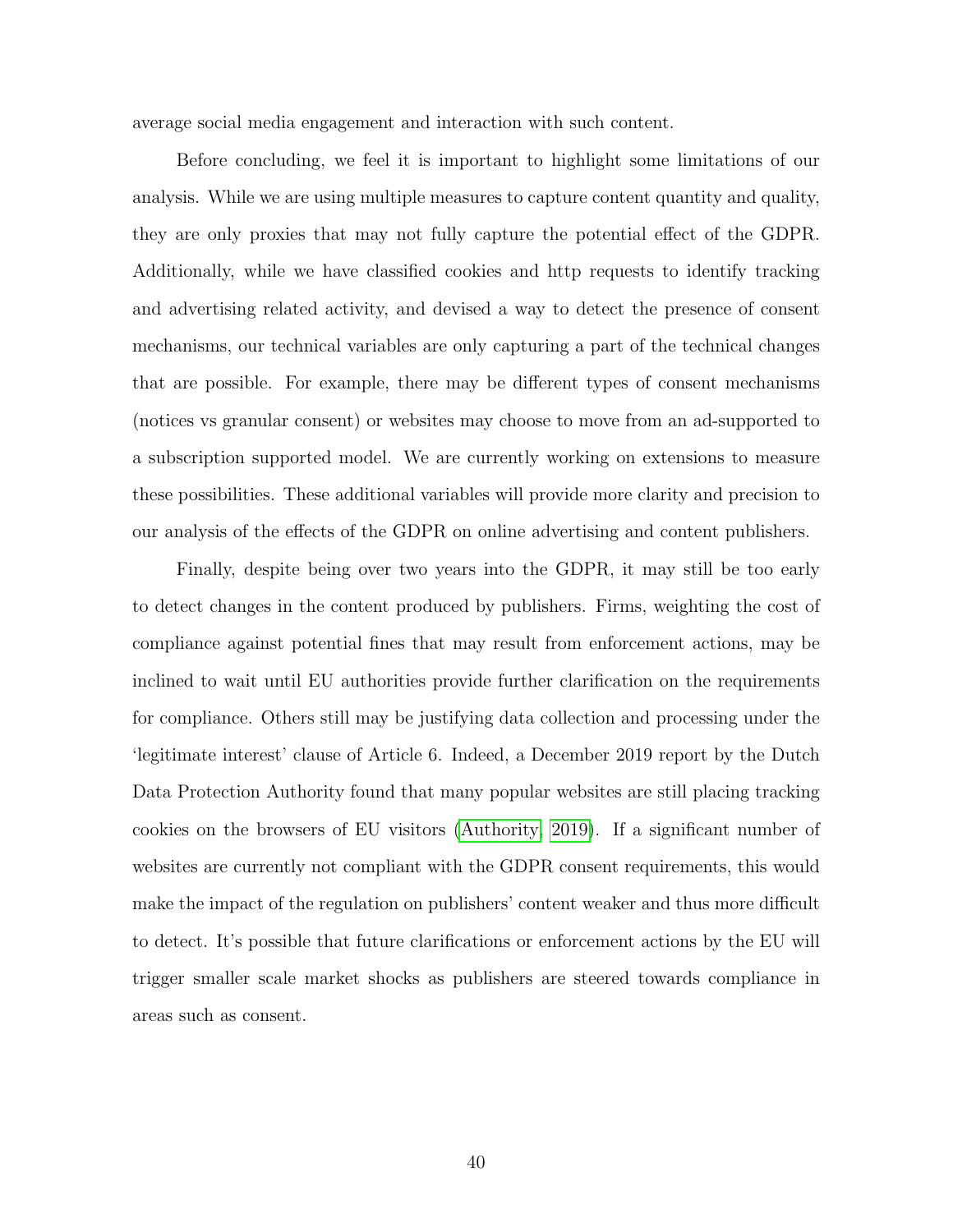# 8 Conclusion

While previous work has focused on measuring the effects of the GDPR on advertising technologies (such as cookies), the present study attempts to assess the impact of the GDPR on ad-supported content publishers by tracking the potential downstream economic effects of the regulation. We captured a number of metrics related to tracking, traffic, and content variables over several months, both leading up to and immediately following the enforcement of the GDPR.

We examined these variables using descriptive statistics and DID estimations. The DID analysis examined the changes in our variables for US and EU websites viewed from US and EU IP addresses. For websites viewed from the EU relative to websites viewed from the US, our results indicate a reduction in the variables often associated with tracking; we also observed some evidence of a negative impact of the regulation on the traffic of EU websites. However, and importantly, we did not find significant evidence of a negative effect of the regulation on the amount of content that EU websites publish, or the degree of average social media engagement and interaction with such content.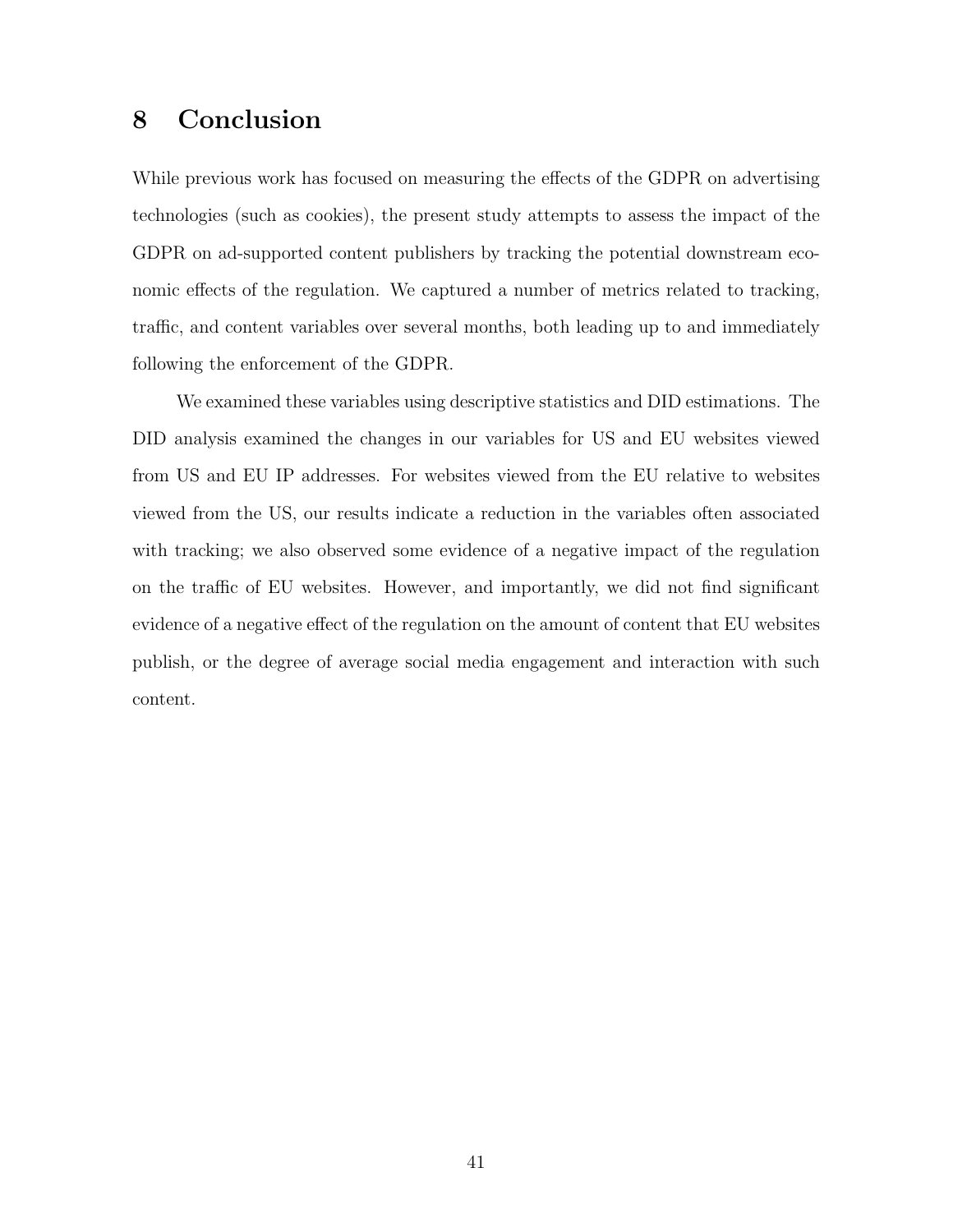# References

- <span id="page-41-1"></span>Acquisti, A., Taylor, C. and Wagman, L. (2016). The Economics of Privacy. Journal of Economic Literature. 54(2), 442–92.
- <span id="page-41-2"></span>Adjerid, I., Acquisti, A., Telang, R., Padman, R. and Adler-Milstein, J. (2015). The impact of privacy regulation and technology incentives: The case of health information exchanges. Management Science. 62(4), 1042–1063.
- <span id="page-41-8"></span>Anderson, S. and Gabszewicz, J. (2006). The media and advertising: A tale of two-sided markets. In Handbook of the Economics of Art and Culture. (p. 568–614.). vol. 1. Elsevier B.V., Amsterdam.
- <span id="page-41-7"></span>Aridor, G., Che, Y.-K., Nelson, W. and Salz, T. (2020). The Economic Consequences of Data Privacy Regulation: Empirical Evidence from GDPR. Available at SSRN.
- <span id="page-41-10"></span>Article 29 Data Protection Working Party (2017). Guidelines on Automated individual decision-making and Profiling for the purposes of Regulation 2016/679. Retrievable at [https://ec.europa.eu/newsroom/article29/item-detail.cfm?](https://ec.europa.eu/newsroom/article29/item-detail.cfm?item{_}id=612053) [item{\\_}id=612053](https://ec.europa.eu/newsroom/article29/item-detail.cfm?item{_}id=612053).
- <span id="page-41-9"></span>Athey, S., Calvano, E. and Gans, J. S. (2018). The impact of consumer multi-homing on advertising markets and media competition. Management Science. 64(4), 1574–1590.
- <span id="page-41-12"></span>Authority, D. D. P. (2019). AP: veel websites vragen op onjuiste wijze toestemming voor plaatsen tracking cookies. [https://autoriteitpersoonsgegevens.nl/nl/](https://autoriteitpersoonsgegevens.nl/nl/nieuws/ap-veel-websites-vragen-op-onjuiste-wijze-toestemming-voor-plaatsen-tracking-cookies) [nieuws/ap-veel-websites-vragen-op-onjuiste-wijze-toestemming-voor](https://autoriteitpersoonsgegevens.nl/nl/nieuws/ap-veel-websites-vragen-op-onjuiste-wijze-toestemming-voor-plaatsen-tracking-cookies)[plaatsen-tracking-cookies](https://autoriteitpersoonsgegevens.nl/nl/nieuws/ap-veel-websites-vragen-op-onjuiste-wijze-toestemming-voor-plaatsen-tracking-cookies).
- <span id="page-41-11"></span>Cagé, J., Hervé, N. and Viaud, M.-L.  $(2015)$ . The production of information in an online world. The Review of Economic Studies.
- <span id="page-41-3"></span>Campbell, J., Goldfarb, A. and Tucker, C. (2015). Privacy regulation and market structure. Journal of Economics & Management Strategy. 24(1), 47–73.
- <span id="page-41-6"></span>Casadesus-Masanell, R. and Zhu, F. (2013). Business model innovation and competitive imitation: The case of sponsor-based business models. *Strategic Management Journal*. 34(4), 464–482.
- <span id="page-41-0"></span>Castro, D. (2010). Stricter privacy regulations for online advertising will harm the free internet. Technical report. Information Technology and Innovation Foundation.
- <span id="page-41-4"></span>Choi, J. P., Jeon, D.-S. and Kim, B.-C. (2019). Privacy and personal data collection with information externalities. Journal of Public Economics. 173, 113–124.
- <span id="page-41-5"></span>Dabrowski, A., Merzdovnik, G., Ullrich, J., Sendera, G. and Weippl, E. (2019). Measuring cookies and web privacy in a post-gdpr world. In *International Conference on* Passive and Active Network Measurement. Springer, 258–270.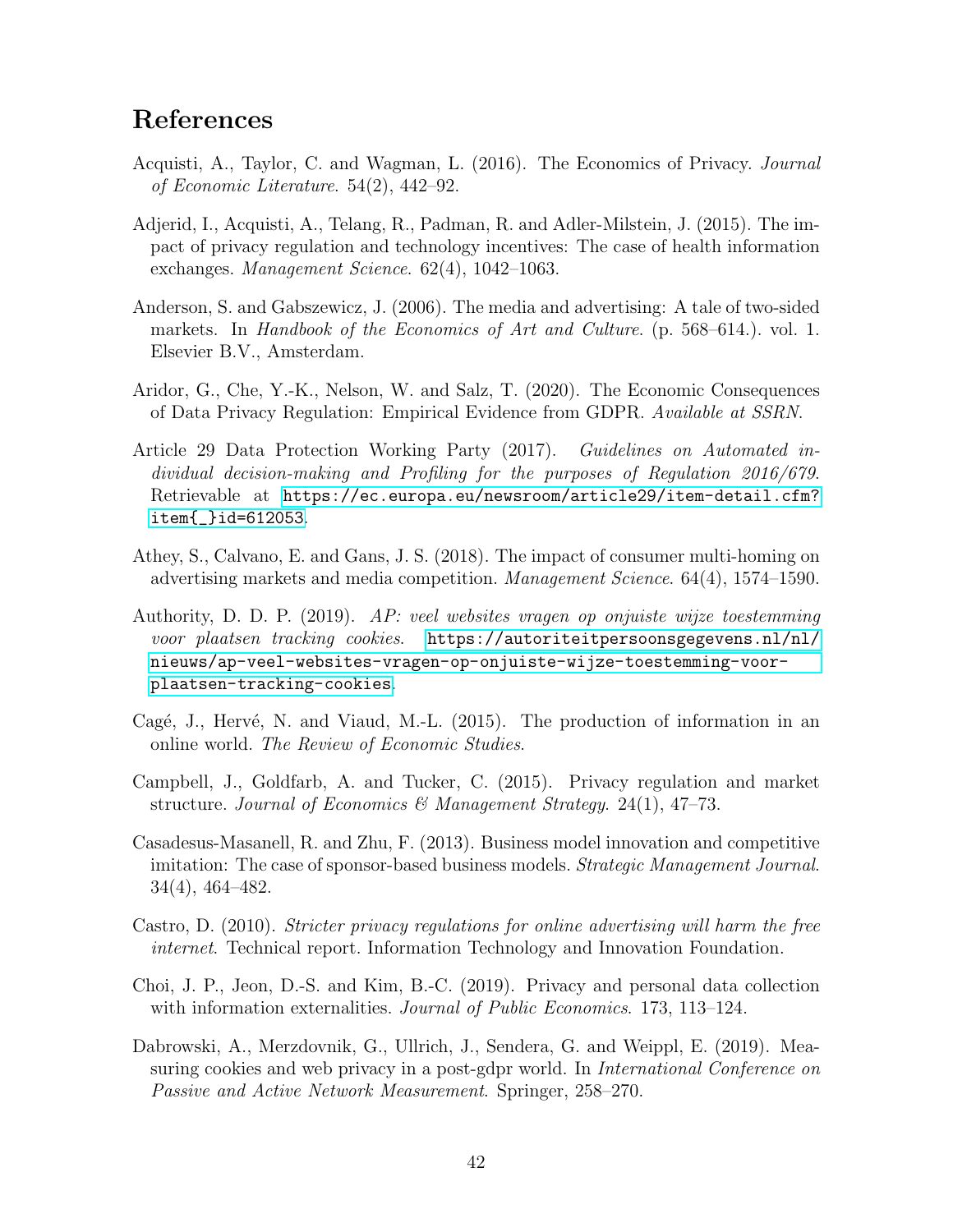- <span id="page-42-3"></span>Davies, J. (2019). After GDPR, The New York Times cut off ad exchanges in Europe — and kept growing ad revenue. [https://digiday.com/media/gumgumtest-new](https://digiday.com/media/gumgumtest-new-york-times-gdpr-cut-off-ad-exchanges-europe-ad-revenue/)[york-times-gdpr-cut-off-ad-exchanges-europe-ad-revenue/](https://digiday.com/media/gumgumtest-new-york-times-gdpr-cut-off-ad-exchanges-europe-ad-revenue/). Accessed: 2019- 05-08.
- <span id="page-42-8"></span>Degeling, M., Utz, C., Lentzsch, C., Hosseini, H., Schaub, F. and Holz, T. (2019). We Value Your Privacy ... Now Take Some Cookies: Measuring the GDPR's Impact on Web Privacy. In Network and Distributed Systems Security (NDSS) Symposium 2019.
- <span id="page-42-0"></span>Deloitte (2013). Economic impact assessment of the proposed General Data Protection Regulation. Technical report. Deloitte. Retrievable at [https://www2.deloitte.com/content/dam/Deloitte/uk/Documents/about](https://www2.deloitte.com/content/dam/Deloitte/uk/Documents/about-deloitte/deloitte-uk-european-data-protection-tmt.pdf)[deloitte/deloitte-uk-european-data-protection-tmt.pdf](https://www2.deloitte.com/content/dam/Deloitte/uk/Documents/about-deloitte/deloitte-uk-european-data-protection-tmt.pdf).
- <span id="page-42-13"></span>Eijk, R. v., Asghari, H., Winter, P. and Narayanan, A. (2019). The impact of user location on cookie notices (inside and outside of the European union). In Workshop on Technology and Consumer Protection (ConPro'19).
- <span id="page-42-12"></span>Englehardt, S. and Narayanan, A. (2016). Online tracking: A 1-million-site measurement and analysis. In Proceedings of the 2016 ACM SIGSAC Conference on Computer and Communications Security. ACM, 1388–1401.
- <span id="page-42-5"></span>Evans, D. S. (2009). The Online Advertising Industry: Economics, Evolution, and Privacy. Journal of Economic Perspectives. 23(3), 37–60.
- <span id="page-42-7"></span>Goldberg, S., Johnson, G. and Shriver, S. (2019). Regulating Privacy Online: The Early Impact of the GDPR on European Web Traffic & E-Commerce Outcomes. Available at SSRN 3421731.
- <span id="page-42-9"></span>Goldfarb, A. (2004). Concentration in advertising-supported online markets: An empirical approach. Econom. Innovation New Tech. 13(6), 581–594.
- <span id="page-42-10"></span>Goldfarb, A. (2014). What is different about online advertising? Review of Industrial Organization. 44(2), 115–129.
- <span id="page-42-1"></span>Goldfarb, A. and Tucker, C. (2011). Online display advertising: Targeting and obtrusiveness. Marketing Science. 30(3), 389–404.
- <span id="page-42-4"></span>Goldfarb, A. and Tucker, C. (2012). Privacy and innovation. Innovation policy and the *economy.* 12(1), 65–90.
- <span id="page-42-6"></span>Goldfarb, A. and Tucker, C. E. (2010). Privacy regulation and online advertising. Management science. 57(1), 57–71.
- <span id="page-42-11"></span>IAB Europe (2017). Consent. Retrievable at [https://www.iabeurope.eu/wp](https://www.iabeurope.eu/wp-content/uploads/2017/11/20171128-Working{_}Paper03{_}Consent.pdf)[content/uploads/2017/11/20171128-Working{\\_}Paper03{\\_}Consent.pdf](https://www.iabeurope.eu/wp-content/uploads/2017/11/20171128-Working{_}Paper03{_}Consent.pdf).
- <span id="page-42-2"></span>IHS Technology (2015). Paving the way: how online advertising enables the digital economy of the future. Technical report.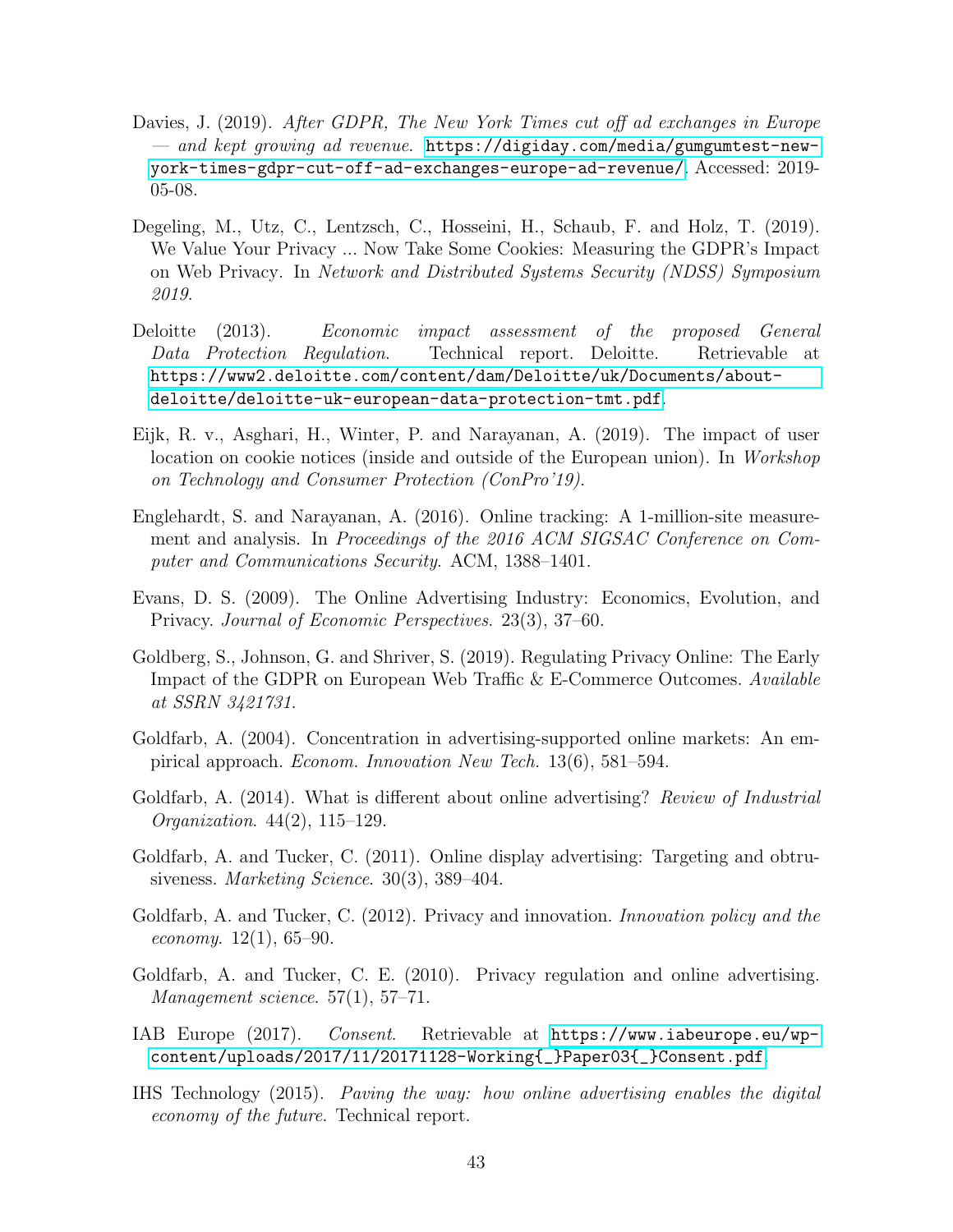- <span id="page-43-4"></span>Jia, J., Jin, G. Z. and Wagman, L. (2018). The Short-Run Effects of GDPR on Technology Venture Investment. Working paper.
- <span id="page-43-1"></span>Johnson, G. and Shriver, S. (2019). Privacy & market concentration: Intended & unintended consequences of the GDPR. Available at SSRN.
- <span id="page-43-10"></span>Johnson, G. A., Lewis, R. A. and Nubbemeyer, E. I. (2017). Ghost ads: Improving the economics of measuring online ad effectiveness. Journal of Marketing Research. 54(6), 867–884.
- <span id="page-43-0"></span>Johnson, G. A., Shriver, S. K. and Du, S. (2020). Consumer privacy choice in online advertising: Who opts out and at what cost to industry? Marketing Science.
- <span id="page-43-2"></span>Lambrecht, A., Goldfarb, A., Bonatti, A., Ghose, A., Goldstein, D. G., Lewis, R., Rao, A., Sahni, N. and Yao, S. (2014). How do firms make money selling digital goods online? Marketing Letters. 25(3), 331–341. doi:10.1007/s11002-014-9310-5.
- <span id="page-43-5"></span>Lefouili, Y. and Toh, Y. L. (2018). Privacy Regulation and Quality Investment. Working paper.
- <span id="page-43-3"></span>Miller, A. R. and Tucker, C. (2009). Privacy Protection and Technology Diffusion: The Case of Electronic Medical Records. Management Science. 55(7), 1077–9.
- <span id="page-43-11"></span>Monic, S. and Feng, Z. (2013). Ad Revenue and Content Commercialization: Evidence from Blogs. Management Science. 59(10), 2314–2331.
- <span id="page-43-14"></span>Ryan, J. (2017). Can websites use "tracking walls" to force consent under GDPR? Retrievable at <https://pagefair.com/blog/2017/tracking-walls/>.
- <span id="page-43-8"></span>Sanchez-Rola, I., Dell'Amico, M., Kotzias, P., Balzarotti, D., Bilge, L., Vervier, P.- A. and Santos, I. (2019). Can I Opt Out Yet? GDPR and the Global Illusion of Cookie Control. In Proceedings of the 2019 ACM Asia Conference on Computer and Communications Security. 340–351.
- <span id="page-43-12"></span>Shiller, B., Waldfogel, J. and Ryan, J. (2018). The effect of ad blocking on website traffic and quality. The RAND Journal of Economics. 49(1), 43–63.
- <span id="page-43-7"></span>Sørensen, J. and Kosta, S. (2019). Before and after gdpr: The changes in third party presence at public and private european websites. In The World Wide Web Conference. 1590–1600.
- <span id="page-43-9"></span>Tucker, C. (2012). The Economics of Advertising and Privacy. International Journal of Industrial Organization. 30(7).
- <span id="page-43-13"></span>UK Information Commissioner's Office (2019). Update report into adtech and real time bidding. [https://ico.org.uk/media/about-the-ico/documents/2615156/](https://ico.org.uk/media/about-the-ico/documents/2615156/adtech-real-time-bidding-report-201906.pdf) [adtech-real-time-bidding-report-201906.pdf](https://ico.org.uk/media/about-the-ico/documents/2615156/adtech-real-time-bidding-report-201906.pdf).
- <span id="page-43-6"></span>Urban, T., Tatang, D., Degeling, M., Holz, T. and Pohlmann, N. (2020). Measuring the Impact of the GDPR on Data Sharing in Ad Networks.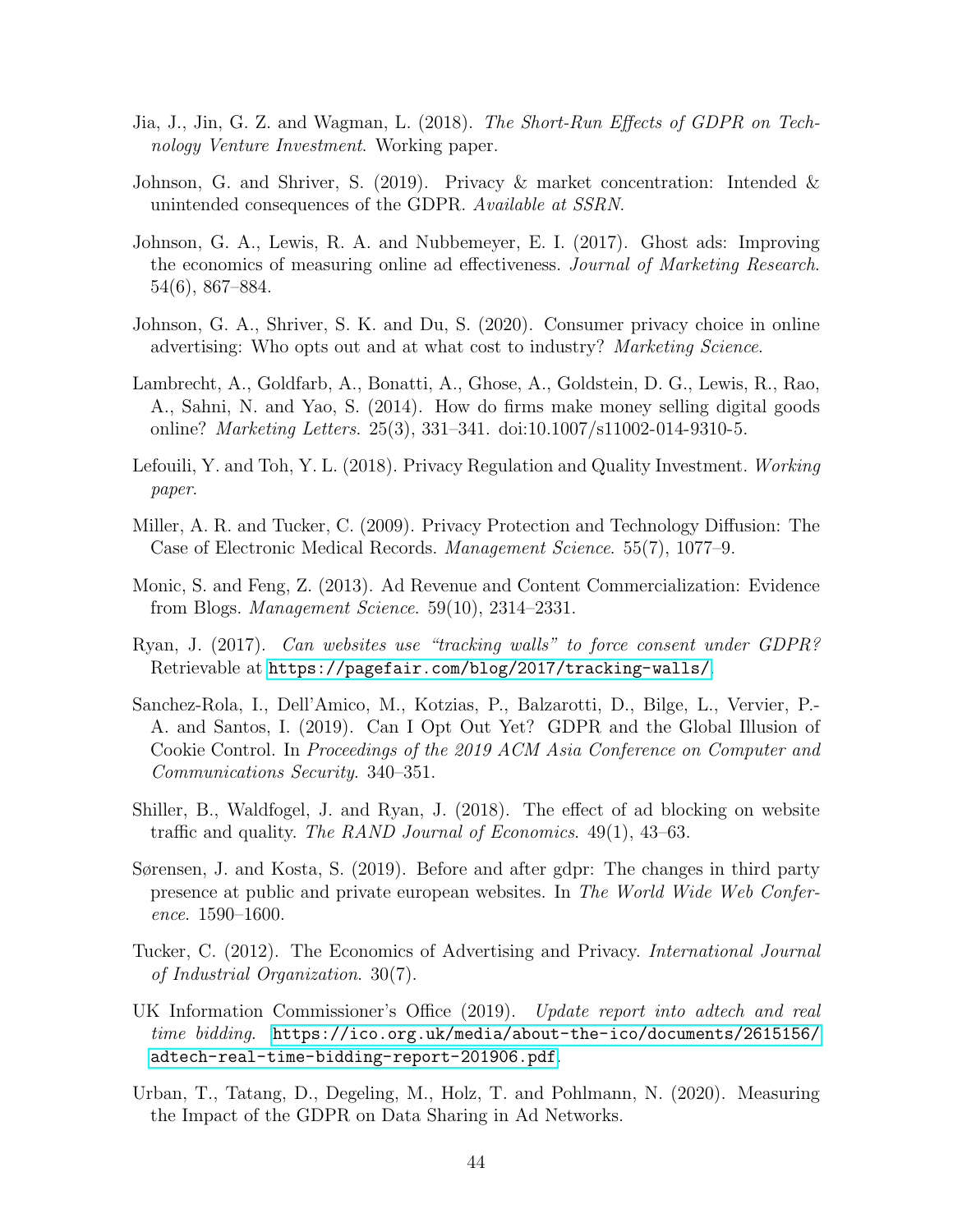# 9 Annex



## <span id="page-44-0"></span>Fig. 8 Types of Consent Mechanisms

Note: This figure presents different kinds of consent mechanisms